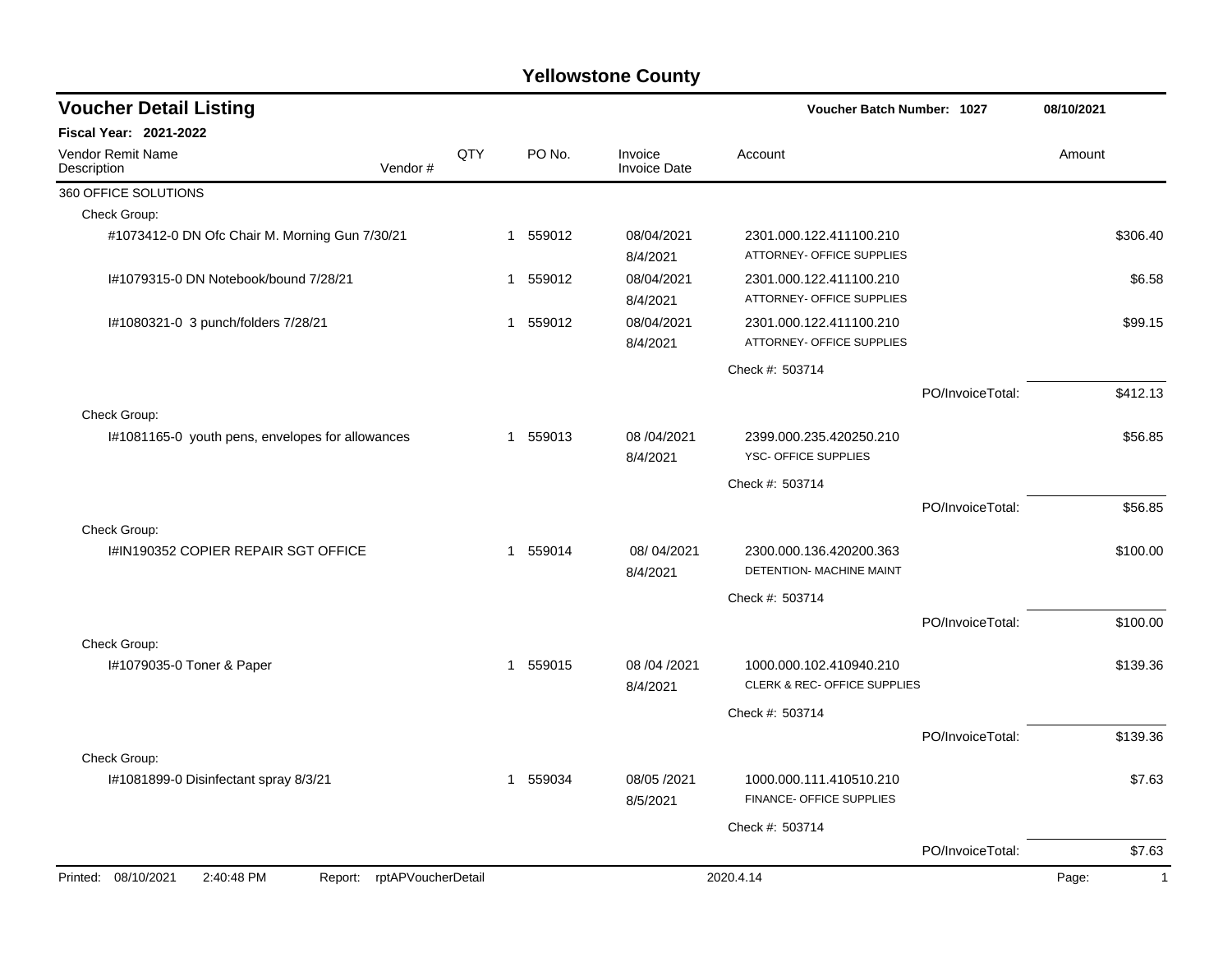| <b>Voucher Detail Listing</b>              |         |     |                        |                                | <b>Voucher Batch Number: 1027</b>                      | 08/10/2021 |
|--------------------------------------------|---------|-----|------------------------|--------------------------------|--------------------------------------------------------|------------|
| <b>Fiscal Year: 2021-2022</b>              |         |     |                        |                                |                                                        |            |
| <b>Vendor Remit Name</b><br>Description    | Vendor# | QTY | PO No.                 | Invoice<br><b>Invoice Date</b> | Account                                                | Amount     |
| Check Group:                               |         |     |                        |                                |                                                        |            |
| I#IN190167 7/25/21 Box Office copier maint |         |     | 559065<br>$\mathbf{1}$ | 08/05/2021                     | 5810.000.556.460442.398                                | \$54.62    |
|                                            |         |     |                        | 8/5/2021                       | METRA ADMISSIONS- VARIABLE CONTRACT<br><b>SERVICES</b> |            |
|                                            |         |     |                        |                                | Check #: 503714                                        |            |
|                                            |         |     |                        |                                | PO/InvoiceTotal:                                       | \$54.62    |
|                                            |         |     |                        |                                | Vendor Total:                                          | \$770.59   |
| ACE HARDWARE.                              | 002250  |     |                        |                                |                                                        |            |
| Check Group:                               |         |     |                        |                                |                                                        |            |
| 1#216429/1 7/29/21 Walk In Freezer Lock    |         |     | 1 559044               | 08/05/2021                     | 5810.000.553.460442.220                                | \$29.94    |
|                                            |         |     |                        | 8/5/2021                       | METRA CONCESSIONS- OPERATING SUPPLIES                  |            |
|                                            |         |     |                        |                                | Check #: 503715                                        |            |
|                                            |         |     |                        |                                | PO/InvoiceTotal:                                       | \$29.94    |
| Check Group:                               |         |     |                        |                                |                                                        |            |
| I#216172/1 7/22/21 Wasp spray/sprinklers   |         |     | 1 559045               | 08/05/2021                     | 5810.000.557.460442.220                                | \$143.90   |
|                                            |         |     |                        | 8/5/2021                       | METRA FAIR- OPERATING SUPPLIES                         |            |
| I#216173/1 7/22/21 Wasp spray              |         |     | 559045<br>1            | 08/05/2021                     | 5810.000.557.460442.220                                | \$4.98     |
|                                            |         |     |                        | 8/5/2021                       | METRA FAIR- OPERATING SUPPLIES                         |            |
| I#216174/1 7/22/21 Wasp spray              |         |     | 559045<br>$\mathbf{1}$ | 08/05/2021                     | 5810.000.557.460442.220                                | \$4.98     |
|                                            |         |     |                        | 8/5/2021                       | METRA FAIR-OPERATING SUPPLIES                          |            |
| I#216175/1 7/22/21 Wasp spray              |         |     | 559045<br>$\mathbf{1}$ | 08/05/2021                     | 5810.000.557.460442.220                                | \$4.98     |
|                                            |         |     |                        | 8/5/2021                       | METRA FAIR-OPERATING SUPPLIES                          |            |
| I#216177/1 7/22/21 Wasp spray              |         |     | 1 559045               | 08/05/2021                     | 5810.000.557.460442.220                                | \$4.98     |
|                                            |         |     |                        | 8/5/2021                       | METRA FAIR-OPERATING SUPPLIES                          |            |
| I#216178/1 7/22/21 Wasp spray              |         |     | 1 559045               | 08/05/2021                     | 5810.000.557.460442.220                                | \$4.98     |
|                                            |         |     |                        | 8/5/2021                       | METRA FAIR- OPERATING SUPPLIES                         |            |
| I#216179/1 7/22/21 Wasp spray              |         |     | 1 559045               | 08 / 05/2021                   | 5810.000.557.460442.220                                | \$4.98     |
|                                            |         |     |                        | 8/5/2021                       | METRA FAIR- OPERATING SUPPLIES                         |            |
| I#216180/1 7/22/21 Wasp spray              |         |     | 559045<br>1            | 08 / 05/2021                   | 5810.000.557.460442.220                                | \$4.98     |
|                                            |         |     |                        | 8/5/2021                       | METRA FAIR-OPERATING SUPPLIES                          |            |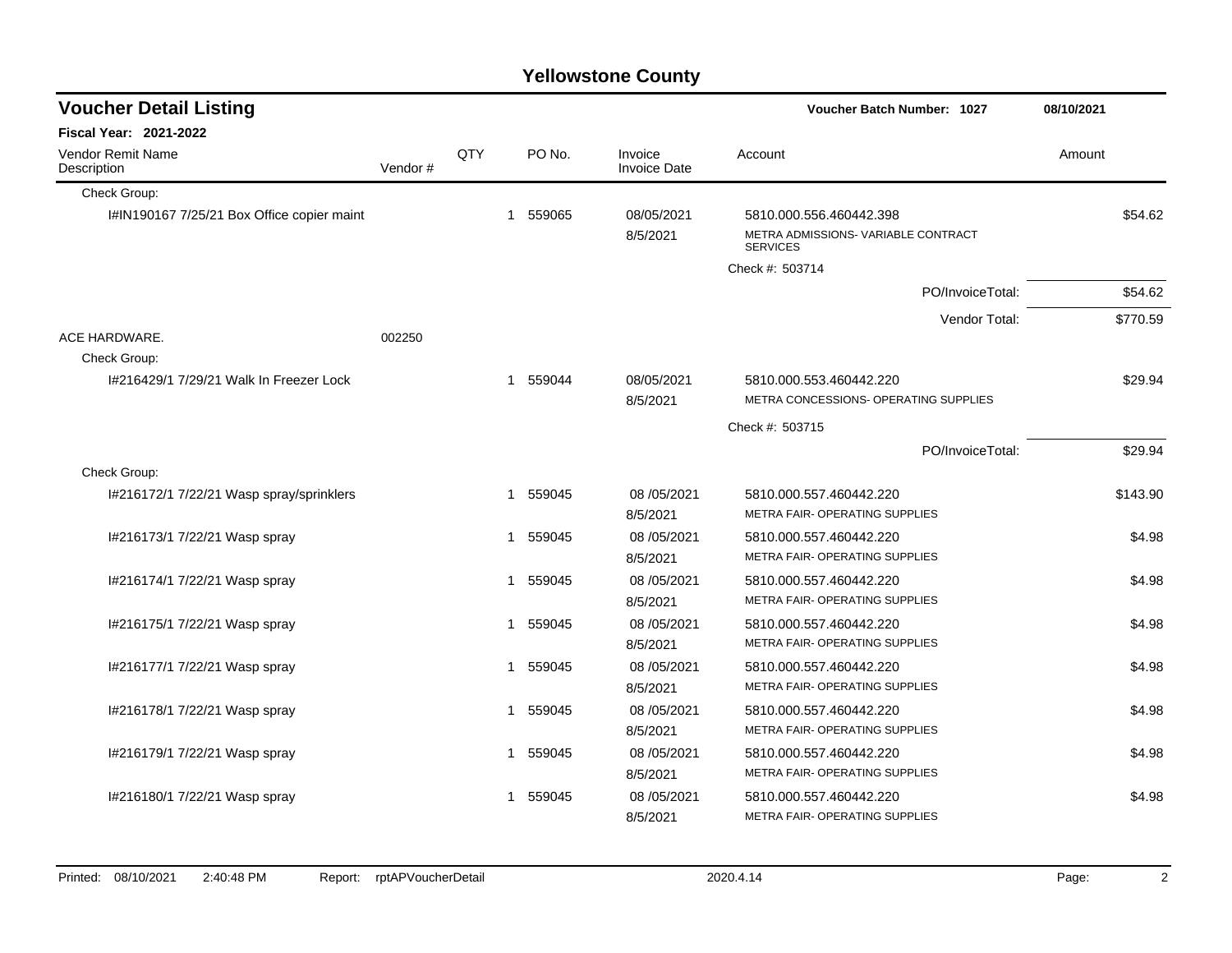| <b>Voucher Detail Listing</b>                                                           |     |                        |                                | <b>Voucher Batch Number: 1027</b>                               | 08/10/2021 |
|-----------------------------------------------------------------------------------------|-----|------------------------|--------------------------------|-----------------------------------------------------------------|------------|
| <b>Fiscal Year: 2021-2022</b>                                                           |     |                        |                                |                                                                 |            |
| Vendor Remit Name<br>Vendor#<br>Description                                             | QTY | PO No.                 | Invoice<br><b>Invoice Date</b> | Account                                                         | Amount     |
| I#216181/1 7/22/21 Wasp spray                                                           |     | 1 559045               | 08 / 05/2021<br>8/5/2021       | 5810.000.557.460442.220<br>METRA FAIR- OPERATING SUPPLIES       | \$4.98     |
| I#216182/1 7/22/21 Wasp spray                                                           |     | 559045<br>$\mathbf{1}$ | 08/05/2021<br>8/5/2021         | 5810.000.557.460442.220<br>METRA FAIR- OPERATING SUPPLIES       | \$4.98     |
| I#216183/1 7/22/21 Wasp spray                                                           |     | 559045<br>$\mathbf{1}$ | 08/05/2021<br>8/5/2021         | 5810.000.557.460442.220<br>METRA FAIR- OPERATING SUPPLIES       | \$4.98     |
| I#216184/1 7/22/21 Wasp spray                                                           |     | 559045<br>1            | 08 / 05/2021<br>8/5/2021       | 5810.000.557.460442.220<br>METRA FAIR- OPERATING SUPPLIES       | \$4.98     |
| I#216470/1 7/30/21 Carpet sweeper                                                       |     | 559045<br>$\mathbf{1}$ | 08 / 05/2021<br>8/5/2021       | 5810.000.552.460442.220<br>METRA FACILITIES- OPERATING SUPPLIES | \$299.93   |
| I#216369/1 Hose/nozzels                                                                 |     | 559045<br>1            | 08 / 05/2021<br>8/5/2021       | 5810.000.552.460442.365<br>METRA FACILITIES- GROUND MAINT       | \$248.70   |
| I#216374/1 7/28/21 Misc parts                                                           | 1   | 559045                 | 08 / 05/2021<br>8/5/2021       | 5810.000.552.460442.365<br>METRA FACILITIES- GROUND MAINT       | \$15.96    |
|                                                                                         |     |                        |                                | Check #: 503715                                                 |            |
|                                                                                         |     |                        |                                | PO/InvoiceTotal:                                                | \$763.27   |
|                                                                                         |     |                        |                                | Vendor Total:                                                   | \$793.21   |
| AMAZON WEB SERVICE INC                                                                  |     |                        |                                |                                                                 |            |
| Check Group:<br>I#807910101; A#705868114713: Amazon Cloud Storage -<br><b>JULY 2021</b> |     | 1 559038               | 08/05/2021                     | 6060.000.608.500800.368                                         | \$420.89   |
|                                                                                         |     |                        | 8/5/2021                       | TECHNOLOGY- SOFTWARE/HARDWARE MAINT                             |            |
|                                                                                         |     |                        |                                | Check #: 503716                                                 |            |
|                                                                                         |     |                        |                                | PO/InvoiceTotal:                                                | \$420.89   |
|                                                                                         |     |                        |                                | Vendor Total:                                                   | \$420.89   |
| ANGEL LIND'S DAIRY INC<br>Check Group:                                                  |     |                        |                                |                                                                 |            |
| I#8011339 A# YOUTHS Dairy                                                               |     | 1 559010               | 08/04/2021<br>8/4/2021         | 2399.000.235.420250.223<br>YSC-FOOD                             | \$123.58   |
|                                                                                         |     |                        |                                | Check #: 503717                                                 |            |
| Printed: 08/10/2021<br>2:40:48 PM<br>rptAPVoucherDetail<br>Report:                      |     |                        |                                | 2020.4.14                                                       | 3<br>Page: |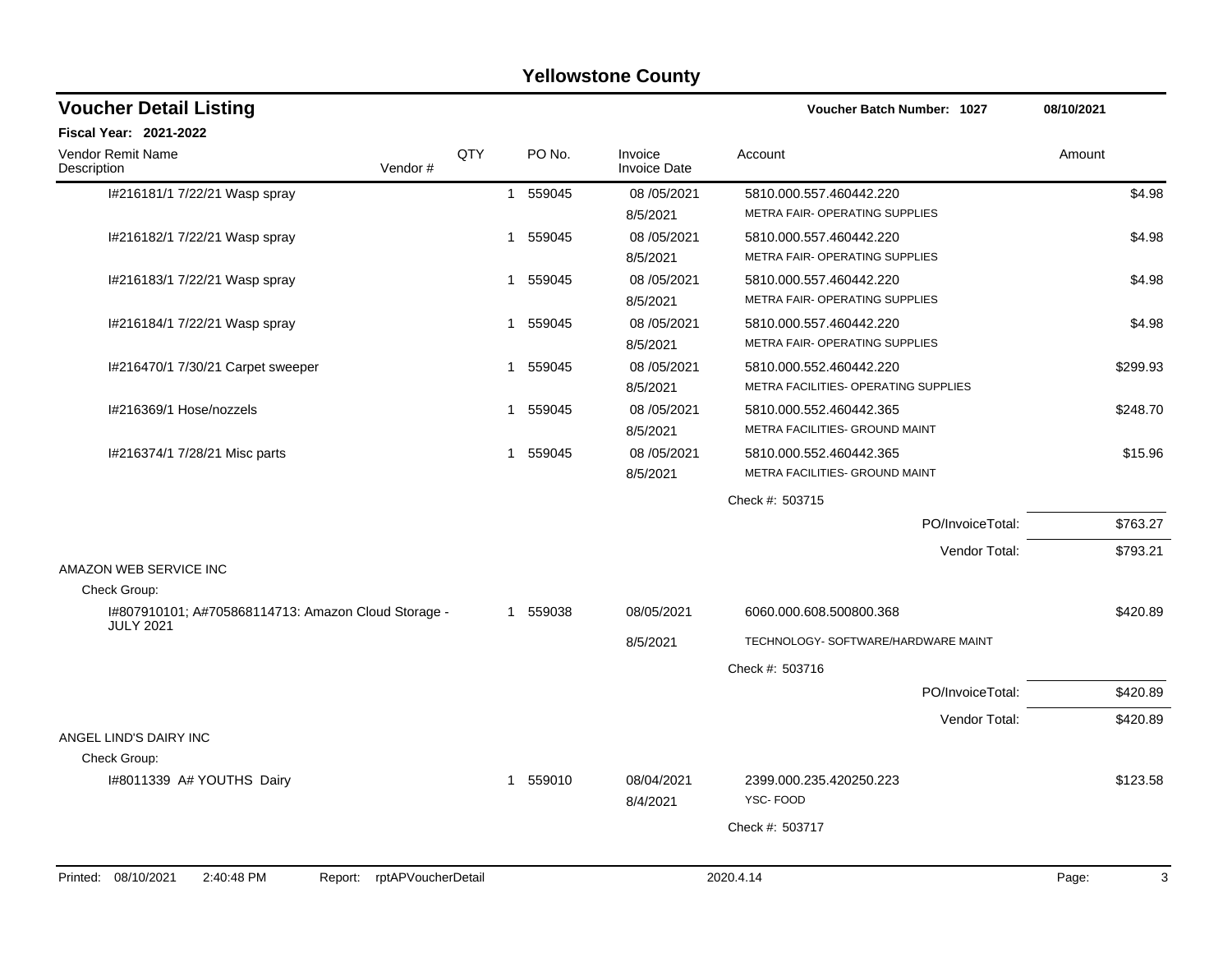| <b>Voucher Detail Listing</b>                                            |                            |     |                |          |                                | <b>Voucher Batch Number: 1027</b>                            |                  | 08/10/2021 |            |
|--------------------------------------------------------------------------|----------------------------|-----|----------------|----------|--------------------------------|--------------------------------------------------------------|------------------|------------|------------|
| <b>Fiscal Year: 2021-2022</b>                                            |                            |     |                |          |                                |                                                              |                  |            |            |
| <b>Vendor Remit Name</b><br>Description                                  | Vendor#                    | QTY |                | PO No.   | Invoice<br><b>Invoice Date</b> | Account                                                      |                  | Amount     |            |
|                                                                          |                            |     |                |          |                                |                                                              | PO/InvoiceTotal: |            | \$123.58   |
|                                                                          |                            |     |                |          |                                |                                                              | Vendor Total:    |            | \$123.58   |
| BAKER, RONI<br>Check Group:                                              | 041925                     |     |                |          |                                |                                                              |                  |            |            |
| 2021 MONTANA FAIR LETTER OF AGREEMENT -<br>SUPERITENDENT OF WOOL & CROPS |                            |     |                | 1 559041 | 08/05/2021                     | 5810.000.557.460442.743                                      |                  |            | \$700.00   |
|                                                                          |                            |     |                |          | 8/5/2021                       | METRA FAIR- JUDGES/SUPERINTENDANCE                           |                  |            |            |
|                                                                          |                            |     |                |          |                                | Check #: 503718                                              |                  |            |            |
|                                                                          |                            |     |                |          |                                |                                                              | PO/InvoiceTotal: |            | \$700.00   |
|                                                                          |                            |     |                |          |                                |                                                              | Vendor Total:    |            | \$700.00   |
| <b>BALCO UNIFORM CO INC</b><br>Check Group:                              | 041513                     |     |                |          |                                |                                                              |                  |            |            |
| <b>I#63497-1 NAMETAG</b>                                                 |                            |     | 6              | 559004   | 08/04/2021<br>8/4/2021         | 2300.000.136.420200.229<br>DETENTION- CLOTHING/UNIFORM STAFF |                  |            | \$47.24    |
|                                                                          |                            |     |                |          |                                | Check #: 503719                                              |                  |            |            |
|                                                                          |                            |     |                |          |                                |                                                              | PO/InvoiceTotal: |            | \$47.24    |
| Check Group:                                                             |                            |     |                |          |                                |                                                              |                  |            |            |
| O#63194: Brutlag shirts. *Employee reimbursement*                        |                            |     | 2              | 559055   | 08/05/2021<br>8/5/2021         | 2300.000.130.420110.226<br>ADMIN- CLOTHING & UNIFORMS        |                  |            | \$117.00   |
| O#63196-1: New hire MR duty clothing.                                    |                            |     | 1              | 559055   | 08/05/2021<br>8/5/2021         | 2300.000.130.420110.226<br>ADMIN- CLOTHING & UNIFORMS        |                  |            | \$680.00   |
| O#63458: Replacement pants for RN                                        |                            |     | $\overline{2}$ | 559055   | 08/05/2021<br>8/5/2021         | 2300.000.130.420110.226<br>ADMIN- CLOTHING & UNIFORMS        |                  |            | \$110.00   |
| O#62572: Replacement vests, outercarriers, and misc                      |                            |     | 1              | 559055   | 08/05/2021                     | 2300.000.130.420110.226                                      |                  |            | \$4,876.81 |
| attachements. *Partial emp reimb . KC, BA, AW, MK, BS                    |                            |     |                |          | 8/5/2021                       | ADMIN- CLOTHING & UNIFORMS                                   |                  |            |            |
|                                                                          |                            |     |                |          |                                | Check #: 503719                                              |                  |            |            |
|                                                                          |                            |     |                |          |                                |                                                              | PO/InvoiceTotal: |            | \$5,783.81 |
| Check Group:                                                             |                            |     |                |          |                                |                                                              |                  |            |            |
| O#63577 C#10511 New vest for JC. Partial empl reimb                      |                            |     |                | 1 559056 | 08/05/2021<br>8/5/2021         | 2300.000.130.420110.226<br>ADMIN- CLOTHING & UNIFORMS        |                  |            | \$868.00   |
| 2:40:48 PM<br>Printed: 08/10/2021                                        | Report: rptAPVoucherDetail |     |                |          |                                | 2020.4.14                                                    |                  | Page:      | 4          |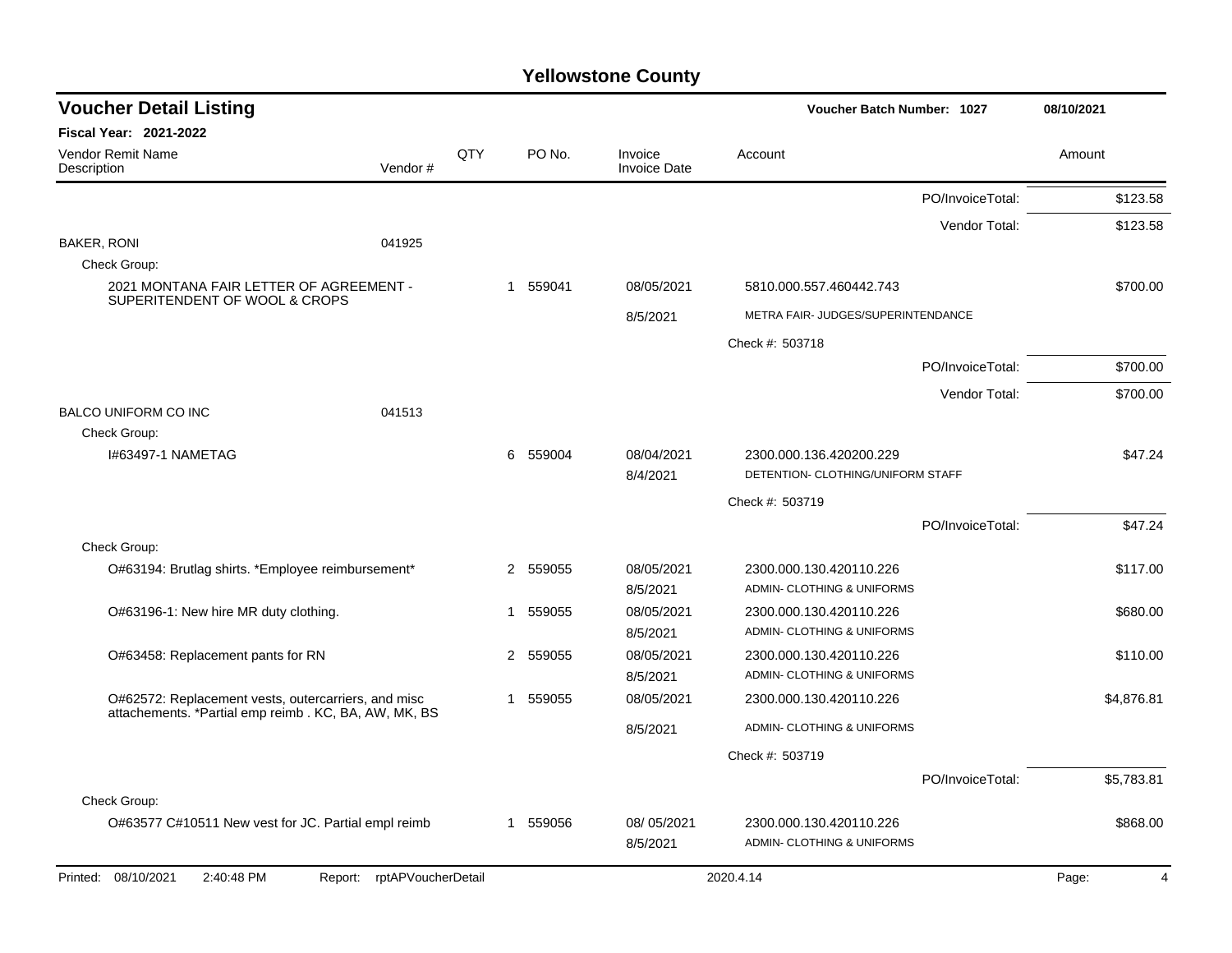| <b>Yellowstone County</b> |  |
|---------------------------|--|
|---------------------------|--|

| <b>Voucher Detail Listing</b>           |         |     |          |                                | Voucher Batch Number: 1027           | 08/10/2021 |
|-----------------------------------------|---------|-----|----------|--------------------------------|--------------------------------------|------------|
| Fiscal Year: 2021-2022                  |         |     |          |                                |                                      |            |
| Vendor Remit Name<br>Description        | Vendor# | QTY | PO No.   | Invoice<br><b>Invoice Date</b> | Account                              | Amount     |
|                                         |         |     |          |                                | Check #: 503719                      |            |
|                                         |         |     |          |                                | PO/InvoiceTotal:                     | \$868.00   |
|                                         |         |     |          |                                | Vendor Total:                        | \$6,699.05 |
| <b>BARGREEN ELLINGSON INC</b>           | 046659  |     |          |                                |                                      |            |
| Check Group:                            |         |     |          |                                |                                      |            |
| 1#009959749 JUMBO TISSUE                |         | 5   | 559006   | 08/04/2021                     | 2300.000.136.420200.220              | \$153.90   |
|                                         |         |     |          | 8/4/2021                       | DETENTION- OPERATING SUPPLIES        |            |
| I#009959750 TOILET PAPER                |         | 20  | 559006   | 08/04/2021                     | 2300.000.136.420200.220              | \$820.80   |
|                                         |         |     |          | 8/4/2021                       | DETENTION- OPERATING SUPPLIES        |            |
| I#009959750 COCKTAIL NAP                |         | 10  | 559006   | 08/04/2021                     | 2300.000.136.420200.220              | \$180.00   |
|                                         |         |     |          | 8/4/2021                       | DETENTION- OPERATING SUPPLIES        |            |
| 1#009959750 MULTI SURF WIPES            |         | 96  | 559006   | 08/04/2021                     | 2300.000.136.420200.220              | \$667.20   |
|                                         |         |     |          | 8/4/2021                       | DETENTION- OPERATING SUPPLIES        |            |
| 1#009959750 TUB AND TILE CLEANER        |         | 6   | 559006   | 08/04/2021                     | 2300.000.136.420200.224              | \$517.50   |
|                                         |         |     |          | 8/4/2021                       | DETENTION- JANITORIAL SUPPLIES       |            |
| I#009959748 FLOOR SQUEEGEE              |         | 1   | 559006   | 08/04/2021                     | 2300.000.136.420200.224              | \$20.60    |
|                                         |         |     |          | 8/4/2021                       | DETENTION- JANITORIAL SUPPLIES       |            |
|                                         |         |     |          |                                | Check #: 503720                      |            |
|                                         |         |     |          |                                | PO/InvoiceTotal:                     | \$2,360.00 |
|                                         |         |     |          |                                | Vendor Total:                        | \$2,360.00 |
| BIG SKY STEEL & SALVAGE INC             |         |     |          |                                |                                      |            |
| Check Group:                            |         |     |          |                                |                                      |            |
| I#4193030H 7/28/21 MERCH TRAILER HINGES |         |     | 1 559061 | 08/05/2021                     | 5810.000.552.460442.220              | \$145.15   |
|                                         |         |     |          | 8/5/2021                       | METRA FACILITIES- OPERATING SUPPLIES |            |
|                                         |         |     |          |                                | Check #: 503721                      |            |
|                                         |         |     |          |                                | PO/InvoiceTotal:                     | \$145.15   |
|                                         |         |     |          |                                | Vendor Total:                        | \$145.15   |
| <b>BILLINGS HARDWARE GRAND</b>          |         |     |          |                                |                                      |            |
| $O(1.21)$ $O(1.21)$                     |         |     |          |                                |                                      |            |

Check Group: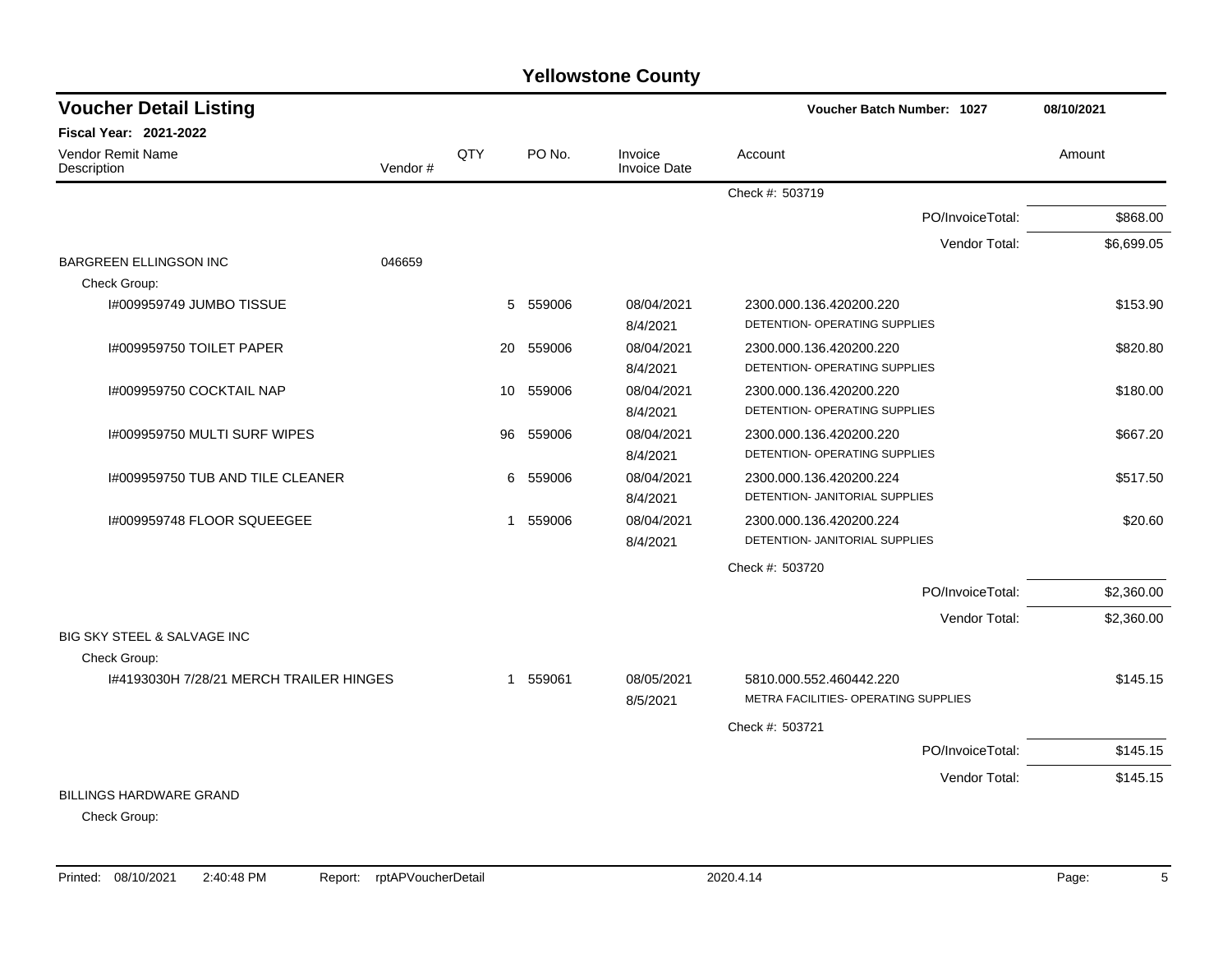| <b>Voucher Detail Listing</b>                              |         |     |              |        |                                | Voucher Batch Number: 1027                            | 08/10/2021       |            |
|------------------------------------------------------------|---------|-----|--------------|--------|--------------------------------|-------------------------------------------------------|------------------|------------|
| Fiscal Year: 2021-2022                                     |         |     |              |        |                                |                                                       |                  |            |
| Vendor Remit Name<br>Description                           | Vendor# | QTY |              | PO No. | Invoice<br><b>Invoice Date</b> | Account                                               |                  | Amount     |
| A#562735 I#2752820 7-20-21 Wasp spray/sprinkler            |         |     | $\mathbf{1}$ | 559024 | 08/04/2021<br>8/4/2021         | 2830.000.414.430800.365<br>JUNK VEHICLE- GROUND MAINT |                  | \$20.97    |
|                                                            |         |     |              |        |                                | Check #: 503722                                       |                  |            |
|                                                            |         |     |              |        |                                |                                                       | PO/InvoiceTotal: | \$20.97    |
|                                                            |         |     |              |        |                                |                                                       | Vendor Total:    | \$20.97    |
| <b>BILLINGS SIGN SERVICE</b><br>Check Group:               | 039805  |     |              |        |                                |                                                       |                  |            |
| I#30675 7/27/21 MODULE REPLACEMENT SERVICE<br>CALL         |         |     | $\mathbf{1}$ | 559053 | 08/05/2021                     | 5810.000.552.460442.398                               |                  | \$1,677.50 |
|                                                            |         |     |              |        | 8/5/2021                       | METRA FACILITIES- VARIABLE CONTRACT SERVICE           |                  |            |
|                                                            |         |     |              |        |                                | Check #: 503723                                       |                  |            |
|                                                            |         |     |              |        |                                |                                                       | PO/InvoiceTotal: | \$1,677.50 |
|                                                            |         |     |              |        |                                |                                                       | Vendor Total:    | \$1,677.50 |
| <b>BILLSTEIN LAW FIRM</b>                                  |         |     |              |        |                                |                                                       |                  |            |
| Check Group:<br>Mailback Ref Receipt #21-16768 Doc#3979327 |         |     | $\mathbf{1}$ | 559035 | 08/05/2021                     | 1000.000.000.341040.000                               |                  | \$10.00    |
|                                                            |         |     |              |        | 8/5/2021                       | <b>GENERAL CLERK &amp; RECORDER FEES</b>              |                  |            |
|                                                            |         |     |              |        |                                | Check #: 503724                                       |                  |            |
|                                                            |         |     |              |        |                                |                                                       | PO/InvoiceTotal: | \$10.00    |
|                                                            |         |     |              |        |                                |                                                       | Vendor Total:    | \$10.00    |
| <b>BLACKFOOT.</b>                                          |         |     |              |        |                                |                                                       |                  |            |
| Check Group:<br>A#178290 8/1/21 ETHERNET                   |         |     | $\mathbf{1}$ | 559069 | 08/05/2021                     | 5810.000.552.460442.345                               |                  | \$1,273.69 |
|                                                            |         |     |              |        | 8/5/2021                       | METRA FACILITIES- PHONE                               |                  |            |
|                                                            |         |     |              |        |                                | Check #: 503725                                       |                  |            |
|                                                            |         |     |              |        |                                |                                                       | PO/InvoiceTotal: | \$1,273.69 |
|                                                            |         |     |              |        |                                |                                                       | Vendor Total:    | \$1,273.69 |
| <b>BMI IMAGING SYSTEMS</b><br>Check Group:                 | 038106  |     |              |        |                                |                                                       |                  |            |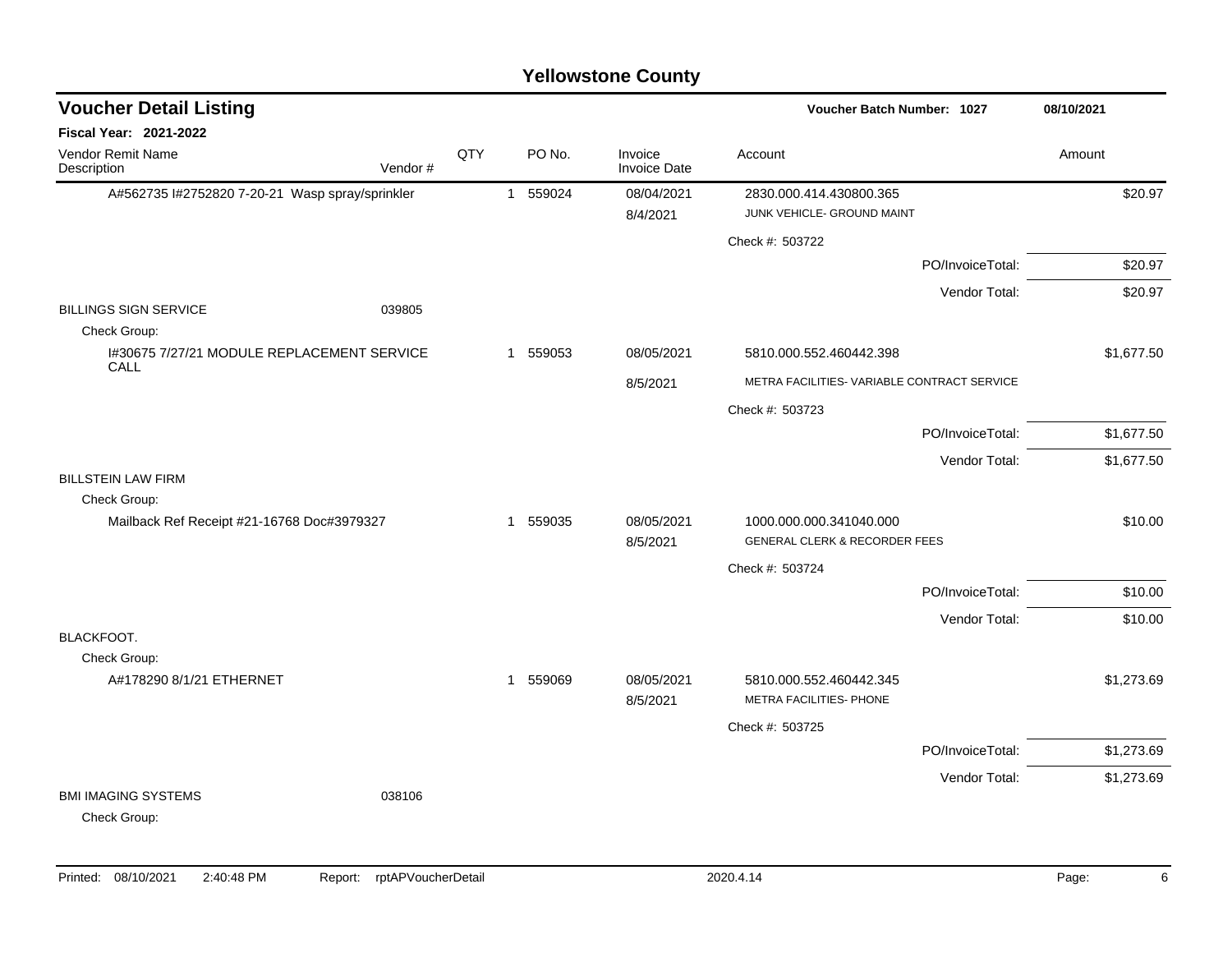| <b>Yellowstone County</b>                     |                            |     |          |                                |                                                                   |             |  |  |  |  |
|-----------------------------------------------|----------------------------|-----|----------|--------------------------------|-------------------------------------------------------------------|-------------|--|--|--|--|
| <b>Voucher Detail Listing</b>                 |                            |     |          |                                | <b>Voucher Batch Number: 1027</b>                                 | 08/10/2021  |  |  |  |  |
| Fiscal Year: 2021-2022                        |                            |     |          |                                |                                                                   |             |  |  |  |  |
| Vendor Remit Name<br>Description              | Vendor#                    | QTY | PO No.   | Invoice<br><b>Invoice Date</b> | Account                                                           | Amount      |  |  |  |  |
| I#315909- yearly licensing 7/21-6/22          |                            | -1  | 559031   | 08/05/2021                     | 2393.000.102.410950.368                                           | \$1,000.00  |  |  |  |  |
|                                               |                            |     |          | 8/5/2021                       | RECORDS PRES- SOFTWARE/HARDWARE MAINT                             |             |  |  |  |  |
|                                               |                            |     |          |                                | Check #: 503726                                                   |             |  |  |  |  |
|                                               |                            |     |          |                                | PO/InvoiceTotal:                                                  | \$1,000.00  |  |  |  |  |
|                                               |                            |     |          |                                | Vendor Total:                                                     | \$1,000.00  |  |  |  |  |
| <b>BUCK, THOMAS JIRL</b>                      |                            |     |          |                                |                                                                   |             |  |  |  |  |
| Check Group:                                  |                            |     |          |                                |                                                                   |             |  |  |  |  |
| 2021 MT FAIR JUDGE DEPT A T JIRL              |                            | -1  | 559022   | 08/04/2021<br>8/4/2021         | 5810.000.557.460442.743<br>METRA FAIR- JUDGES/SUPERINTENDANCE     | \$1,259.23  |  |  |  |  |
|                                               |                            |     |          |                                | Check #: 503727                                                   |             |  |  |  |  |
|                                               |                            |     |          |                                | PO/InvoiceTotal:                                                  | \$1,259.23  |  |  |  |  |
|                                               |                            |     |          |                                | Vendor Total:                                                     | \$1,259.23  |  |  |  |  |
| <b>BW TOURING LLC</b>                         |                            |     |          |                                |                                                                   |             |  |  |  |  |
| Check Group:                                  |                            |     |          |                                |                                                                   |             |  |  |  |  |
| 2021 MT FAIR BETTY WHO NIGHT SHOW 8.13.21     |                            | -1  | 559025   | 08/04/2021                     | 5810.000.557.460443.398<br>METRA FAIR ENTERTAINMENT- VAR CONTRACT | \$17,500.00 |  |  |  |  |
|                                               |                            |     |          | 8/4/2021                       | <b>SERVICES</b>                                                   |             |  |  |  |  |
| 2021 MT FAIR- BACKLINE                        |                            | -1  | 559025   | 08/04/2021                     | 5810.000.557.460443.398                                           | \$1,500.00  |  |  |  |  |
|                                               |                            |     |          | 8/4/2021                       | METRA FAIR ENTERTAINMENT- VAR CONTRACT<br><b>SERVICES</b>         |             |  |  |  |  |
|                                               |                            |     |          |                                | Check #: 503728                                                   |             |  |  |  |  |
|                                               |                            |     |          |                                | PO/InvoiceTotal:                                                  | \$19,000.00 |  |  |  |  |
|                                               |                            |     |          |                                | Vendor Total:                                                     | \$19,000.00 |  |  |  |  |
| CAPITAL ONE                                   |                            |     |          |                                |                                                                   |             |  |  |  |  |
| Check Group:                                  |                            |     |          |                                |                                                                   |             |  |  |  |  |
| A#643635 7/12/21 WALMART COMP EVENT SUP       |                            | 1   | 558992   | 08/03/2021<br>8/3/2021         | 5810.000.557.460442.220<br>METRA FAIR- OPERATING SUPPLIES         | \$217.73    |  |  |  |  |
| A#643635 7/15/21 WALMART - COMP EVENT SENSORY |                            |     | 1 558992 | 08/03/2021                     | 5810.000.557.460442.220                                           | \$104.94    |  |  |  |  |
| UNIT YOUTH ART                                |                            |     |          | 8/3/2021                       | METRA FAIR- OPERATING SUPPLIES                                    |             |  |  |  |  |
| A#63635 7/15/21 WALMART - COMP EVENT SUP      |                            |     | 1 558992 | 08/03/2021                     | 5810.000.557.460442.220                                           | \$4.84      |  |  |  |  |
|                                               |                            |     |          | 8/3/2021                       | <b>METRA FAIR- OPERATING SUPPLIES</b>                             |             |  |  |  |  |
| Printed: 08/10/2021<br>2:40:48 PM             | Report: rptAPVoucherDetail |     |          |                                | 2020.4.14                                                         | 7<br>Page:  |  |  |  |  |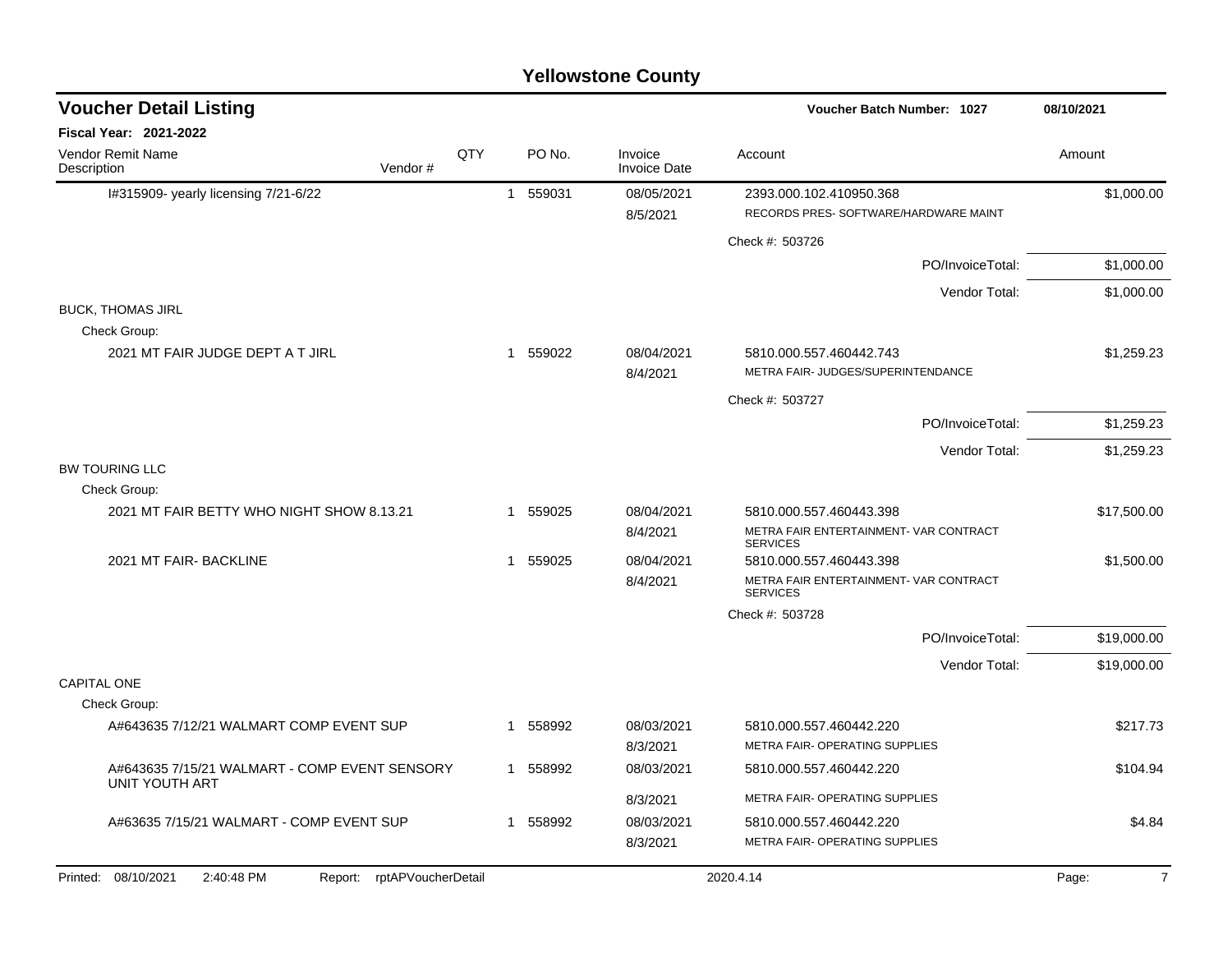| <b>Voucher Detail Listing</b>                                     |            |                   |                                | <b>Voucher Batch Number: 1027</b>    | 08/10/2021                     |
|-------------------------------------------------------------------|------------|-------------------|--------------------------------|--------------------------------------|--------------------------------|
| <b>Fiscal Year: 2021-2022</b>                                     |            |                   |                                |                                      |                                |
| Vendor Remit Name<br>Vendor#<br>Description                       | <b>OTY</b> | PO <sub>No.</sub> | Invoice<br><b>Invoice Date</b> | Account                              | Amount                         |
| A#643635 7/7/21 WALMART - FUNERAL FOOD<br><b>PRODUCT</b>          |            | 1 558992          | 08/03/2021                     | 5810.000.553.460442.228              | \$121.38                       |
|                                                                   |            |                   | 8/3/2021                       | METRA CONCESSIONS- FOOD-CATERING     |                                |
| A#643635 7/7/21 WALMART - BEC FOOD PRODUCT                        |            | 1 558992          | 08/03/2021                     | 5810.000.553.460442.228              | \$72.00                        |
|                                                                   |            |                   | 8/3/2021                       | METRA CONCESSIONS- FOOD-CATERING     |                                |
| A#643635 7/12/21 WALMART - BEC FOOD PRODUCT                       |            | 1 558992          | 08/03/2021                     | 5810.000.553.460442.228              | \$73.17                        |
|                                                                   |            |                   | 8/3/2021                       | METRA CONCESSIONS- FOOD-CATERING     |                                |
| A#643635 7/12/21 WALMART - FOOD PRODUCT FOR<br><b>BLIPPI</b>      |            | 1 558992          | 08/03/2021                     | 5810.000.553.460442.228              | \$182.00                       |
|                                                                   |            |                   | 8/3/2021                       | METRA CONCESSIONS- FOOD-CATERING     |                                |
| A#643635 7/23/21 WALMART - FOOD PRODUCT FOR<br><b>BOARD LUNCH</b> |            | 1 558992          | 08/03/2021                     | 5810.000.553.460442.228              | \$42.78                        |
|                                                                   |            |                   | 8/3/2021                       | METRA CONCESSIONS- FOOD-CATERING     |                                |
| A#643635 7/23/21 WALMART - FOOD PRODUCT FOR<br><b>BEC</b>         |            | 1 558992          | 08/03/2021                     | 5810.000.553.460442.228              | \$30.00                        |
|                                                                   |            |                   | 8/3/2021                       | METRA CONCESSIONS- FOOD-CATERING     |                                |
|                                                                   |            |                   |                                | Check #: 503729                      |                                |
|                                                                   |            |                   |                                |                                      | PO/InvoiceTotal:<br>\$848.84   |
|                                                                   |            |                   |                                |                                      | Vendor Total:<br>\$848.84      |
| CENTURYLINK.                                                      |            |                   |                                |                                      |                                |
| Check Group:<br>A#87497589 1#235213636 7/24/21                    |            | 559064<br>1       | 08/05/2021                     | 5810.000.552.460442.345              | \$844.40                       |
|                                                                   |            |                   | 8/5/2021                       | <b>METRA FACILITIES- PHONE</b>       |                                |
|                                                                   |            |                   |                                | Check #: 503730                      |                                |
|                                                                   |            |                   |                                |                                      | PO/InvoiceTotal:<br>\$844.40   |
|                                                                   |            |                   |                                |                                      | Vendor Total:<br>\$844.40      |
| <b>CERTIFIED LABS</b><br>033216                                   |            |                   |                                |                                      |                                |
| Check Group:                                                      |            |                   |                                |                                      |                                |
| I#7449651 7/23/21 Kool spray/diesel-mate, premalube<br>cs48       |            | 1 559058          | 08/05/2021                     | 5810.000.552.460442.220              | \$1,019.30                     |
|                                                                   |            |                   | 8/5/2021                       | METRA FACILITIES- OPERATING SUPPLIES |                                |
|                                                                   |            |                   |                                | Check #: 503731                      |                                |
|                                                                   |            |                   |                                |                                      | \$1,019.30<br>PO/InvoiceTotal: |
| Printed: 08/10/2021<br>2:40:48 PM<br>Report: rptAPVoucherDetail   |            |                   |                                | 2020.4.14                            | 8<br>Page:                     |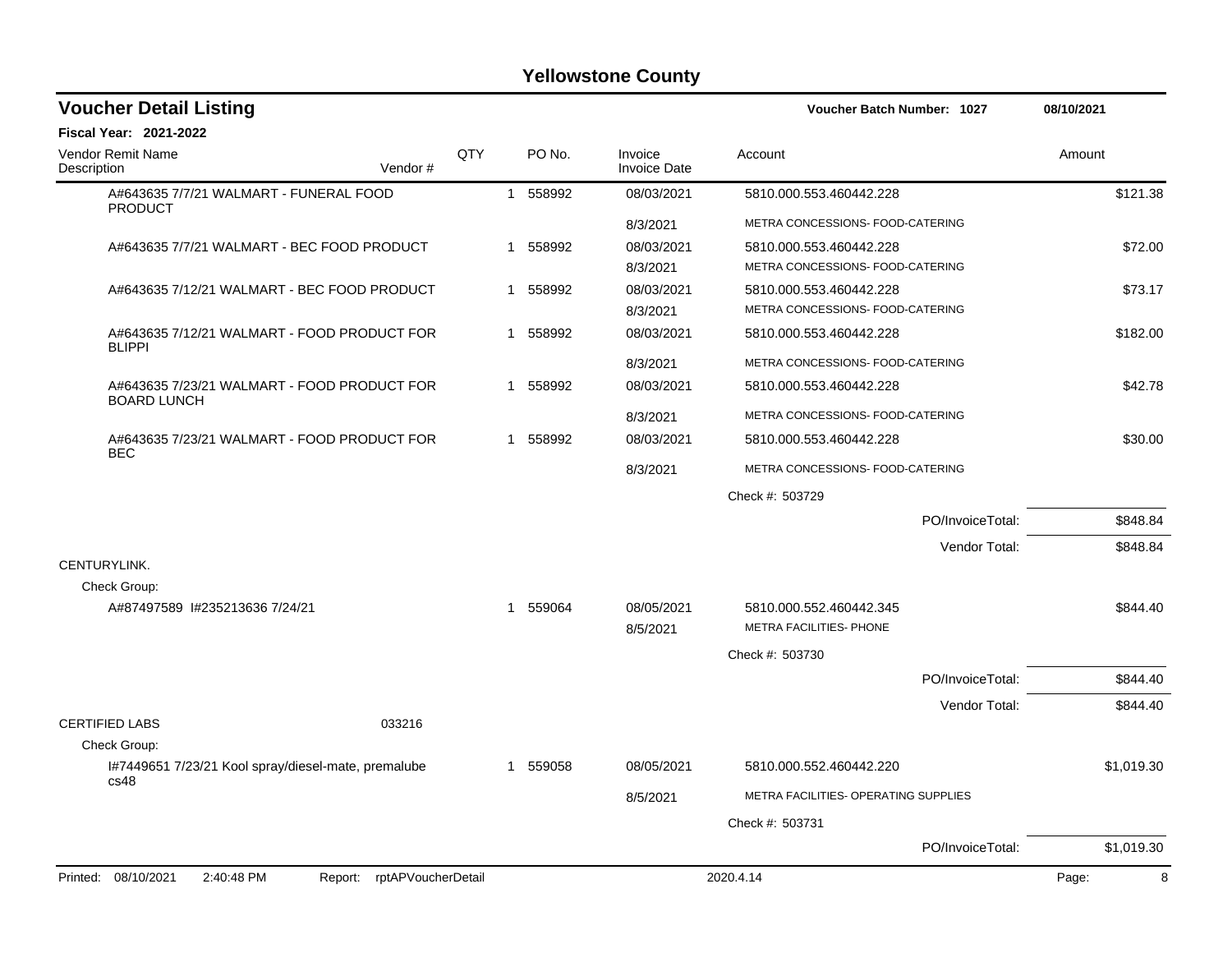| <b>Voucher Detail Listing</b>                                            |                    |     |                       |                                | Voucher Batch Number: 1027                                  |                  | 08/10/2021  |
|--------------------------------------------------------------------------|--------------------|-----|-----------------------|--------------------------------|-------------------------------------------------------------|------------------|-------------|
| Fiscal Year: 2021-2022                                                   |                    |     |                       |                                |                                                             |                  |             |
| Vendor Remit Name<br>Description                                         | Vendor#            | QTY | PO No.                | Invoice<br><b>Invoice Date</b> | Account                                                     |                  | Amount      |
|                                                                          |                    |     |                       |                                |                                                             | Vendor Total:    | \$1,019.30  |
| COJO MUSIC LLC                                                           |                    |     |                       |                                |                                                             |                  |             |
| Check Group:                                                             |                    |     |                       |                                |                                                             |                  |             |
| MT FAIR NIGHTSHOW CODY JOHNSON 8/14/21                                   |                    |     | 1 559073              | 08/05/2021                     | 5810.000.557.460443.398                                     |                  | \$75,000.00 |
|                                                                          |                    |     |                       | 8/5/2021                       | METRA FAIR ENTERTAINMENT- VAR CONTRACT<br><b>SERVICES</b>   |                  |             |
|                                                                          |                    |     |                       |                                | Check #: 503732                                             |                  |             |
|                                                                          |                    |     |                       |                                |                                                             | PO/InvoiceTotal: | \$75,000.00 |
|                                                                          |                    |     |                       |                                |                                                             | Vendor Total:    | \$75,000.00 |
| COUNTY WATER DISTRICT OF BLGS HEIGHTS                                    | 002430             |     |                       |                                |                                                             |                  |             |
| Check Group:                                                             |                    |     |                       |                                |                                                             |                  |             |
| A#32010-00 7/29/21 BENCH BLVD                                            |                    |     | 1 559047              | 08/05/2021                     | 5810.000.552.460442.342<br>METRA FACILITIES- WATER/LANDFILL |                  | \$224.89    |
|                                                                          |                    |     |                       | 8/5/2021                       |                                                             |                  |             |
|                                                                          |                    |     |                       |                                | Check #: 503733                                             |                  |             |
|                                                                          |                    |     |                       |                                |                                                             | PO/InvoiceTotal: | \$224.89    |
|                                                                          |                    |     |                       |                                |                                                             | Vendor Total:    | \$224.89    |
| D & D TRANSPORT REFRIGERATION SERVICE<br>Check Group:                    | 022448             |     |                       |                                |                                                             |                  |             |
| I#S78748 Golf Cart Rental MT FAIR 21                                     |                    |     | 559052<br>$\mathbf 1$ | 08/05/2021                     | 5810.000.557.460442.533                                     |                  | \$2,145.00  |
|                                                                          |                    |     |                       | 8/5/2021                       | METRA FAIR- EQUIPMENT RENTAL                                |                  |             |
|                                                                          |                    |     |                       |                                | Check #: 503734                                             |                  |             |
|                                                                          |                    |     |                       |                                |                                                             | PO/InvoiceTotal: | \$2,145.00  |
|                                                                          |                    |     |                       |                                |                                                             | Vendor Total:    | \$2,145.00  |
| <b>DIS Technologies</b>                                                  | 004200             |     |                       |                                |                                                             |                  |             |
| Check Group:                                                             |                    |     |                       |                                |                                                             |                  |             |
| I#7727 - Paper Vision annual Maint Renewal SN: 103844<br>7/24/21-7/23/22 |                    |     | 1 558986              | 08/03/2021                     | 1000.000.121.410340.368                                     |                  | \$295.00    |
|                                                                          |                    |     |                       | 8/3/2021                       | JP- SOFTWARE/HARDWARE MAINT                                 |                  |             |
|                                                                          |                    |     |                       |                                | Check #: 503735                                             |                  |             |
|                                                                          |                    |     |                       |                                |                                                             | PO/InvoiceTotal: | \$295.00    |
|                                                                          |                    |     |                       |                                |                                                             | Vendor Total:    | \$295.00    |
| Printed: 08/10/2021<br>2:40:48 PM<br>Report:                             | rptAPVoucherDetail |     |                       |                                | 2020.4.14                                                   |                  | Page:<br>9  |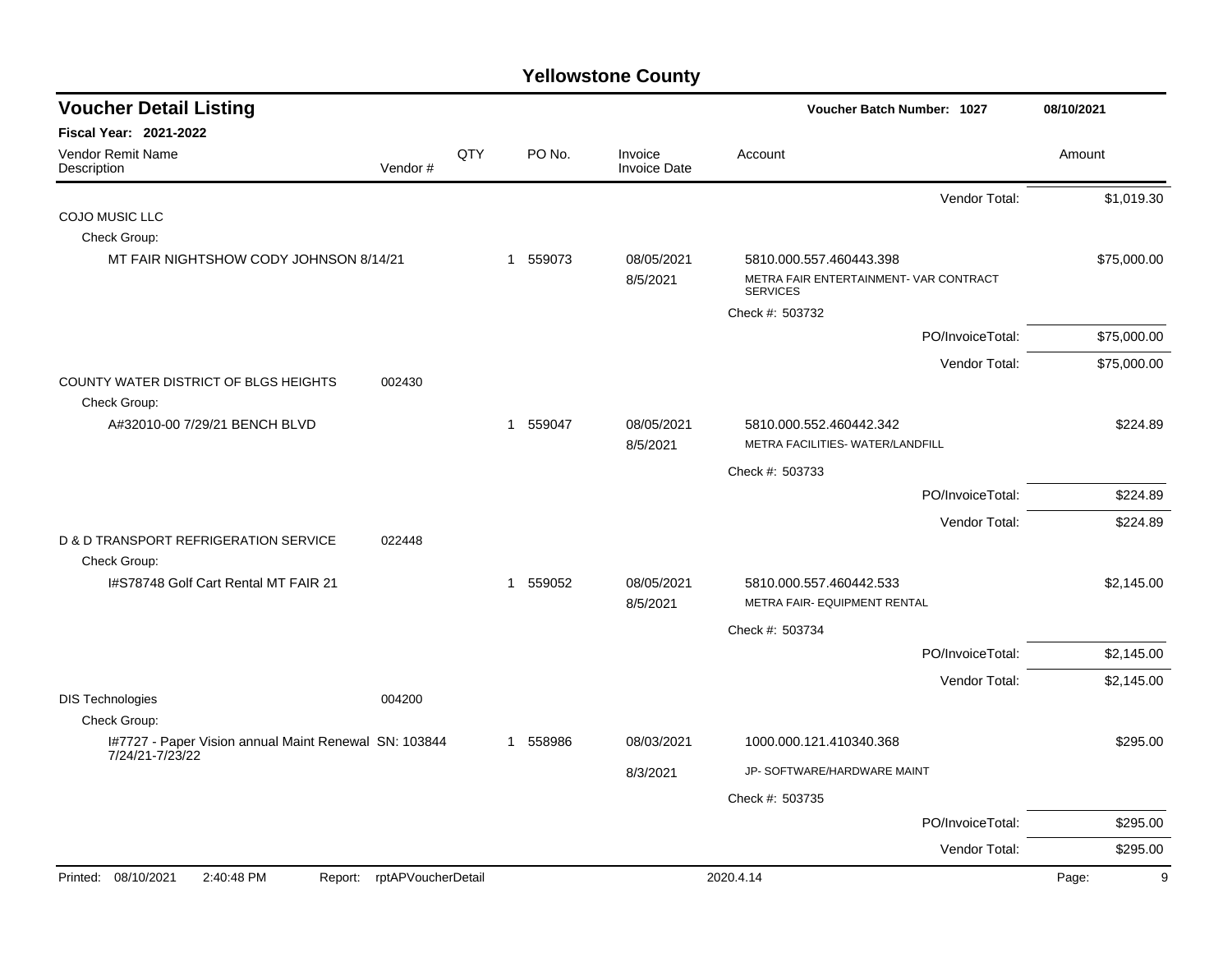| <b>Voucher Detail Listing</b>                                                  |         |     |          |                                | Voucher Batch Number: 1027                                    | 08/10/2021       |          |        |
|--------------------------------------------------------------------------------|---------|-----|----------|--------------------------------|---------------------------------------------------------------|------------------|----------|--------|
| <b>Fiscal Year: 2021-2022</b>                                                  |         |     |          |                                |                                                               |                  |          |        |
| Vendor Remit Name<br>Description                                               | Vendor# | QTY | PO No.   | Invoice<br><b>Invoice Date</b> | Account                                                       |                  | Amount   |        |
| DORMADY, GWENN                                                                 |         |     |          |                                |                                                               |                  |          |        |
| Check Group:                                                                   |         |     |          |                                |                                                               |                  |          |        |
| 2021 MT FAIR JUDGE G DORMADY                                                   |         |     | 1 559023 | 08/04/2021<br>8/4/2021         | 5810.000.557.460442.743<br>METRA FAIR- JUDGES/SUPERINTENDANCE |                  | \$527.76 |        |
|                                                                                |         |     |          |                                | Check #: 503736                                               |                  |          |        |
|                                                                                |         |     |          |                                |                                                               | PO/InvoiceTotal: | \$527.76 |        |
|                                                                                |         |     |          |                                |                                                               | Vendor Total:    | \$527.76 |        |
| DRANGE, JODIE LYNN                                                             |         |     |          |                                |                                                               |                  |          |        |
| Check Group:                                                                   |         |     |          |                                |                                                               |                  |          |        |
| 2021 MT FAIR JUDGE J DRANGE                                                    |         |     | 1 559030 | 08/04/2021                     | 5810.000.557.460442.743                                       |                  | \$75.00  |        |
|                                                                                |         |     |          | 8/4/2021                       | METRA FAIR- JUDGES/SUPERINTENDANCE                            |                  |          |        |
|                                                                                |         |     |          |                                | Check #: 503737                                               |                  |          |        |
|                                                                                |         |     |          |                                |                                                               | PO/InvoiceTotal: | \$75.00  |        |
|                                                                                |         |     |          |                                |                                                               | Vendor Total:    | \$75.00  |        |
| DRIVER AND VEHICLE RECORDS DIV                                                 | 043168  |     |          |                                |                                                               |                  |          |        |
| Check Group:                                                                   |         |     |          |                                |                                                               |                  |          |        |
| Replacement check - Driving Transcript TK2021-2397 St v<br>Jordan Bain 7.26.21 |         |     | 1 559005 | 08/04/2021                     | 2301.000.122.411100.202                                       |                  |          | \$8.50 |
|                                                                                |         |     |          | 8/4/2021                       | ATTORNEY- EXPENSE OF INVEST                                   |                  |          |        |
|                                                                                |         |     |          |                                | Check #: 503738                                               |                  |          |        |
|                                                                                |         |     |          |                                |                                                               | PO/InvoiceTotal: |          | \$8.50 |
|                                                                                |         |     |          |                                |                                                               | Vendor Total:    |          | \$8.50 |
| <b>ECONOPRINT</b>                                                              |         |     |          |                                |                                                               |                  |          |        |
| Check Group:                                                                   |         |     |          |                                |                                                               |                  |          |        |
| 1#308816 BUSINESS CARDS                                                        |         |     | 1 559016 | 08/04/2021<br>8/4/2021         | 2830.000.414.430800.210<br>JUNK- OFFICE SUPPLIES              |                  | \$48.06  |        |
|                                                                                |         |     |          |                                | Check #: 503739                                               |                  |          |        |
|                                                                                |         |     |          |                                |                                                               | PO/InvoiceTotal: | \$48.06  |        |
| Check Group:                                                                   |         |     |          |                                |                                                               |                  |          |        |
|                                                                                |         |     |          |                                |                                                               |                  |          |        |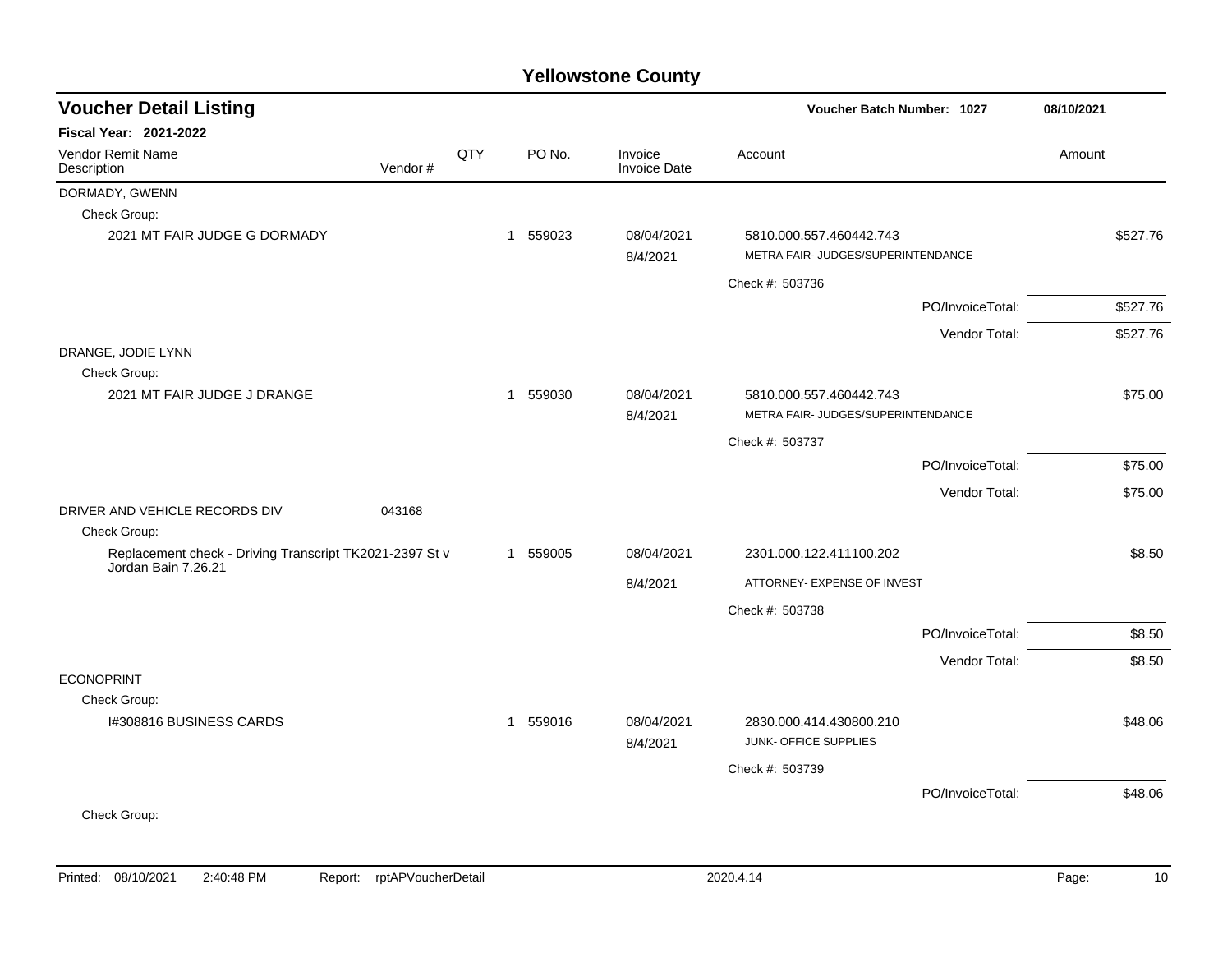| <b>Yellowstone County</b>                                         |                    |     |                       |                                |                                         |             |  |  |  |  |
|-------------------------------------------------------------------|--------------------|-----|-----------------------|--------------------------------|-----------------------------------------|-------------|--|--|--|--|
| <b>Voucher Detail Listing</b>                                     |                    |     |                       |                                | <b>Voucher Batch Number: 1027</b>       | 08/10/2021  |  |  |  |  |
| Fiscal Year: 2021-2022                                            |                    |     |                       |                                |                                         |             |  |  |  |  |
| Vendor Remit Name<br>Description                                  | Vendor#            | QTY | PO No.                | Invoice<br><b>Invoice Date</b> | Account                                 | Amount      |  |  |  |  |
| 1#309172 MED KITS                                                 |                    |     | 559017<br>$\mathbf 1$ | 08/04/2021                     | 2300.000.136.420200.220                 | \$619.55    |  |  |  |  |
|                                                                   |                    |     |                       | 8/4/2021                       | DETENTION- OPERATING SUPPLIES           |             |  |  |  |  |
|                                                                   |                    |     |                       |                                | Check #: 503739                         |             |  |  |  |  |
|                                                                   |                    |     |                       |                                | PO/InvoiceTotal:                        | \$619.55    |  |  |  |  |
|                                                                   |                    |     |                       |                                | Vendor Total:                           | \$667.61    |  |  |  |  |
| EDGE CONSTRUCTION SUPPLY.                                         |                    |     |                       |                                |                                         |             |  |  |  |  |
| Check Group:<br>I#B21807 7/13/21 NITRILE GLOVES                   |                    |     | 558979<br>-1          | 08/03/2021                     | 5810.000.552.460442.220                 | \$128.40    |  |  |  |  |
|                                                                   |                    |     |                       | 8/3/2021                       | METRA FACILITIES- OPERATING SUPPLIES    |             |  |  |  |  |
| I#B23346 7/19/21 SAW BLADES                                       |                    |     | 558979<br>-1          | 08/03/2021                     | 5810.000.552.460442.220                 | \$20.64     |  |  |  |  |
|                                                                   |                    |     |                       | 8/3/2021                       | METRA FACILITIES- OPERATING SUPPLIES    |             |  |  |  |  |
|                                                                   |                    |     |                       |                                | Check #: 503740                         |             |  |  |  |  |
|                                                                   |                    |     |                       |                                | PO/InvoiceTotal:                        | \$149.04    |  |  |  |  |
|                                                                   |                    |     |                       |                                | Vendor Total:                           | \$149.04    |  |  |  |  |
| <b>FEDEX</b>                                                      | 002888             |     |                       |                                |                                         |             |  |  |  |  |
| Check Group:                                                      |                    |     |                       |                                |                                         |             |  |  |  |  |
| I#7-450-02553 TRAVIS TRITT TICKETS - TOWNSQUARE<br><b>BOZEMAN</b> |                    |     | 1 559043              | 08/05/2021                     | 5810.000.554.460442.398                 | \$42.65     |  |  |  |  |
|                                                                   |                    |     |                       | 8/5/2021                       | METRA EVENTS-VARIABLE CONTRACT SERVICES |             |  |  |  |  |
|                                                                   |                    |     |                       |                                | Check #: 503741                         |             |  |  |  |  |
|                                                                   |                    |     |                       |                                | PO/InvoiceTotal:                        | \$42.65     |  |  |  |  |
|                                                                   |                    |     |                       |                                | Vendor Total:                           | \$42.65     |  |  |  |  |
| FLEX FAMILY HEALTH PLLC                                           |                    |     |                       |                                |                                         |             |  |  |  |  |
| Check Group:<br>I#1320 Physical on T.T.                           |                    |     | 559020<br>-1          | 08/04/2021                     | 2399.000.235.420250.351                 | \$100.00    |  |  |  |  |
|                                                                   |                    |     |                       | 8/4/2021                       | YSC- MEDICAL & PSYCH SERVICES           |             |  |  |  |  |
| I#1320 July 2021 Medical Svs                                      |                    |     | 1 559020              | 08/04/2021                     | 2399.000.235.420250.351                 | \$750.00    |  |  |  |  |
|                                                                   |                    |     |                       | 8/4/2021                       | YSC- MEDICAL & PSYCH SERVICES           |             |  |  |  |  |
|                                                                   |                    |     |                       |                                | Check #: 503742                         |             |  |  |  |  |
|                                                                   |                    |     |                       |                                | PO/InvoiceTotal:                        | \$850.00    |  |  |  |  |
| Printed: 08/10/2021<br>2:40:48 PM<br>Report:                      | rptAPVoucherDetail |     |                       |                                | 2020.4.14                               | Page:<br>11 |  |  |  |  |
|                                                                   |                    |     |                       |                                |                                         |             |  |  |  |  |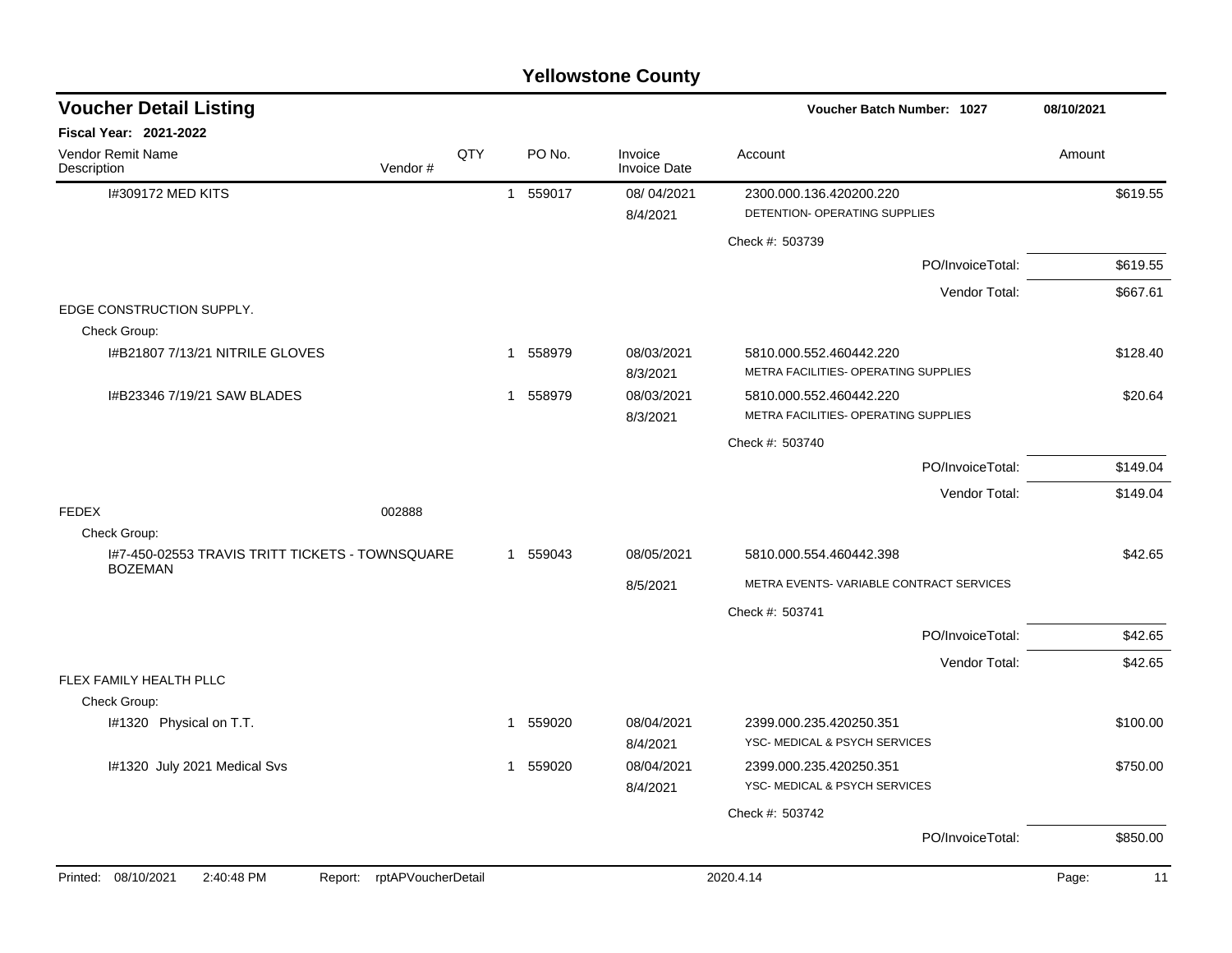| <b>Voucher Detail Listing</b>                      |                            |     |             |                                | <b>Voucher Batch Number: 1027</b>                         |                  | 08/10/2021 |
|----------------------------------------------------|----------------------------|-----|-------------|--------------------------------|-----------------------------------------------------------|------------------|------------|
| Fiscal Year: 2021-2022                             |                            |     |             |                                |                                                           |                  |            |
| Vendor Remit Name<br>Description                   | Vendor#                    | QTY | PO No.      | Invoice<br><b>Invoice Date</b> | Account                                                   |                  | Amount     |
|                                                    |                            |     |             |                                |                                                           | Vendor Total:    | \$850.00   |
| <b>GENERAL DISTRIBUTING CO</b>                     | 045250                     |     |             |                                |                                                           |                  |            |
| Check Group:<br>1#1022152 7/31/21 WELDING SUPPLIES |                            |     | 1 559054    | 08/05/2021                     | 5810.000.552.460442.220                                   |                  | \$544.05   |
|                                                    |                            |     |             | 8/5/2021                       | METRA FACILITIES- OPERATING SUPPLIES                      |                  |            |
|                                                    |                            |     |             |                                | Check #: 503743                                           |                  |            |
|                                                    |                            |     |             |                                |                                                           | PO/InvoiceTotal: | \$544.05   |
|                                                    |                            |     |             |                                |                                                           | Vendor Total:    | \$544.05   |
| <b>GRAPHIC IMPRINTS</b>                            |                            |     |             |                                |                                                           |                  |            |
| Check Group:<br>I#N90454. Instructor polo for DF.  |                            |     | 1 559059    | 08/05/2021                     | 2300.000.130.420110.226                                   |                  | \$37.98    |
|                                                    |                            |     |             | 8/5/2021                       | ADMIN- CLOTHING & UNIFORMS                                |                  |            |
|                                                    |                            |     |             |                                | Check #: 503744                                           |                  |            |
|                                                    |                            |     |             |                                |                                                           | PO/InvoiceTotal: | \$37.98    |
|                                                    |                            |     |             |                                |                                                           | Vendor Total:    | \$37.98    |
| <b>GRAYBAR ELECTRIC</b>                            | 003190                     |     |             |                                |                                                           |                  |            |
| Check Group:                                       |                            |     |             |                                |                                                           |                  |            |
| I#9322516219 7/21 Outside Timeclock Cover Fair     |                            |     | 1 559042    | 08/05/2021<br>8/5/2021         | 5810.000.557.460442.220<br>METRA FAIR- OPERATING SUPPLIES |                  | \$154.40   |
|                                                    |                            |     |             |                                | Check #: 503745                                           |                  |            |
|                                                    |                            |     |             |                                |                                                           | PO/InvoiceTotal: | \$154.40   |
|                                                    |                            |     |             |                                |                                                           | Vendor Total:    | \$154.40   |
| <b>HAAS &amp; WILKERSON INSUR</b>                  | 035402                     |     |             |                                |                                                           |                  |            |
| Check Group:                                       |                            |     |             |                                |                                                           |                  |            |
| I#161251 7/6/21 MEMBER FEE                         |                            |     | 558972      | 08/03/2021<br>8/3/2021         | 5810.000.557.460442.510<br><b>METRA FAIR- INSURANCE</b>   |                  | \$210.00   |
| I#161250 7/6/21 USER LIABILITY RENEWAL             |                            |     | 558972<br>1 | 08/03/2021<br>8/3/2021         | 5810.000.557.460442.510<br><b>METRA FAIR- INSURANCE</b>   |                  | \$1,000.00 |
|                                                    |                            |     |             |                                | Check #: 503746                                           |                  |            |
|                                                    |                            |     |             |                                |                                                           | PO/InvoiceTotal: | \$1,210.00 |
|                                                    |                            |     |             |                                |                                                           |                  | 12         |
| Printed: 08/10/2021<br>2:40:48 PM                  | Report: rptAPVoucherDetail |     |             |                                | 2020.4.14                                                 |                  | Page:      |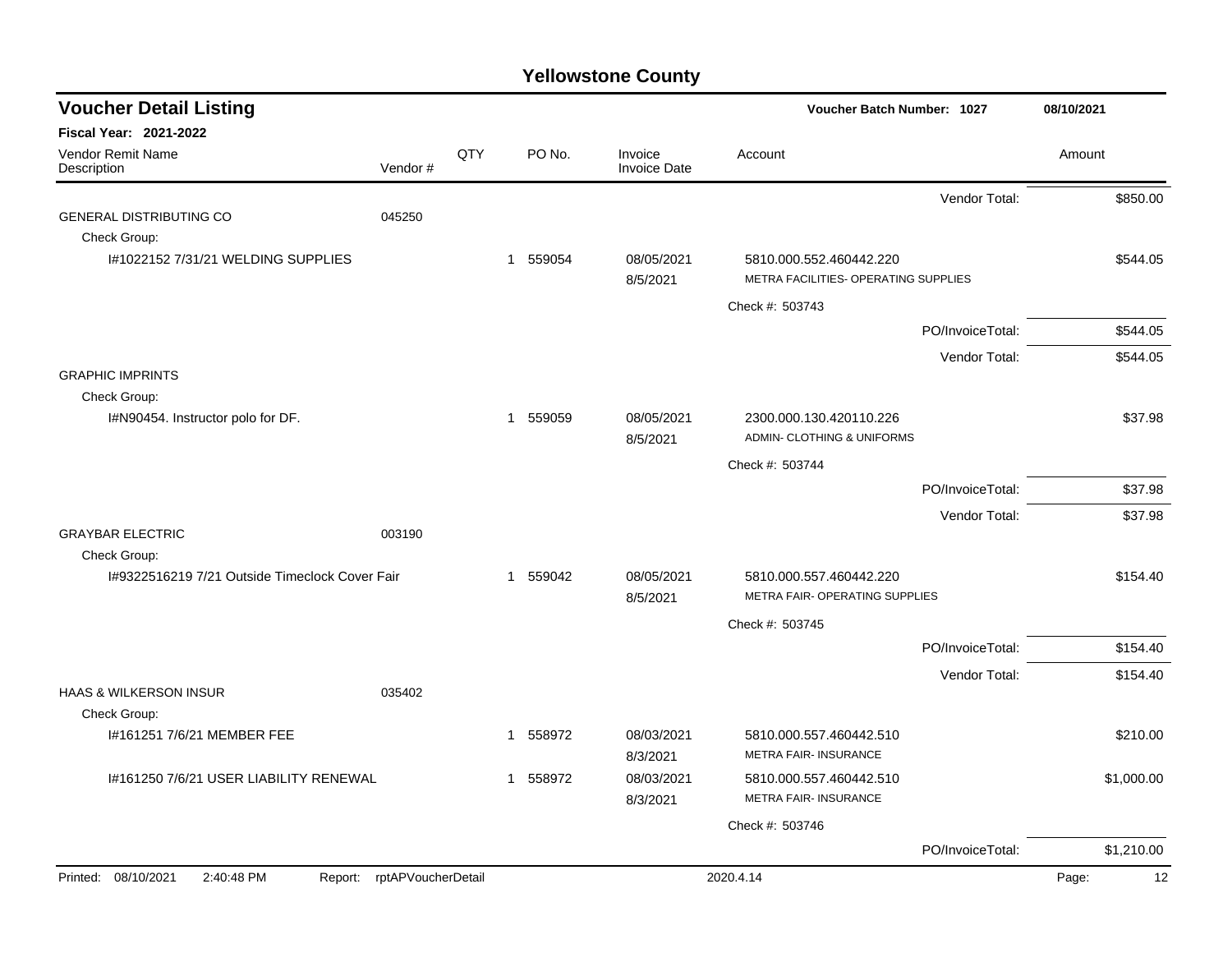| <b>Voucher Detail Listing</b>                |                    |     |                        |                                | <b>Voucher Batch Number: 1027</b>                              |                  | 08/10/2021  |
|----------------------------------------------|--------------------|-----|------------------------|--------------------------------|----------------------------------------------------------------|------------------|-------------|
| <b>Fiscal Year: 2021-2022</b>                |                    |     |                        |                                |                                                                |                  |             |
| <b>Vendor Remit Name</b><br>Description      | Vendor#            | QTY | PO No.                 | Invoice<br><b>Invoice Date</b> | Account                                                        |                  | Amount      |
|                                              |                    |     |                        |                                |                                                                | Vendor Total:    | \$1,210.00  |
| HELENA LOUNGE CORP                           |                    |     |                        |                                |                                                                |                  |             |
| Check Group:                                 |                    |     |                        |                                |                                                                |                  |             |
| 2021 PP 2021090A DOR JV #123 REFUND          |                    |     | 1 559027               | 08/04/2021<br>8/4/2021         | 7920.000.000.021100.000<br>REFUND REVOLVING DUE TO OTHER FUNDS |                  | \$186.74    |
| 2021 PP 2021090 DOR JV #108 REFUND           |                    |     | 1 559027               | 08/04/2021<br>8/4/2021         | 7920.000.000.021100.000<br>REFUND REVOLVING DUE TO OTHER FUNDS |                  | \$103.77    |
|                                              |                    |     |                        |                                | Check #: 503747                                                |                  |             |
|                                              |                    |     |                        |                                |                                                                | PO/InvoiceTotal: | \$290.51    |
|                                              |                    |     |                        |                                |                                                                | Vendor Total:    | \$290.51    |
| HENDRICKS, HELEN JOYCE                       |                    |     |                        |                                |                                                                |                  |             |
| Check Group:                                 |                    |     |                        |                                |                                                                |                  |             |
| 2021 MT FAIR JUDGE J HENDRICKS               |                    |     | 1 559029               | 08/04/2021<br>8/4/2021         | 5810.000.557.460442.743<br>METRA FAIR- JUDGES/SUPERINTENDANCE  |                  | \$100.00    |
|                                              |                    |     |                        |                                | Check #: 503748                                                |                  |             |
|                                              |                    |     |                        |                                |                                                                | PO/InvoiceTotal: | \$100.00    |
|                                              |                    |     |                        |                                |                                                                | Vendor Total:    | \$100.00    |
| HENDRICKS, RONALD E                          |                    |     |                        |                                |                                                                |                  |             |
| Check Group:                                 |                    |     |                        |                                |                                                                |                  |             |
| 2021 MT FAIR JUDGE R HENDRICKS               |                    |     | 1 559028               | 08/04/2021<br>8/4/2021         | 5810.000.557.460442.743<br>METRA FAIR- JUDGES/SUPERINTENDANCE  |                  | \$100.00    |
|                                              |                    |     |                        |                                | Check #: 503749                                                |                  |             |
|                                              |                    |     |                        |                                |                                                                | PO/InvoiceTotal: | \$100.00    |
|                                              |                    |     |                        |                                |                                                                | Vendor Total:    | \$100.00    |
| <b>IAEM</b>                                  |                    |     |                        |                                |                                                                |                  |             |
| Check Group:                                 |                    |     |                        |                                |                                                                |                  |             |
| I#187197; ANNUAL MEMBERSHIP                  |                    |     | 559007<br>$\mathbf{1}$ | 08/04/2021<br>8/4/2021         | 1000.000.124.420600.333<br><b>DES-SUBSCRIPTIONS</b>            |                  | \$195.00    |
|                                              |                    |     |                        |                                | Check #: 503750                                                |                  |             |
|                                              |                    |     |                        |                                |                                                                | PO/InvoiceTotal: | \$195.00    |
| Printed: 08/10/2021<br>2:40:48 PM<br>Report: | rptAPVoucherDetail |     |                        |                                | 2020.4.14                                                      |                  | 13<br>Page: |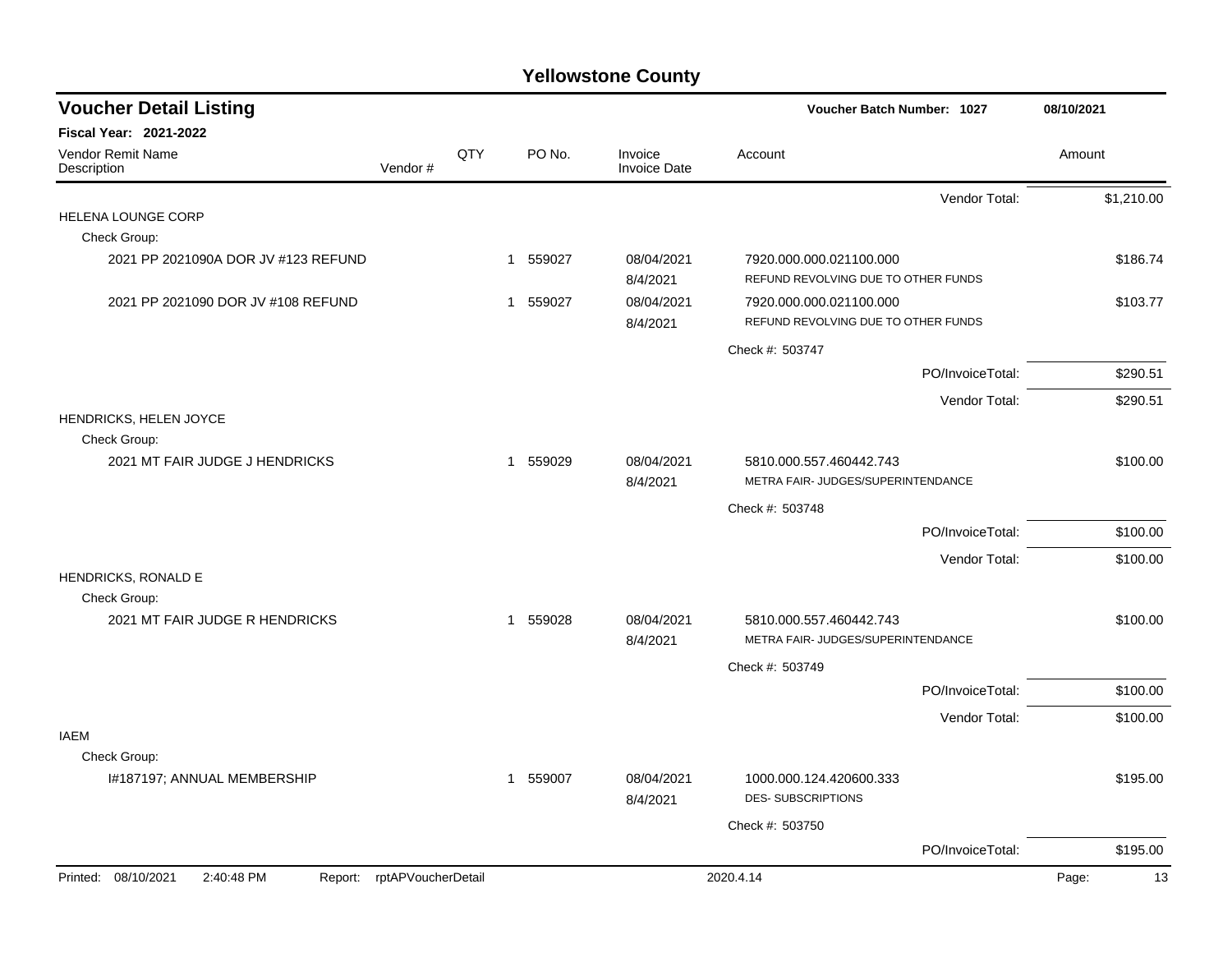| <b>Voucher Detail Listing</b>                    |                            |     |              |          |                                | <b>Voucher Batch Number: 1027</b>                                     |                  | 08/10/2021  |
|--------------------------------------------------|----------------------------|-----|--------------|----------|--------------------------------|-----------------------------------------------------------------------|------------------|-------------|
| <b>Fiscal Year: 2021-2022</b>                    |                            |     |              |          |                                |                                                                       |                  |             |
| Vendor Remit Name<br>Description                 | Vendor#                    | QTY |              | PO No.   | Invoice<br><b>Invoice Date</b> | Account                                                               |                  | Amount      |
|                                                  |                            |     |              |          |                                |                                                                       | Vendor Total:    | \$195.00    |
| <b>KELLEY CONNECT</b>                            |                            |     |              |          |                                |                                                                       |                  |             |
| Check Group:                                     |                            |     |              |          |                                |                                                                       |                  |             |
| I#IN875404 - copier maint 7/28/21                |                            |     |              | 1 559037 | 08/05/2021<br>8/5/2021         | 1000.000.102.410940.362<br><b>CLERK &amp; REC-MAINT &amp; REPAIRS</b> |                  | \$626.90    |
|                                                  |                            |     |              |          |                                | Check #: 503751                                                       |                  |             |
|                                                  |                            |     |              |          |                                |                                                                       | PO/InvoiceTotal: | \$626.90    |
|                                                  |                            |     |              |          |                                |                                                                       | Vendor Total:    | \$626.90    |
| LAMAR ADVERTISING OF BILLINGS<br>Check Group:    | 040712                     |     |              |          |                                |                                                                       |                  |             |
| I#112700427 7/20/21 MILES CITY FAIR BILLBOARD AD |                            |     |              | 1 558973 | 08/03/2021<br>8/3/2021         | 5810.000.557.460442.337<br>METRA FAIR- PUBLICITY/ADVERTISING          |                  | \$500.00    |
| I#112691764 7/19/21 FAIR BILLBOARD AD            |                            |     |              | 1 558973 | 08/03/2021<br>8/3/2021         | 5810.000.557.460442.337<br>METRA FAIR- PUBLICITY/ADVERTISING          |                  | \$11,600.00 |
|                                                  |                            |     |              |          |                                | Check #: 503752                                                       |                  |             |
|                                                  |                            |     |              |          |                                |                                                                       | PO/InvoiceTotal: | \$12,100.00 |
|                                                  |                            |     |              |          |                                |                                                                       |                  |             |
| LAST CALL LOCATING INC                           |                            |     |              |          |                                |                                                                       | Vendor Total:    | \$12,100.00 |
| Check Group:                                     |                            |     |              |          |                                |                                                                       |                  |             |
| I#1109 Locate waterlines camping area            |                            |     | $\mathbf{1}$ | 559063   | 08/05/2021<br>8/5/2021         | 5810.000.552.460442.365<br>METRA FACILITIES- GROUND MAINT             |                  | \$200.00    |
|                                                  |                            |     |              |          |                                | Check #: 503753                                                       |                  |             |
|                                                  |                            |     |              |          |                                |                                                                       | PO/InvoiceTotal: | \$200.00    |
|                                                  |                            |     |              |          |                                |                                                                       | Vendor Total:    | \$200.00    |
| <b>LAUREL ROTARY CLUB</b>                        | 003937                     |     |              |          |                                |                                                                       |                  |             |
| Check Group:                                     |                            |     |              |          |                                |                                                                       |                  |             |
| I#20190365 Scholarship Fund Contribution         |                            |     | 1            | 559001   | 08/04/2021<br>8/4/2021         | 1000.000.100.410100.330<br><b>BOCC- MEMBERSHIP &amp; DUES</b>         |                  | \$3.00      |
| I#20190365 Polio Plus Contribution               |                            |     | 1            | 559001   | 08/04/2021                     | 1000.000.100.410100.330                                               |                  | \$2.00      |
|                                                  |                            |     |              |          | 8/4/2021                       | BOCC- MEMBERSHIP & DUES                                               |                  |             |
| Printed: 08/10/2021<br>2:40:48 PM                | Report: rptAPVoucherDetail |     |              |          |                                | 2020.4.14                                                             |                  | Page:<br>14 |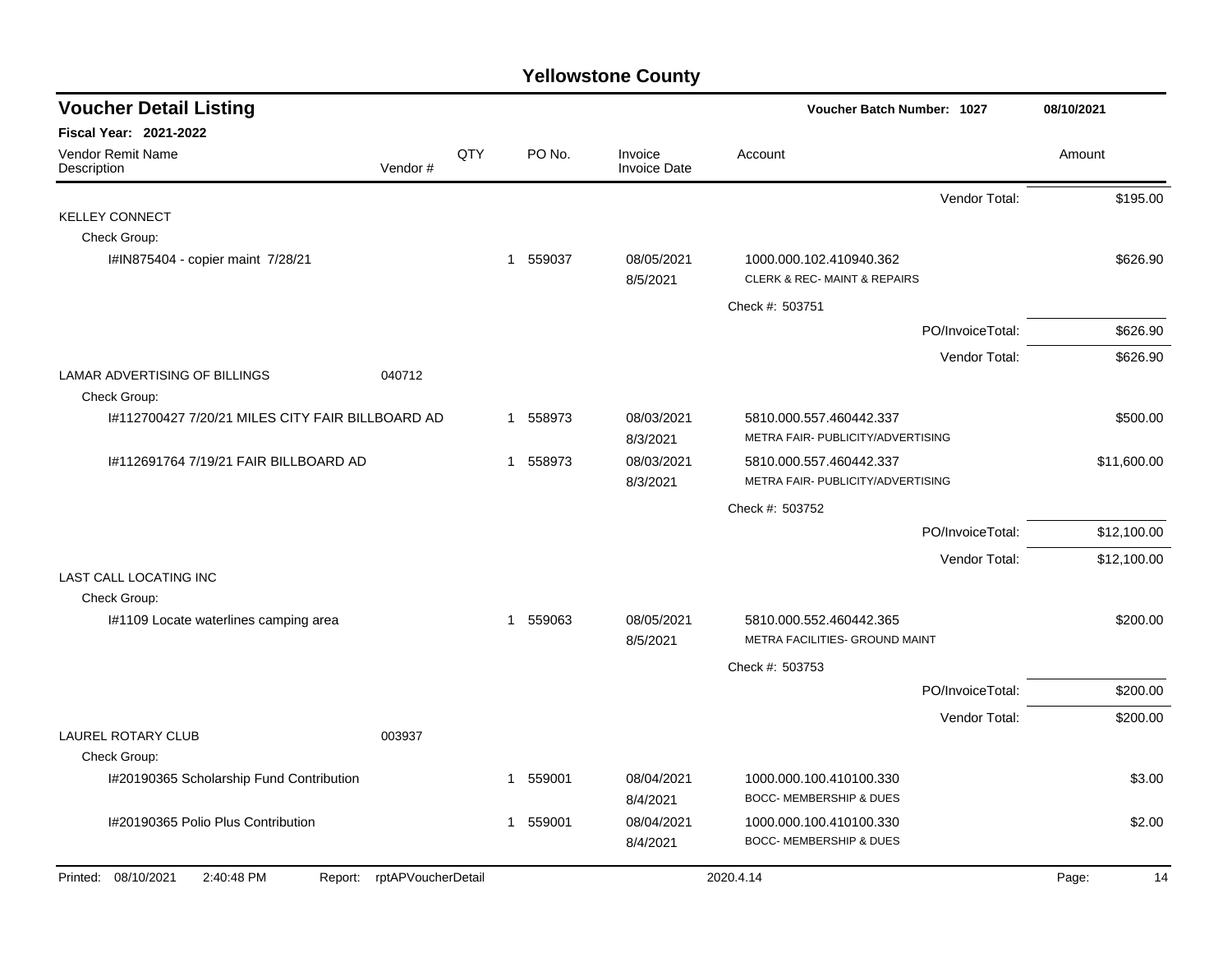|                                                  |                            |     |              |          | <b>Yellowstone County</b>      |                                                                                   |             |
|--------------------------------------------------|----------------------------|-----|--------------|----------|--------------------------------|-----------------------------------------------------------------------------------|-------------|
| <b>Voucher Detail Listing</b>                    |                            |     |              |          |                                | <b>Voucher Batch Number: 1027</b>                                                 | 08/10/2021  |
| <b>Fiscal Year: 2021-2022</b>                    |                            |     |              |          |                                |                                                                                   |             |
| Vendor Remit Name<br>Description                 | Vendor#                    | QTY |              | PO No.   | Invoice<br><b>Invoice Date</b> | Account                                                                           | Amount      |
| I#20190365 Lunches                               |                            |     |              | 4 559001 | 08/04/2021                     | 1000.000.100.410100.330                                                           | \$36.00     |
|                                                  |                            |     |              |          | 8/4/2021                       | <b>BOCC- MEMBERSHIP &amp; DUES</b>                                                |             |
| I#20190365 Rotary Dues                           |                            |     | $\mathbf{1}$ | 559001   | 08/04/2021<br>8/4/2021         | 1000.000.100.410100.330<br><b>BOCC- MEMBERSHIP &amp; DUES</b>                     | \$13.00     |
|                                                  |                            |     |              |          |                                | Check #: 503754                                                                   |             |
|                                                  |                            |     |              |          |                                | PO/InvoiceTotal:                                                                  | \$54.00     |
|                                                  |                            |     |              |          |                                | Vendor Total:                                                                     | \$54.00     |
| LAWLOR & CO PLLC                                 |                            |     |              |          |                                |                                                                                   |             |
| Check Group:                                     |                            |     |              |          |                                |                                                                                   |             |
| 1#6045 7/22/21 ATTORNEY FEES                     |                            |     |              | 1 558996 | 08/03/2021<br>8/3/2021         | 5810.000.553.460442.398<br>METRA CONCESSIONS-VARIABLE CONTRACT<br><b>SERVICES</b> | \$1,225.00  |
|                                                  |                            |     |              |          |                                | Check #: 503755                                                                   |             |
|                                                  |                            |     |              |          |                                | PO/InvoiceTotal:                                                                  | \$1,225.00  |
|                                                  |                            |     |              |          |                                | Vendor Total:                                                                     | \$1,225.00  |
| LEE ENTERPRISES                                  |                            |     |              |          |                                |                                                                                   |             |
| Check Group:                                     |                            |     |              |          |                                |                                                                                   |             |
| A#102-60000275, O#54461-1, Equip Op 1            |                            |     | -1           | 559071   | 08/05/2021<br>8/5/2021         | 2110.000.401.430200.337<br>ROAD- PUBLICITY/ADVERTISING                            | \$383.98    |
| A#102-60000275, O#54477-1, MV Clerk              |                            |     | -1           | 559071   | 08/05/2021                     | 1000.000.199.411800.337                                                           | \$324.82    |
|                                                  |                            |     |              |          | 8/5/2021                       | MISC- PUBLICITY/ADVERTISING                                                       |             |
| A#102-60000275, O#54523-1 JC clerk PT            |                            |     |              | 1 559071 | 08/05/2021<br>8/5/2021         | 1000.000.199.411800.337<br>MISC- PUBLICITY/ADVERTISING                            | \$324.82    |
| A#102-60000275, O#54526-1, Sr/Deputy County Atty |                            |     | -1           | 559071   | 08/05/2021                     | 2301.000.122.411100.337                                                           | \$443.14    |
|                                                  |                            |     |              |          | 8/5/2021                       | ATTORNEY- PUBLICITY/ADVERTISING                                                   |             |
| A#102-60000275, O#55470-1 Cty Atty Legal Asst    |                            |     | -1           | 559071   | 08/05/2021                     | 2301.000.122.411100.337                                                           | \$364.26    |
|                                                  |                            |     |              |          | 8/5/2021                       | ATTORNEY- PUBLICITY/ADVERTISING                                                   |             |
| A#102-60000275, O#56111-1 Justice court clk      |                            |     |              | 1 559071 | 08/05/2021                     | 1000.000.199.411800.337<br>MISC- PUBLICITY/ADVERTISING                            | \$324.82    |
| A#102-60000275, O#59168-1, Event maint Metra     |                            |     |              | 1 559071 | 8/5/2021<br>08/05/2021         | 5810.000.552.460442.337                                                           | \$334.26    |
|                                                  |                            |     |              |          | 8/5/2021                       | METRA FACILITIES- ADVERTISING                                                     |             |
| Printed: 08/10/2021<br>2:40:48 PM                | Report: rptAPVoucherDetail |     |              |          |                                | 2020.4.14                                                                         | Page:<br>15 |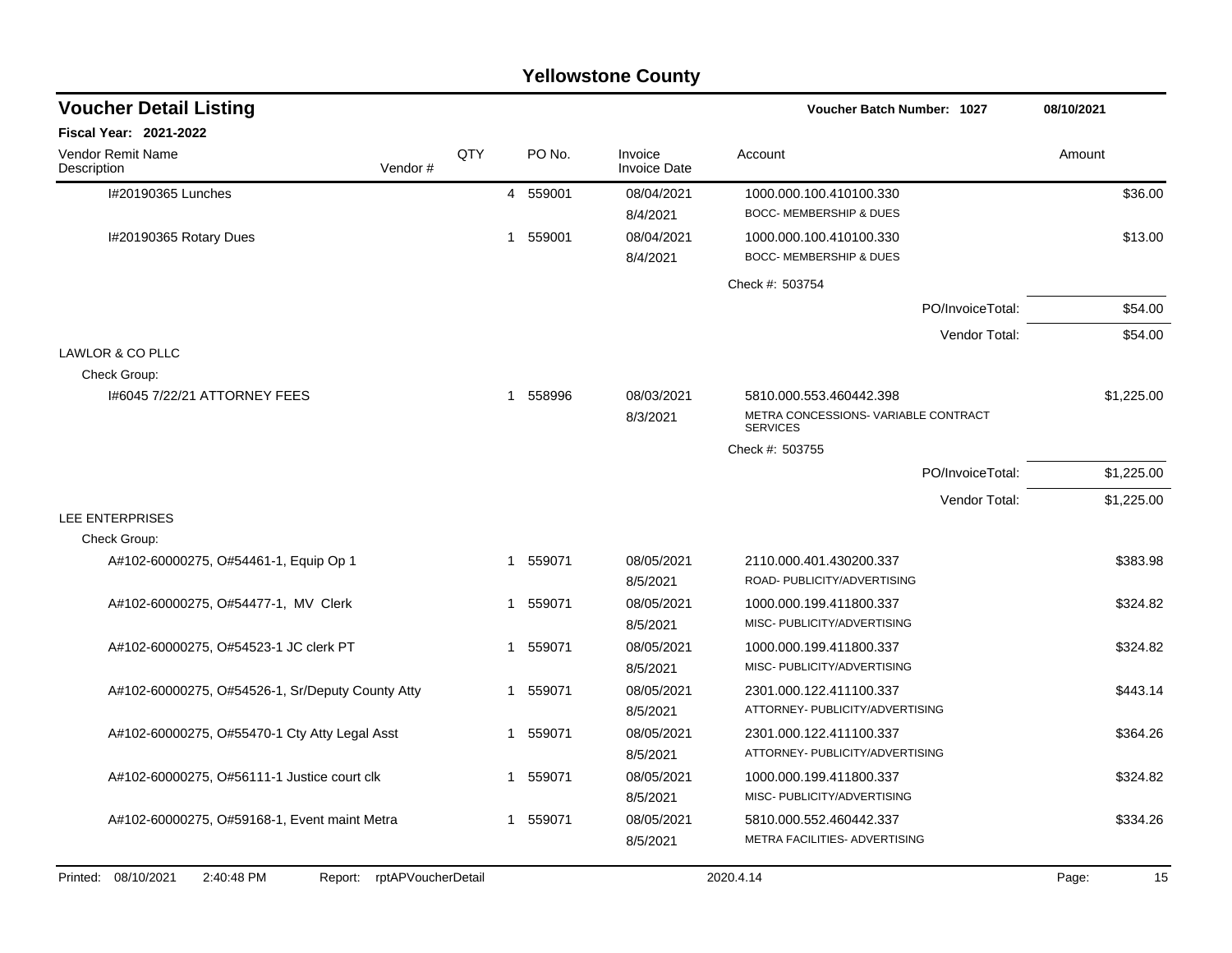| <b>Voucher Detail Listing</b>                                      |     |              |          |                                | <b>Voucher Batch Number: 1027</b>                              | 08/10/2021  |
|--------------------------------------------------------------------|-----|--------------|----------|--------------------------------|----------------------------------------------------------------|-------------|
| <b>Fiscal Year: 2021-2022</b>                                      |     |              |          |                                |                                                                |             |
| Vendor Remit Name<br>Vendor#<br>Description                        | QTY |              | PO No.   | Invoice<br><b>Invoice Date</b> | Account                                                        | Amount      |
| A#102-60000275, O#59805-1, MV clerk                                |     |              | 1 559071 | 08/05/2021                     | 1000.000.199.411800.337                                        | \$324.82    |
|                                                                    |     |              |          | 8/5/2021                       | MISC- PUBLICITY/ADVERTISING                                    |             |
| A#102-60000275, O#56112-1, Metra Building Engineer<br>Asst         |     |              | 1 559071 | 08/05/2021                     | 5810.000.552.460442.337                                        | \$344.54    |
|                                                                    |     |              |          | 8/5/2021                       | METRA FACILITIES- ADVERTISING                                  |             |
|                                                                    |     |              |          |                                | Check #: 503756                                                |             |
|                                                                    |     |              |          |                                | PO/InvoiceTotal:                                               | \$3,169.46  |
|                                                                    |     |              |          |                                | Vendor Total:                                                  | \$3,169.46  |
| LEWIS & CLARK LOUNGE                                               |     |              |          |                                |                                                                |             |
| Check Group:                                                       |     |              |          |                                |                                                                |             |
| 2021 PP 2024261 DOR JV #112 REFUND                                 |     |              | 1 559026 | 08/04/2021<br>8/4/2021         | 7920.000.000.021100.000<br>REFUND REVOLVING DUE TO OTHER FUNDS | \$123.76    |
|                                                                    |     |              |          |                                | Check #: 503757                                                |             |
|                                                                    |     |              |          |                                | PO/InvoiceTotal:                                               | \$123.76    |
|                                                                    |     |              |          |                                | Vendor Total:                                                  | \$123.76    |
| LUTHER APPRAISAL SERVICES INC                                      |     |              |          |                                |                                                                |             |
| Check Group:                                                       |     |              |          |                                |                                                                |             |
| Mailback Ref Receipt #21-18152 Doc#3981293                         |     | $\mathbf{1}$ | 559039   | 08/05/2021                     | 1000.000.000.341040.000                                        | \$4.00      |
|                                                                    |     |              |          | 8/5/2021                       | <b>GENERAL CLERK &amp; RECORDER FEES</b>                       |             |
|                                                                    |     |              |          |                                | Check #: 503758                                                |             |
|                                                                    |     |              |          |                                | PO/InvoiceTotal:                                               | \$4.00      |
|                                                                    |     |              |          |                                | Vendor Total:                                                  | \$4.00      |
| <b>MASTERCARD D PITMAN</b>                                         |     |              |          |                                |                                                                |             |
| Check Group: D PITMAN                                              |     |              |          |                                |                                                                |             |
| A#1190 Sam's Club, office drinks                                   |     | 1            | 558981   | 08/05/2021                     | 1000.000.100.410100.210                                        | \$73.70     |
| P-Card Payee:<br>MASTERCARD                                        |     |              |          | 8/5/2021                       | <b>BOCC- OFFICE SUPPLIES</b>                                   |             |
| A#1190 Miss GiGis Sweets, USS Blgs                                 |     | 1            | 558981   | 08/05/2021                     | 1000.000.199.411800.336                                        | \$14.17     |
| P-Card Payee:<br>MASTERCARD                                        |     |              |          | 8/5/2021                       | MISC- PUBLIC RELATIONS                                         |             |
| A#1190 Jimmy Johns, PCC mtg                                        |     | 1            | 558981   | 08/05/2021                     | 1000.000.199.411800.336                                        | \$62.67     |
| P-Card Payee:<br><b>MASTERCARD</b>                                 |     |              |          | 8/5/2021                       | MISC- PUBLIC RELATIONS                                         |             |
|                                                                    |     |              |          |                                | Check #: 503794                                                |             |
| Printed: 08/10/2021<br>2:40:48 PM<br>rptAPVoucherDetail<br>Report: |     |              |          |                                | 2020.4.14                                                      | Page:<br>16 |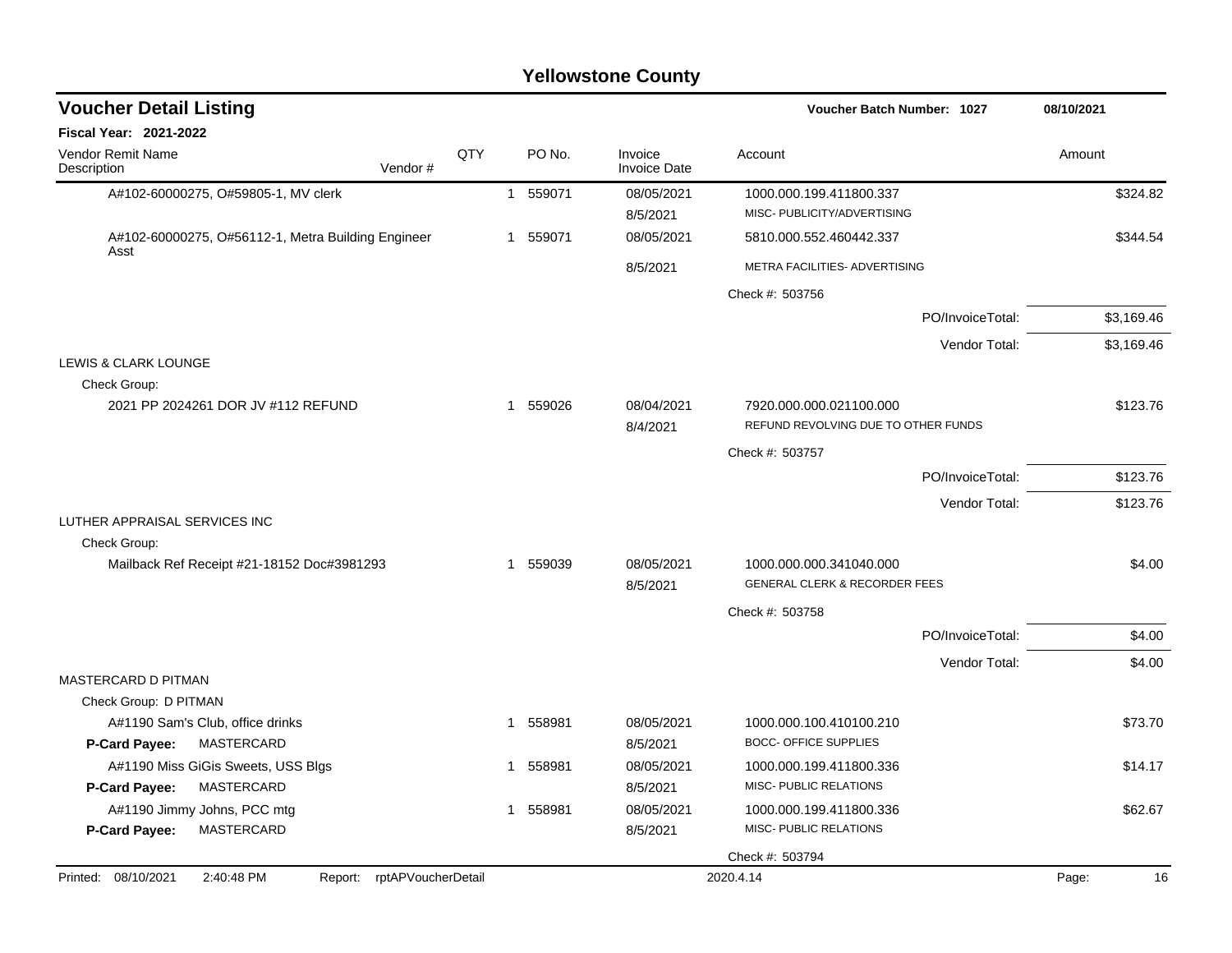| <b>Voucher Detail Listing</b>                                      |     |             |                                | Voucher Batch Number: 1027           | 08/10/2021  |
|--------------------------------------------------------------------|-----|-------------|--------------------------------|--------------------------------------|-------------|
| Fiscal Year: 2021-2022                                             |     |             |                                |                                      |             |
| <b>Vendor Remit Name</b><br>Vendor#<br>Description                 | QTY | PO No.      | Invoice<br><b>Invoice Date</b> | Account                              | Amount      |
|                                                                    |     |             |                                | PO/InvoiceTotal:                     | \$150.54    |
|                                                                    |     |             |                                | Vendor Total:                        | \$150.54    |
| <b>MASTERCARD J MARTIN</b>                                         |     |             |                                |                                      |             |
| Check Group: J MARTIN                                              |     |             |                                |                                      |             |
| A#3226 PayPal fee 7/2/21                                           |     | 558980<br>1 | 08/03/2021                     | 2393.000.102.410950.368              | \$30.00     |
| <b>P-Card Payee:</b><br>MASTERCARD                                 |     |             | 8/3/2021                       | RECORDS PRES-SOFTWARE/HARDWARE MAINT |             |
|                                                                    |     |             |                                | Check #: 503795                      |             |
|                                                                    |     |             |                                | PO/InvoiceTotal:                     | \$30.00     |
|                                                                    |     |             |                                | Vendor Total:                        | \$30.00     |
| MASTERCARD J OSTLUND<br>045993                                     |     |             |                                |                                      |             |
| Check Group: J OSTLUND                                             |     |             |                                |                                      |             |
| A#3609 Water Taxi NACO Prince George MD 7/8-13/21<br>JO            |     | 1 558984    | 08/05/221                      | 1000.000.100.410100.372              | \$32.55     |
| <b>MASTERCARD</b><br><b>P-Card Payee:</b>                          |     |             | 8/5/2021                       | BOCC-TRAVEL OSTLUND                  |             |
| A#3609 Delta baggage NACO Prince George MD<br>7/8-13/21 JO         |     | 558984<br>1 | 08/05/221                      | 1000.000.100.410100.372              | \$30.00     |
| MASTERCARD<br><b>P-Card Payee:</b>                                 |     |             | 8/5/2021                       | BOCC-TRAVEL OSTLUND                  |             |
| A#3609 Taxi NACO Prince George MD 7/8-13/21 JO                     | 1   | 558984      | 08/05/221                      | 1000.000.100.410100.372              | \$39.69     |
| MASTERCARD<br>P-Card Payee:                                        |     |             | 8/5/2021                       | <b>BOCC- TRAVEL OSTLUND</b>          |             |
| A#3609 Meal NACO Prince George MD 7/8-13/21 JO                     | 1   | 558984      | 08/05/221                      | 1000.000.100.410100.372              | \$96.32     |
| <b>MASTERCARD</b><br>P-Card Payee:                                 |     |             | 8/5/2021                       | <b>BOCC- TRAVEL OSTLUND</b>          |             |
| A#3609 Meal NACO Prince George MD 7/8-13/21 JO                     | 1   | 558984      | 08/05/221                      | 1000.000.100.410100.372              | \$23.84     |
| <b>MASTERCARD</b><br><b>P-Card Payee:</b>                          |     |             | 8/5/2021                       | <b>BOCC- TRAVEL OSTLUND</b>          |             |
| A#3609 Baggage NACO Prince George MD 7/8-13/21 JO                  |     | 558984      | 08/05/221                      | 1000.000.100.410100.372              | \$30.00     |
| MASTERCARD<br><b>P-Card Payee:</b>                                 |     |             | 8/5/2021                       | <b>BOCC- TRAVEL OSTLUND</b>          |             |
| A#3609 Meal NACO Prince George MD 7/8-13/21 JO                     |     | 558984      | 08/05/221                      | 1000.000.100.410100.372              | \$15.90     |
| MASTERCARD<br><b>P-Card Payee:</b>                                 |     |             | 8/5/2021                       | <b>BOCC- TRAVEL OSTLUND</b>          |             |
| A#3609 Meals NACO Annual Prince George MD 7/8-13/21<br>JO          |     | 558984<br>1 | 08/05/221                      | 1000.000.100.410100.372              | \$44.29     |
| P-Card Payee:<br>MASTERCARD                                        |     |             | 8/5/2021                       | BOCC- TRAVEL OSTLUND                 |             |
| A#3609 Hotel NACO Prince George MD 7/8-13/21 JO                    |     | 1 558984    | 08/05/221                      | 1000.000.100.410100.372              | \$1,268.10  |
| P-Card Payee:<br>MASTERCARD                                        |     |             | 8/5/2021                       | <b>BOCC- TRAVEL OSTLUND</b>          |             |
| Printed: 08/10/2021<br>2:40:48 PM<br>rptAPVoucherDetail<br>Report: |     |             |                                | 2020.4.14                            | 17<br>Page: |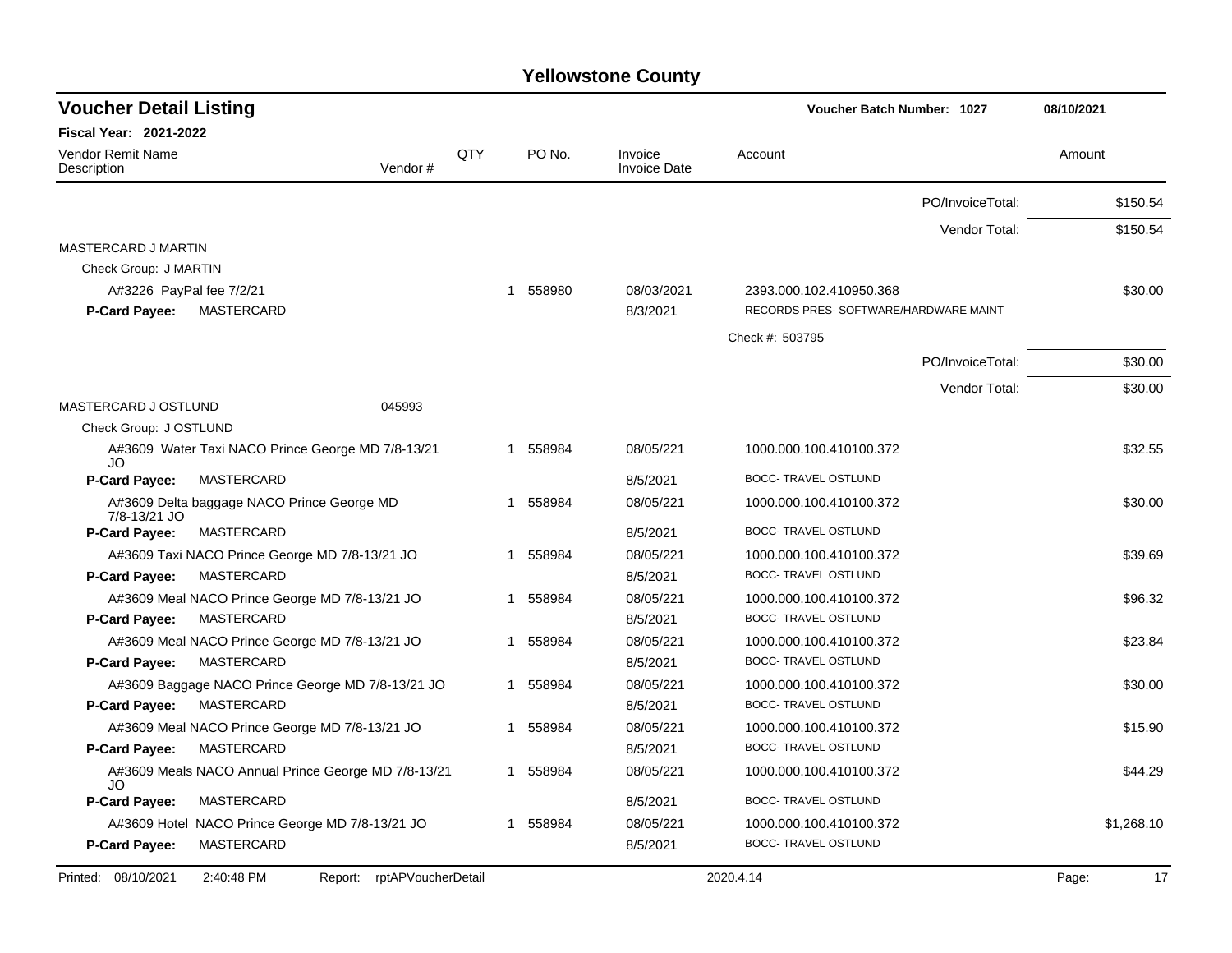| <b>Voucher Detail Listing</b>                                                |                               |     |                       |                                | <b>Voucher Batch Number: 1027</b>                            |                  | 08/10/2021  |
|------------------------------------------------------------------------------|-------------------------------|-----|-----------------------|--------------------------------|--------------------------------------------------------------|------------------|-------------|
| Fiscal Year: 2021-2022                                                       |                               |     |                       |                                |                                                              |                  |             |
| Vendor Remit Name<br>Description                                             | Vendor#                       | QTY | PO No.                | Invoice<br><b>Invoice Date</b> | Account                                                      |                  | Amount      |
|                                                                              |                               |     |                       |                                | Check #: 503796                                              |                  |             |
|                                                                              |                               |     |                       |                                |                                                              | PO/InvoiceTotal: | \$1,580.69  |
|                                                                              |                               |     |                       |                                |                                                              | Vendor Total:    | \$1,580.69  |
| MASTERCARD J SEWARD                                                          |                               |     |                       |                                |                                                              |                  |             |
| Check Group: J SEWARD                                                        |                               |     |                       |                                |                                                              |                  |             |
| A#3370 7/15/21 INSECT KILLER<br><b>MASTERCARD</b><br><b>P-Card Payee:</b>    |                               |     | 1 558989              | 08/03/2021<br>8/3/2021         | 5810.000.552.460442.365<br>METRA FACILITIES- GROUND MAINT    |                  | \$17.98     |
|                                                                              |                               |     |                       |                                | Check #: 503797                                              |                  |             |
|                                                                              |                               |     |                       |                                |                                                              | PO/InvoiceTotal: | \$17.98     |
|                                                                              |                               |     |                       |                                |                                                              | Vendor Total:    | \$17.98     |
| MASTERCARD J SLAVICK                                                         |                               |     |                       |                                |                                                              |                  |             |
| Check Group: J SLAVICK                                                       |                               |     |                       |                                |                                                              |                  |             |
| MC 9823; DELL SCV CACHE BATTERY MODULE<br><b>MASTERCARD</b><br>P-Card Payee: |                               |     | 1 559018              | 08/04/2021<br>8/4/2021         | 1000.000.115.410580.220<br>IT-OPERATING SUPPLIES             |                  | \$173.25    |
|                                                                              |                               |     |                       |                                | Check #: 503798                                              |                  |             |
|                                                                              |                               |     |                       |                                |                                                              | PO/InvoiceTotal: | \$173.25    |
|                                                                              |                               |     |                       |                                |                                                              | Vendor Total:    | \$173.25    |
| MASTERCARD M WILLIAMS                                                        |                               |     |                       |                                |                                                              |                  |             |
| Check Group: M WILLIAMS                                                      |                               |     |                       |                                |                                                              |                  |             |
| A#2570; Litigation lunch meeting<br>MASTERCARD<br>P-Card Payee:              |                               |     | 1 559070              | 08/05/2021<br>8/5/2021         | 2190.000.429.510200.394<br>DEFENSE COSTS-WITNESS & JURY FEES |                  | \$50.00     |
|                                                                              |                               |     |                       |                                | Check #: 503799                                              |                  |             |
|                                                                              |                               |     |                       |                                |                                                              | PO/InvoiceTotal: | \$50.00     |
|                                                                              |                               |     |                       |                                |                                                              | Vendor Total:    | \$50.00     |
| MASTERCARD MOTOR POOL                                                        | 045773                        |     |                       |                                |                                                              |                  |             |
| Check Group: MOTOR POOL                                                      |                               |     |                       |                                |                                                              |                  |             |
| A#3113; GAS                                                                  |                               |     | 558998<br>$\mathbf 1$ | 08/04/2021                     | 1000.000.199.411800.231                                      |                  | \$68.82     |
| MASTERCARD<br>P-Card Payee:                                                  |                               |     |                       | 8/4/2021                       | MISC- GAS/OIL/GREASE                                         |                  |             |
|                                                                              |                               |     |                       |                                | Check #: 503800                                              |                  |             |
|                                                                              |                               |     |                       |                                |                                                              |                  |             |
| Printed: 08/10/2021<br>2:40:48 PM                                            | rptAPVoucherDetail<br>Report: |     |                       |                                | 2020.4.14                                                    |                  | Page:<br>18 |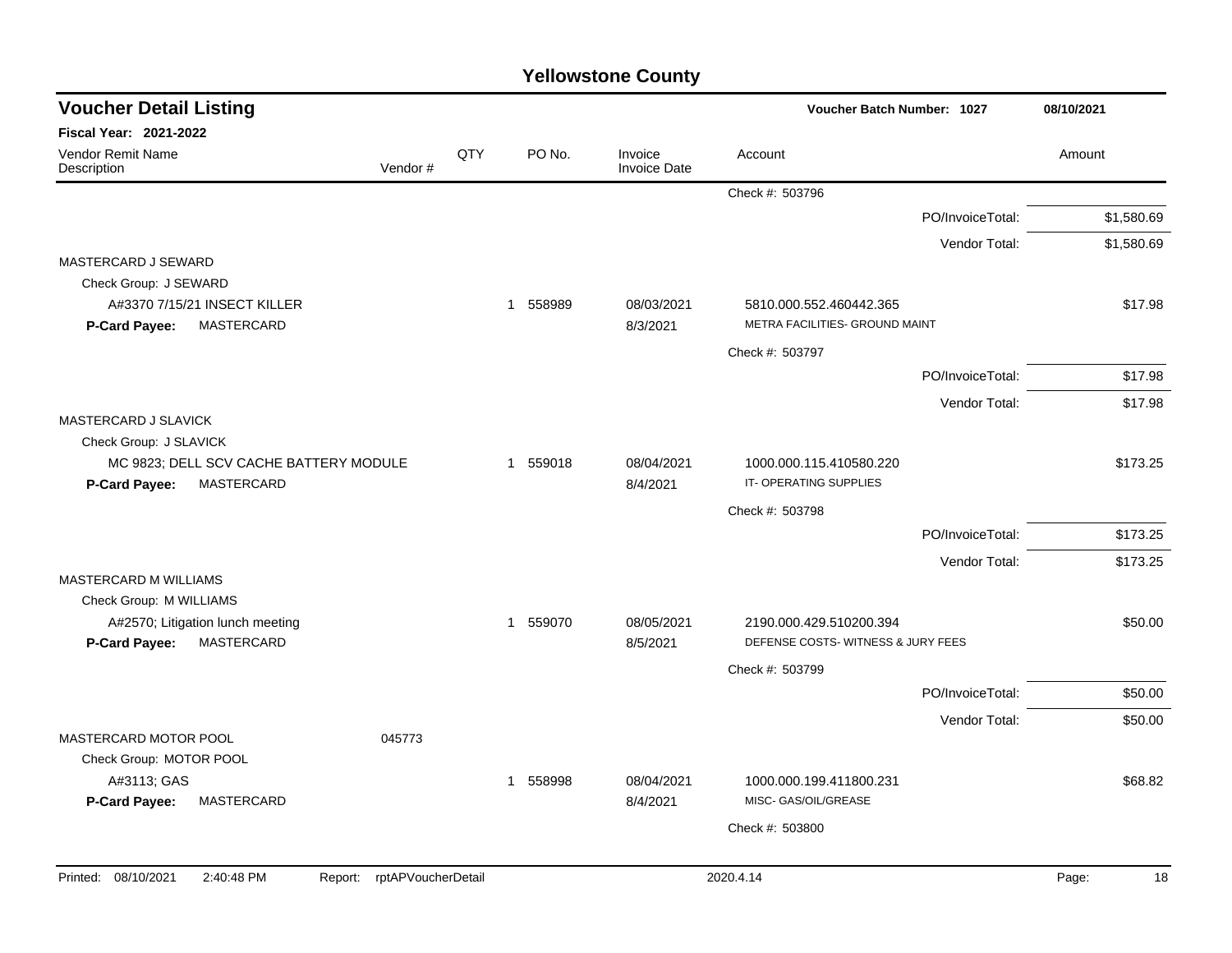| <b>Voucher Detail Listing</b>                                                                       |     |   |          |                                | <b>Voucher Batch Number: 1027</b>                          |                  | 08/10/2021 |
|-----------------------------------------------------------------------------------------------------|-----|---|----------|--------------------------------|------------------------------------------------------------|------------------|------------|
| <b>Fiscal Year: 2021-2022</b>                                                                       |     |   |          |                                |                                                            |                  |            |
| <b>Vendor Remit Name</b><br>Vendor#<br>Description                                                  | QTY |   | PO No.   | Invoice<br><b>Invoice Date</b> | Account                                                    |                  | Amount     |
|                                                                                                     |     |   |          |                                |                                                            | PO/InvoiceTotal: | \$68.82    |
|                                                                                                     |     |   |          |                                |                                                            | Vendor Total:    | \$68.82    |
| <b>MASTERCARD S TWITO</b>                                                                           |     |   |          |                                |                                                            |                  |            |
| Check Group: S TWITO                                                                                |     |   |          |                                |                                                            |                  |            |
| A#1216 - Indeed 7.1.21<br>P-Card Payee:<br><b>MASTERCARD</b>                                        |     | 1 | 558997   | 08/04/2021<br>8/4/2021         | 2301.000.122.411100.337<br>ATTORNEY- PUBLICITY/ADVERTISING |                  | \$143.62   |
|                                                                                                     |     |   |          |                                |                                                            |                  |            |
| A#1216 - Fairmont - MCAA Conf 6.30-7.2.21 - HB Lodging<br>MASTERCARD<br><b>P-Card Payee:</b>        |     |   | 1 558997 | 08/04/2021<br>8/4/2021         | 2301.000.122.411100.370<br>ATTORNEY- TRAVEL                |                  | \$210.64   |
| A#1216 - Fairmont - MCAA Conf 6.30-7.2.21 - TC Lodging                                              |     | 1 | 558997   | 08/04/2021                     | 2301.000.122.411100.370                                    |                  | \$240.64   |
| MASTERCARD<br><b>P-Card Payee:</b>                                                                  |     |   |          | 8/4/2021                       | <b>ATTORNEY- TRAVEL</b>                                    |                  |            |
| A#1216 - Fairmont - MCAA Conf 6.30-7.2.21 - SP Lodging<br>- DN                                      |     |   | 1 558997 | 08/04/2021                     | 2301.000.122.411100.370                                    |                  | \$210.64   |
| MASTERCARD<br><b>P-Card Payee:</b>                                                                  |     |   |          | 8/4/2021                       | ATTORNEY- TRAVEL                                           |                  |            |
| A#1216 - Fairmont - MCAA Conf 6.30-7.2.21 - MG Lodging                                              |     |   | 1 558997 | 08/04/2021                     | 2301.000.122.411100.370                                    |                  | \$210.64   |
| <b>MASTERCARD</b><br><b>P-Card Payee:</b>                                                           |     |   |          | 8/4/2021                       | ATTORNEY- TRAVEL                                           |                  |            |
| A#1216 - Fairmont - MCAA Conf 6.30-7.2.21 - AMM<br>Lodging                                          |     | 1 | 558997   | 08/04/2021                     | 2301.000.122.411100.370                                    |                  | \$210.64   |
| MASTERCARD<br><b>P-Card Payee:</b>                                                                  |     |   |          | 8/4/2021                       | ATTORNEY- TRAVEL                                           |                  |            |
| A#1216 - Fairmont - MCAA Conf 6.30-7.2.21 - SF Lodging                                              |     |   | 1 558997 | 08/04/2021                     | 2301.000.122.411100.370                                    |                  | \$210.64   |
| <b>P-Card Payee:</b><br><b>MASTERCARD</b>                                                           |     |   |          | 8/4/2021                       | <b>ATTORNEY- TRAVEL</b>                                    |                  |            |
| A#1216 - Fairmont - MCAA Conf 6.30-7.2.21 - ST Lodging                                              |     | 1 | 558997   | 08/04/2021                     | 2301.000.122.411100.370                                    |                  | \$210.64   |
| P-Card Payee:<br>MASTERCARD                                                                         |     |   |          | 8/4/2021                       | ATTORNEY- TRAVEL                                           |                  |            |
| A#1216 - Fairmont - MCAA Conf 6.30-7.2.21 - KH Lodging                                              |     |   | 1 558997 | 08/04/2021                     | 2301.000.122.411100.370                                    |                  | \$210.64   |
| <b>P-Card Payee:</b><br>MASTERCARD                                                                  |     |   |          | 8/4/2021                       | <b>ATTORNEY- TRAVEL</b>                                    |                  |            |
| A#1216 - Fairmont - MCAA Conf 6.30-7.2.21 - EZ Lodging                                              |     |   | 1 558997 | 08/04/2021                     | 2301.000.122.411100.370                                    |                  | \$210.64   |
| P-Card Payee:<br>MASTERCARD                                                                         |     |   |          | 8/4/2021                       | ATTORNEY- TRAVEL                                           |                  |            |
| A#1216 - Fairmont - MCAA Conf 6.30-7.2.21 - RS Lodging                                              |     |   | 1 558997 | 08/04/2021                     | 2301.000.122.411100.370                                    |                  | \$210.64   |
| P-Card Payee:<br><b>MASTERCARD</b>                                                                  |     |   |          | 8/4/2021                       | ATTORNEY- TRAVEL                                           |                  |            |
| A#1216 - Fairmont - MCAA Conf 6.30-7.2.21 - PV Lodging<br><b>P-Card Pavee:</b><br><b>MASTERCARD</b> |     |   | 558997   | 08/04/2021<br>8/4/2021         | 2301.000.122.411100.370<br><b>ATTORNEY- TRAVEL</b>         |                  | \$210.64   |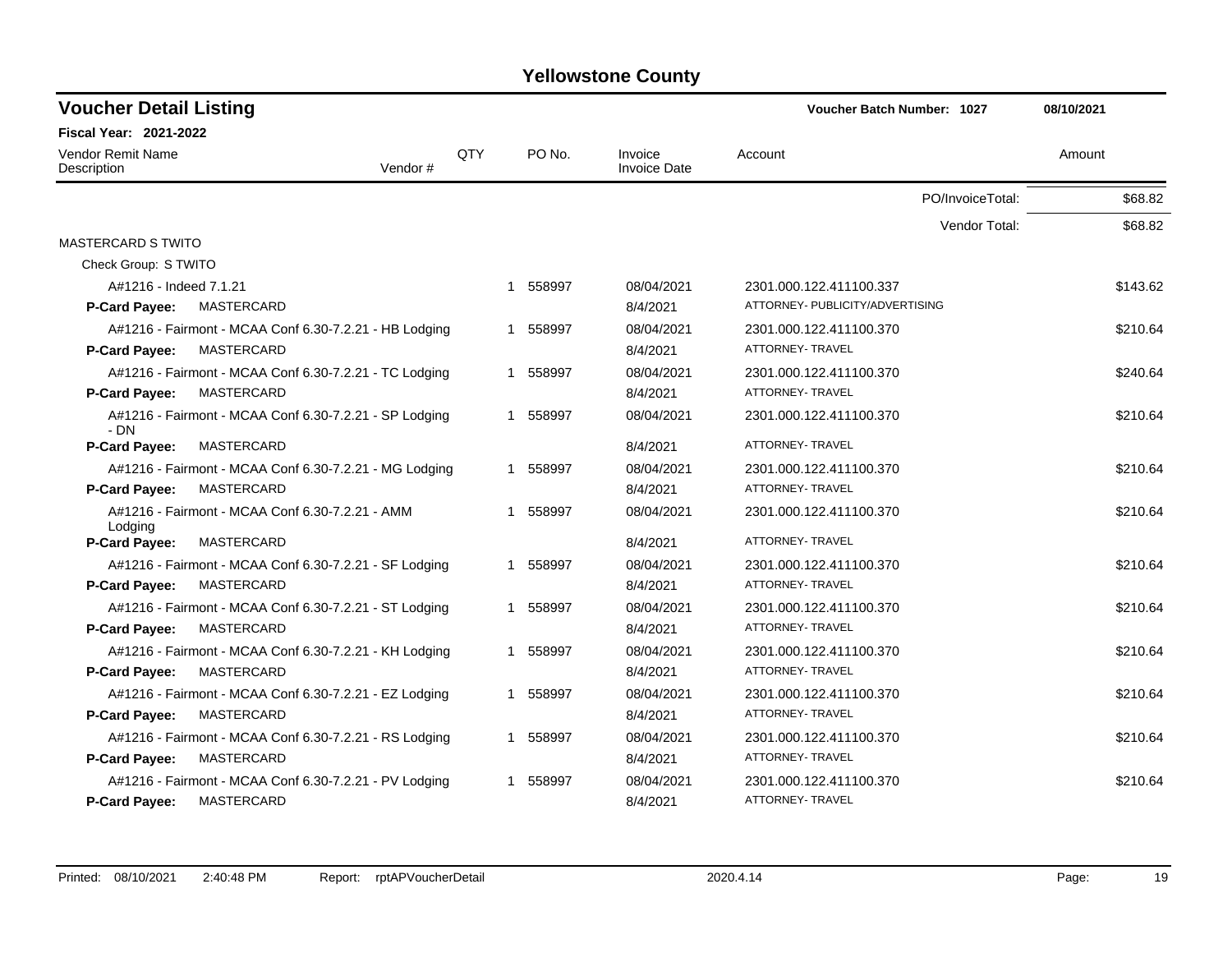| <b>Voucher Detail Listing</b>           |                                                          |         |     |          |                                | <b>Voucher Batch Number: 1027</b> | 08/10/2021 |
|-----------------------------------------|----------------------------------------------------------|---------|-----|----------|--------------------------------|-----------------------------------|------------|
| Fiscal Year: 2021-2022                  |                                                          |         |     |          |                                |                                   |            |
| <b>Vendor Remit Name</b><br>Description |                                                          | Vendor# | QTY | PO No.   | Invoice<br><b>Invoice Date</b> | Account                           | Amount     |
| - DN                                    | A#1216 - Fairmont - MCAA Conf 6.30-7.2.21 - AT Lodging   |         |     | 1 558997 | 08/04/2021                     | 2301.000.122.411100.370           | \$210.64   |
| P-Card Payee:                           | MASTERCARD                                               |         |     |          | 8/4/2021                       | ATTORNEY- TRAVEL                  |            |
|                                         | A#1216 - Fairmont - MCAA Conf 6.30-7.2.21 - SC Lodging   |         |     | 1 558997 | 08/04/2021                     | 2301.000.122.411100.370           | \$240.64   |
| <b>P-Card Payee:</b>                    | MASTERCARD                                               |         |     |          | 8/4/2021                       | ATTORNEY- TRAVEL                  |            |
|                                         | A#1216 - Fairmont - MCAA Conf 6.30-7.2.21 - JR Lodging   |         |     | 1 558997 | 08/04/2021                     | 2301.000.122.411100.370           | \$210.64   |
| P-Card Payee:                           | MASTERCARD                                               |         |     |          | 8/4/2021                       | <b>ATTORNEY- TRAVEL</b>           |            |
|                                         | A#1216 - Fairmont - MCAA Conf 6.30-7.2.21 - ML Lodging   |         |     | 1 558997 | 08/04/2021                     | 2301.000.122.411100.370           | \$195.64   |
| P-Card Payee:                           | <b>MASTERCARD</b>                                        |         |     |          | 8/4/2021                       | <b>ATTORNEY- TRAVEL</b>           |            |
|                                         | A#1216 - Fairmont - MCAA Conf 6.30-7.2.21 - VC Lodging   |         |     | 1 558997 | 08/04/2021                     | 2301.000.122.411100.370           | \$210.64   |
| P-Card Payee:                           | MASTERCARD                                               |         |     |          | 8/4/2021                       | <b>ATTORNEY- TRAVEL</b>           |            |
| $- DN$                                  | A#1216 - Fairmont - MCAA Conf 6.30-7.2.21 - LW Lodging   |         |     | 1 558997 | 08/04/2021                     | 2301.000.122.411100.370           | \$210.64   |
| <b>P-Card Payee:</b>                    | MASTERCARD                                               |         |     |          | 8/4/2021                       | ATTORNEY- TRAVEL                  |            |
|                                         | A#1216 - Off Main Deli - Attorney Meeting 7.7.21         |         |     | 1 558997 | 08/04/2021                     | 2301.000.122.411100.394           | \$174.80   |
| <b>P-Card Payee:</b>                    | MASTERCARD                                               |         |     |          | 8/4/2021                       | ATTORNEY- WITNESS & JURY FEES     |            |
|                                         | A#1216 - Chalet Market DC20-707 - St v Jones - 7.7.21    |         |     | 1 558997 | 08/04/2021                     | 2301.000.122.411100.394           | \$31.72    |
| <b>P-Card Payee:</b>                    | MASTERCARD                                               |         |     |          | 8/4/2021                       | ATTORNEY- WITNESS & JURY FEES     |            |
|                                         | A#1216 - Amazon - colored paper VW notices 7.7.21        |         |     | 1 558997 | 08/04/2021                     | 2301.000.122.411100.210           | \$53.97    |
| P-Card Payee:                           | MASTERCARD                                               |         |     |          | 8/4/2021                       | ATTORNEY- OFFICE SUPPLIES         |            |
|                                         | A#1216 - Amazon - 512 GB USB drive - 7.6.21              |         |     | 1 558997 | 08/04/2021                     | 2301.000.122.411100.210           | \$55.06    |
| P-Card Payee:                           | MASTERCARD                                               |         |     |          | 8/4/2021                       | ATTORNEY- OFFICE SUPPLIES         |            |
|                                         | A#1216 - Amazon - colored paper VW notices - 7.7.21      |         |     | 1 558997 | 08/04/2021                     | 2301.000.122.411100.210           | \$9.99     |
| <b>P-Card Payee:</b>                    | <b>MASTERCARD</b>                                        |         |     |          | 8/4/2021                       | ATTORNEY- OFFICE SUPPLIES         |            |
|                                         | A#1216 - Farmers Alliance - AM Notary 7.9.21             |         |     | 1 558997 | 08/04/2021                     | 2301.000.122.411100.330           | \$50.00    |
| <b>P-Card Payee:</b>                    | MASTERCARD                                               |         |     |          | 8/4/2021                       | ATTORNEY- MEMBERSHIP & DUES       |            |
| SC Lodging 7.8.21                       | A#1216 - Fairmont - MCAA - credit voucher 1/2 resort fee |         |     | 1 558997 | 08/04/2021                     | 2301.000.122.411100.370           | (\$30.00)  |
| P-Card Payee:                           | MASTERCARD                                               |         |     |          | 8/4/2021                       | ATTORNEY- TRAVEL                  |            |
| v Pearson 7.15.21                       | A#1216 - Delta - Witness Travel W Dutton DC 19-0315 St   |         |     | 1 558997 | 08/04/2021                     | 2301.000.122.411100.394           | \$209.80   |
| <b>P-Card Payee:</b>                    | MASTERCARD                                               |         |     |          | 8/4/2021                       | ATTORNEY- WITNESS & JURY FEES     |            |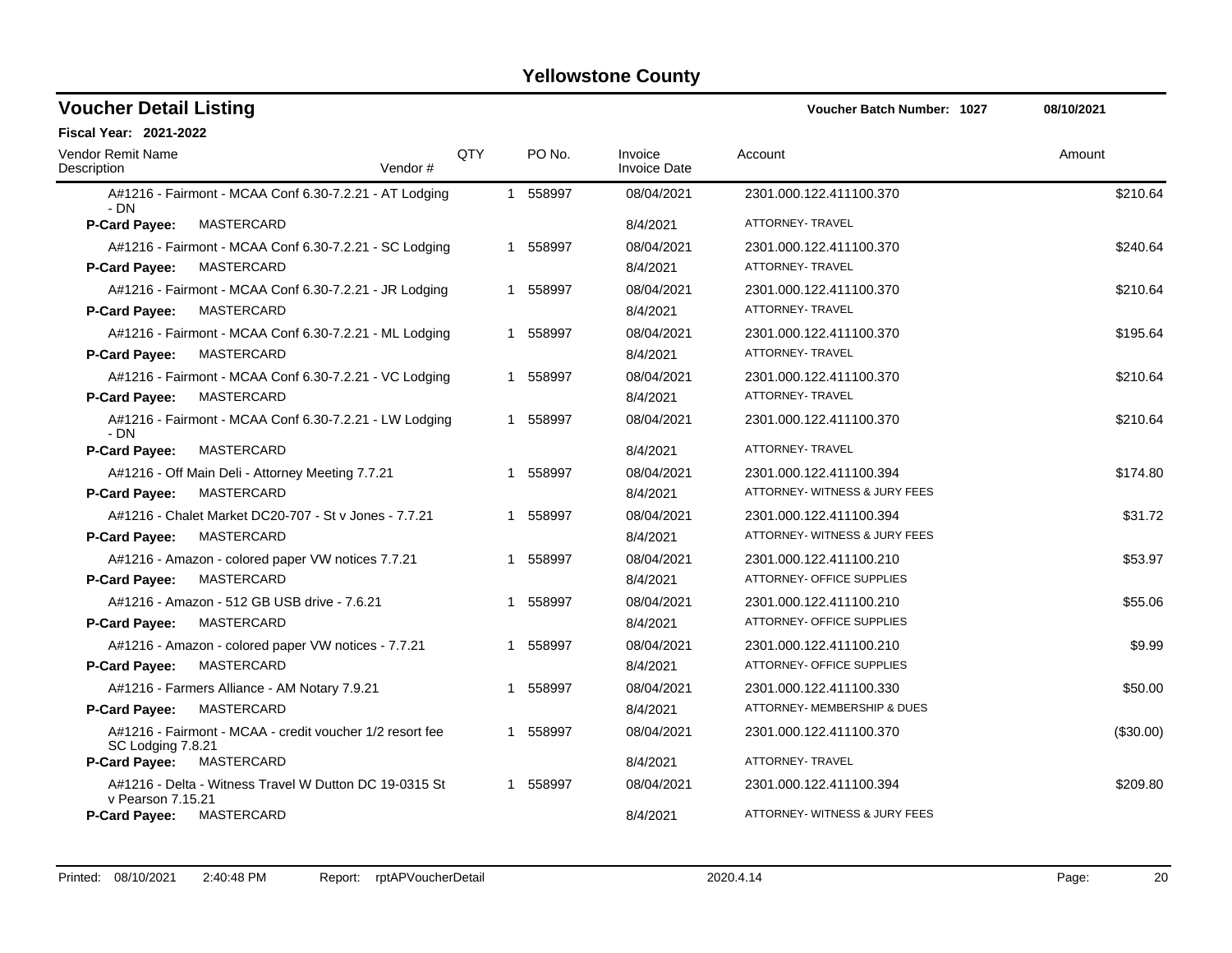| <b>Voucher Detail Listing</b>                                                |            |   |          |                                | <b>Voucher Batch Number: 1027</b>                      |                  | 08/10/2021  |
|------------------------------------------------------------------------------|------------|---|----------|--------------------------------|--------------------------------------------------------|------------------|-------------|
| <b>Fiscal Year: 2021-2022</b>                                                |            |   |          |                                |                                                        |                  |             |
| <b>Vendor Remit Name</b><br>Vendor#<br>Description                           | <b>QTY</b> |   | PO No.   | Invoice<br><b>Invoice Date</b> | Account                                                |                  | Amount      |
| A#1216 - Amazon - mouse 7.20.21                                              |            |   | 1 558997 | 08/04/2021                     | 2301.000.122.411100.210                                |                  | \$47.98     |
| MASTERCARD<br>P-Card Payee:                                                  |            |   |          | 8/4/2021                       | ATTORNEY- OFFICE SUPPLIES                              |                  |             |
| A#1216 - Fairmont CJIN Training 9.21-23.21 AH Lodging                        |            | 1 | 558997   | 08/04/2021                     | 2301.000.122.411100.370                                |                  | \$96.00     |
| MASTERCARD<br>P-Card Payee:                                                  |            |   |          | 8/4/2021                       | ATTORNEY- TRAVEL                                       |                  |             |
| A#1216 - Fairmont CJIN Training 9.21-23.21 WC Lodging                        |            |   | 1 558997 | 08/04/2021                     | 2301.000.122.411100.370                                |                  | \$96.00     |
| MASTERCARD<br><b>P-Card Payee:</b>                                           |            |   |          | 8/4/2021                       | <b>ATTORNEY- TRAVEL</b>                                |                  |             |
|                                                                              |            |   |          |                                | Check #: 503801                                        |                  |             |
|                                                                              |            |   |          |                                |                                                        | PO/InvoiceTotal: | \$4,564.82  |
|                                                                              |            |   |          |                                |                                                        | Vendor Total:    | \$4,564.82  |
| <b>MASTERCARD T GOODRIDGE</b>                                                |            |   |          |                                |                                                        |                  |             |
| Check Group: T GOODRIDGE                                                     |            |   |          |                                |                                                        |                  |             |
| A#3270 6/23/21 PARADISE RANCH -2021 FAIR<br><b>BUCKLES</b>                   |            |   | 1 558995 | 08/03/2021                     | 5810.000.557.460442.740                                |                  | \$1,172.68  |
| <b>P-Card Payee:</b><br>MASTERCARD                                           |            |   |          | 8/3/2021                       | <b>METRA FAIR- AWARDS</b>                              |                  |             |
| A#3270 7/1/21 REVERSED TESTING CHARGE FM<br>5/27/21                          |            | 1 | 558995   | 08/03/2021                     | 5810.000.556.460442.220                                |                  | (\$30.00)   |
| P-Card Payee:<br>MASTERCARD                                                  |            |   |          | 8/3/2021                       | METRA ADMISSIONS- OPERATING SUPPLIES                   |                  |             |
|                                                                              |            |   |          |                                | Check #: 503802                                        |                  |             |
|                                                                              |            |   |          |                                |                                                        | PO/InvoiceTotal: | \$1,142.68  |
|                                                                              |            |   |          |                                |                                                        | Vendor Total:    | \$1,142.68  |
| 046464<br>MASTERCARD. B DUTCHER                                              |            |   |          |                                |                                                        |                  |             |
| Check Group: B DUTCHER                                                       |            |   |          |                                |                                                        |                  |             |
| A# 5102 6/23/21 KBARSAM BUCKLES - FAIR OPEN<br><b>SHOW AWARDS</b>            |            | 1 | 558985   | 08/03/2021                     | 5810.000.557.460442.740                                |                  | \$880.00    |
| P-Card Payee:<br>MASTERCARD                                                  |            |   |          | 8/3/2021                       | <b>METRA FAIR- AWARDS</b>                              |                  |             |
| A# 5102 7/1/21 AUTHORIZE.NET - CREDIT CARD<br><b>PROCESSING MONTHLY FEES</b> |            | 1 | 558985   | 08/03/2021                     | 5810.000.556.460442.398                                |                  | \$142.30    |
| MASTERCARD<br><b>P-Card Payee:</b>                                           |            |   |          | 8/3/2021                       | METRA ADMISSIONS- VARIABLE CONTRACT<br><b>SERVICES</b> |                  |             |
| A# 5102 7/4/21 AMAZON - HERITAGE ARTS SUPPLIES                               |            |   | 1 558985 | 08/03/2021                     | 5810.000.557.460442.220                                |                  | \$47.94     |
| <b>P-Card Payee:</b><br>MASTERCARD                                           |            |   |          | 8/3/2021                       | METRA FAIR- OPERATING SUPPLIES                         |                  |             |
| A# 5102 7/7/21 AMAZON - ENTRY OFFICE SUPPLIES                                |            |   | 1 558985 | 08/03/2021                     | 5810.000.557.460442.220                                |                  | \$51.96     |
| <b>P-Card Payee:</b><br>MASTERCARD                                           |            |   |          | 8/3/2021                       | METRA FAIR- OPERATING SUPPLIES                         |                  |             |
| Printed: 08/10/2021<br>Report: rptAPVoucherDetail<br>2:40:48 PM              |            |   |          |                                | 2020.4.14                                              |                  | 21<br>Page: |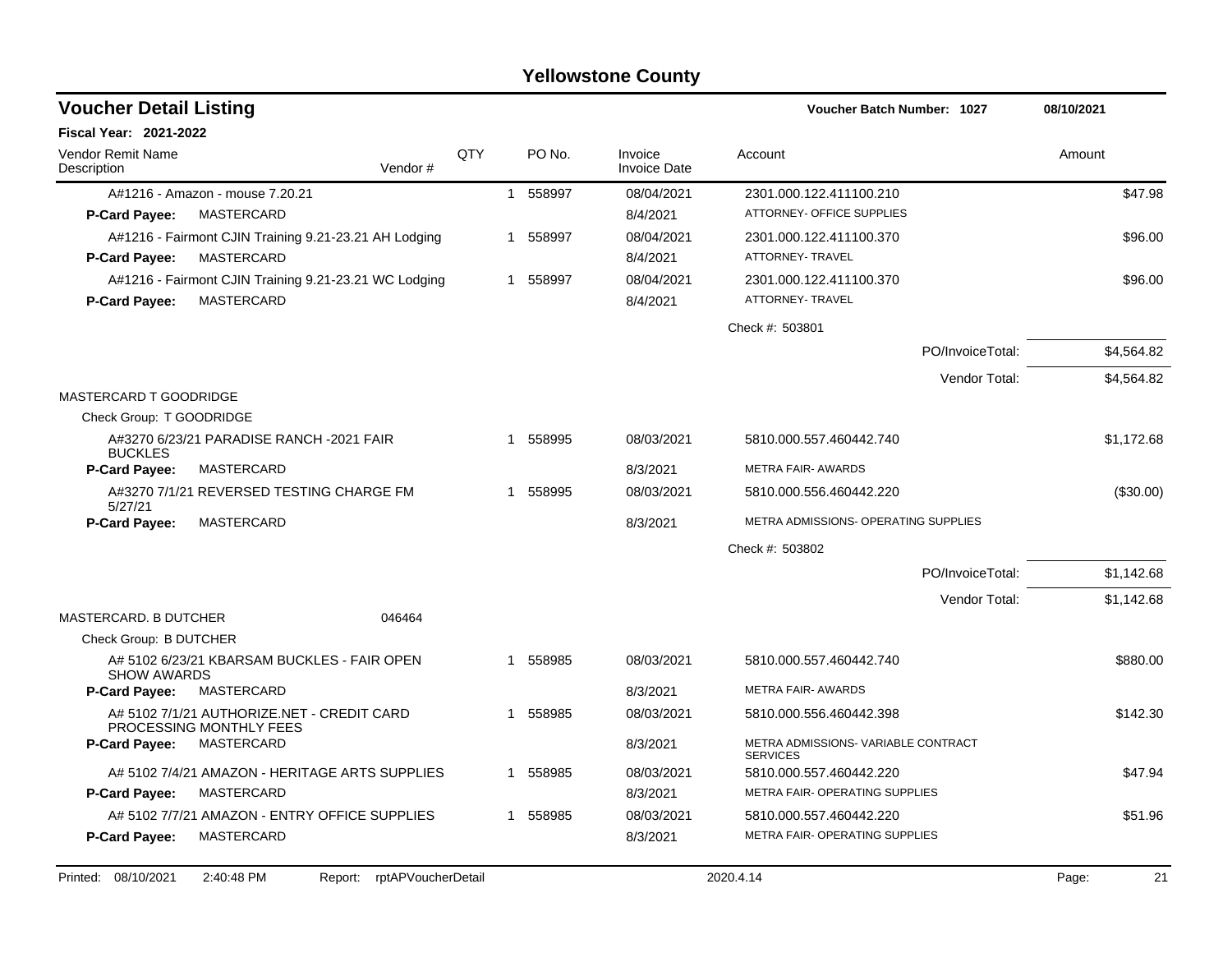| <b>Voucher Detail Listing</b>                                           |     |    |          |                                | Voucher Batch Number: 1027                  | 08/10/2021 |
|-------------------------------------------------------------------------|-----|----|----------|--------------------------------|---------------------------------------------|------------|
| <b>Fiscal Year: 2021-2022</b>                                           |     |    |          |                                |                                             |            |
| Vendor Remit Name<br>Description<br>Vendor#                             | QTY |    | PO No.   | Invoice<br><b>Invoice Date</b> | Account                                     | Amount     |
| A# 5102 7/9/21 BERNIES DINER - NORTHERN AG<br><b>BROADCASTING BKFST</b> |     |    | 1 558985 | 08/03/2021                     | 5810.000.551.460442.256                     | \$38.40    |
| MASTERCARD<br><b>P-Card Payee:</b>                                      |     |    |          | 8/3/2021                       | METRA ADMIN- INTERNAL FOOD USE              |            |
| A# 5102 7/12/21 SAM'S CLUB - FAIR COMPETITIVE<br><b>EVENT SUPPLIES</b>  |     |    | 1 558985 | 08/03/2021                     | 5810.000.557.460442.220                     | \$341.53   |
| MASTERCARD<br>P-Card Payee:                                             |     |    |          | 8/3/2021                       | METRA FAIR- OPERATING SUPPLIES              |            |
| A# 5102 7/13/21 AMAZON - FAIR AUDIT ROOM<br><b>DEPOSIT BAGS</b>         |     |    | 558985   | 08/03/2021                     | 5810.000.557.460442.220                     | \$75.00    |
| MASTERCARD<br><b>P-Card Payee:</b>                                      |     |    |          | 8/3/2021                       | METRA FAIR- OPERATING SUPPLIES              |            |
| A# 5102 7/13/21 DISH TV MONTHLY CHARGE                                  |     |    | 558985   | 08/03/2021                     | 5810.000.552.460442.398                     | \$258.04   |
| MASTERCARD<br><b>P-Card Payee:</b>                                      |     |    |          | 8/3/2021                       | METRA FACILITIES- VARIABLE CONTRACT SERVICE |            |
| A# 5102 7/13/21 AMAZON - FAIR AUDIT ROOM<br><b>SUPPLIES</b>             |     |    | 558985   | 08/03/2021                     | 5810.000.557.460442.220                     | \$34.73    |
| MASTERCARD<br>P-Card Payee:                                             |     |    |          | 8/3/2021                       | <b>METRA FAIR- OPERATING SUPPLIES</b>       |            |
| A# 5102 7/15/21 AMAZON - YOUTH ART TOYS                                 |     | -1 | 558985   | 08/03/2021                     | 5810.000.557.460442.220                     | \$43.96    |
| MASTERCARD<br>P-Card Payee:                                             |     |    |          | 8/3/2021                       | METRA FAIR- OPERATING SUPPLIES              |            |
| A# 5102 7/15/21 AMAZON - 4H ENTRY OFFICE<br>SUPPLIES                    |     |    | 558985   | 08/03/2021                     | 5810.000.557.460442.220                     | \$23.49    |
| MASTERCARD<br><b>P-Card Payee:</b>                                      |     |    |          | 8/3/2021                       | METRA FAIR- OPERATING SUPPLIES              |            |
| A# 5102 7/15/21 AMAZON - YOUTH ART TOYS                                 |     | 1  | 558985   | 08/03/2021                     | 5810.000.557.460442.220                     | \$26.97    |
| MASTERCARD<br>P-Card Payee:                                             |     |    |          | 8/3/2021                       | <b>METRA FAIR- OPERATING SUPPLIES</b>       |            |
| A# 5102 7/15/21 AMAZON - YOUTH ART TOYS                                 |     | 1  | 558985   | 08/03/2021                     | 5810.000.557.460442.220                     | \$26.97    |
| MASTERCARD<br>P-Card Payee:                                             |     |    |          | 8/3/2021                       | METRA FAIR- OPERATING SUPPLIES              |            |
| A# 5102 7/15/21 AMAZON - YOUTH ART DECO                                 |     |    | 558985   | 08/03/2021                     | 5810.000.557.460442.220                     | \$65.98    |
| MASTERCARD<br>P-Card Payee:                                             |     |    |          | 8/3/2021                       | <b>METRA FAIR- OPERATING SUPPLIES</b>       |            |
| A#5102 7/4/21 AMAZON - YOUTH ART DECO                                   |     |    | 558985   | 08/03/2021                     | 5810.000.557.460442.220                     | \$79.95    |
| MASTERCARD<br>P-Card Payee:                                             |     |    |          | 8/3/2021                       | METRA FAIR- OPERATING SUPPLIES              |            |
|                                                                         |     |    |          |                                | Check #: 503793                             |            |

MEADOW GREEN SALES

Check Group:

PO/InvoiceTotal: \$2,137.22 Vendor Total: \$2,137.22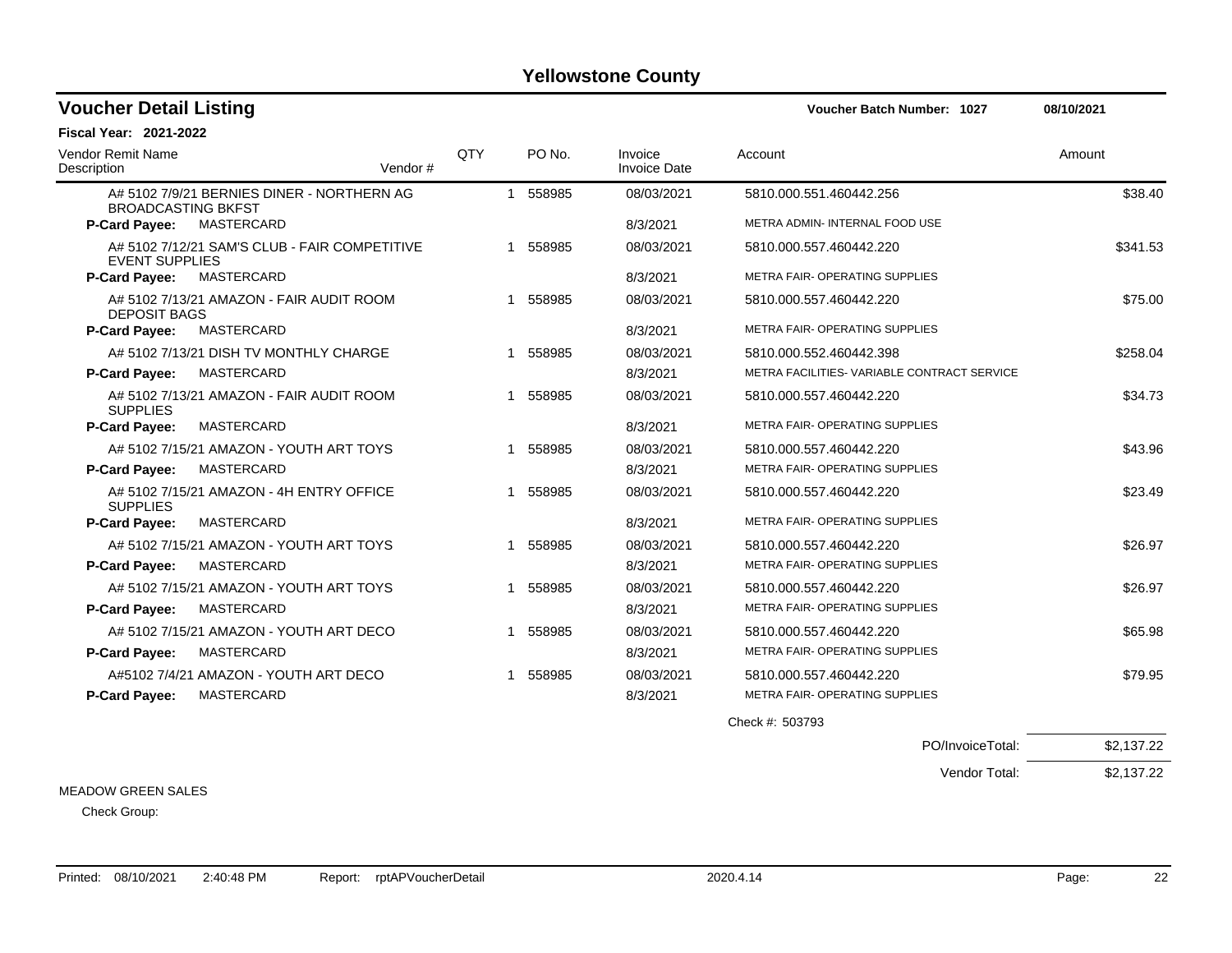| <b>Voucher Detail Listing</b>                |                    |     |                        |                                | Voucher Batch Number: 1027                                      | 08/10/2021  |
|----------------------------------------------|--------------------|-----|------------------------|--------------------------------|-----------------------------------------------------------------|-------------|
| Fiscal Year: 2021-2022                       |                    |     |                        |                                |                                                                 |             |
| Vendor Remit Name<br>Description             | Vendor#            | QTY | PO No.                 | Invoice<br><b>Invoice Date</b> | Account                                                         | Amount      |
| I#14621 7/15/21 TRIMMER LINE                 |                    |     | 1 558978               | 08/03/2021<br>8/3/2021         | 5810.000.552.460442.365<br>METRA FACILITIES- GROUND MAINT       | \$120.00    |
|                                              |                    |     |                        |                                | Check #: 503759                                                 |             |
|                                              |                    |     |                        |                                | PO/InvoiceTotal:                                                | \$120.00    |
|                                              |                    |     |                        |                                | Vendor Total:                                                   | \$120.00    |
| <b>METRAPARK PETTY CASH</b>                  | 011084             |     |                        |                                |                                                                 |             |
| Check Group:                                 |                    |     |                        |                                |                                                                 |             |
| I#571597 6/16/21 Fair Items - CW             |                    |     | 1 559051               | 08/05/2021                     | 5810.000.557.460442.220                                         | \$14.83     |
|                                              |                    |     |                        | 8/5/2021                       | METRA FAIR- OPERATING SUPPLIES                                  |             |
| I#571600 6/30/21 FAIR culinary display       |                    |     | 1 559051               | 08/05/2021                     | 5810.000.557.460442.220                                         | \$25.00     |
|                                              |                    |     |                        | 8/5/2021                       | METRA FAIR- OPERATING SUPPLIES                                  |             |
| I#571810 7/15/21 FAIR Events Supplies CW     |                    |     | 559051<br>1            | 08/05/2021                     | 5810.000.557.460442.223                                         | \$45.94     |
|                                              |                    |     |                        | 8/5/2021                       | METRA FAIR- CONCESSIONS FOOD                                    |             |
| I#571811 7/19/21 Wrist mouse pad             |                    |     | 559051<br>1            | 08/05/2021                     | 5810.000.558.460442.220                                         | \$36.94     |
|                                              |                    |     |                        | 8/5/2021                       | METRA ACCOUNTING- OPERATING SUPPLIES                            |             |
| I#571812 7/20/21 FAIR Event supplies CW      |                    |     | 559051<br>1            | 08/05/2021                     | 5810.000.557.460442.220                                         | \$19.18     |
|                                              |                    |     |                        | 8/5/2021                       | METRA FAIR- OPERATING SUPPLIES                                  |             |
| I#571813 7/20/21 Cardstock merch price tags  |                    |     | 559051<br>$\mathbf{1}$ | 08/05/2021                     | 5810.000.556.460442.220<br>METRA ADMISSIONS- OPERATING SUPPLIES | \$6.88      |
|                                              |                    |     |                        | 8/5/2021                       |                                                                 |             |
| I#571814 7/23/21 Credit card testing SK      |                    |     | 559051<br>$\mathbf 1$  | 08/05/2021                     | 5810.000.553.460442.223<br>METRA CONCESSIONS- FOOD              | \$7.00      |
|                                              |                    |     |                        | 8/5/2021                       |                                                                 |             |
| #571815 7/23/21 Jig saw blades               |                    |     | 559051<br>1            | 08/05/2021<br>8/5/2021         | 5810.000.557.460442.220<br>METRA FAIR- OPERATING SUPPLIES       | \$12.99     |
| I#571816 7/27/21 Batteries RS                |                    |     | 559051<br>1            | 08/05/2021                     | 5810.000.552.460442.220                                         | \$14.85     |
|                                              |                    |     |                        | 8/5/2021                       | METRA FACILITIES- OPERATING SUPPLIES                            |             |
| I#571817 7/28/21 FAIR youth art games CW     |                    |     | 559051<br>1            | 08/05/2021                     | 5810.000.557.460442.220                                         | \$36.97     |
|                                              |                    |     |                        | 8/5/2021                       | METRA FAIR- OPERATING SUPPLIES                                  |             |
| I#571818 Pest repeller SK                    |                    |     | 1 559051               | 08/05/2021                     | 5810.000.551.460442.220                                         | \$43.98     |
|                                              |                    |     |                        | 8/5/2021                       | METRA ADMIN- OPERATING SUPPLIES                                 |             |
| I#571819 Time clock parts MH                 |                    |     | 1 559051               | 08/05/2021                     | 5810.000.551.460442.220                                         | \$2.00      |
|                                              |                    |     |                        | 8/5/2021                       | METRA ADMIN- OPERATING SUPPLIES                                 |             |
|                                              |                    |     |                        |                                |                                                                 |             |
| Printed: 08/10/2021<br>2:40:48 PM<br>Report: | rptAPVoucherDetail |     |                        |                                | 2020.4.14                                                       | 23<br>Page: |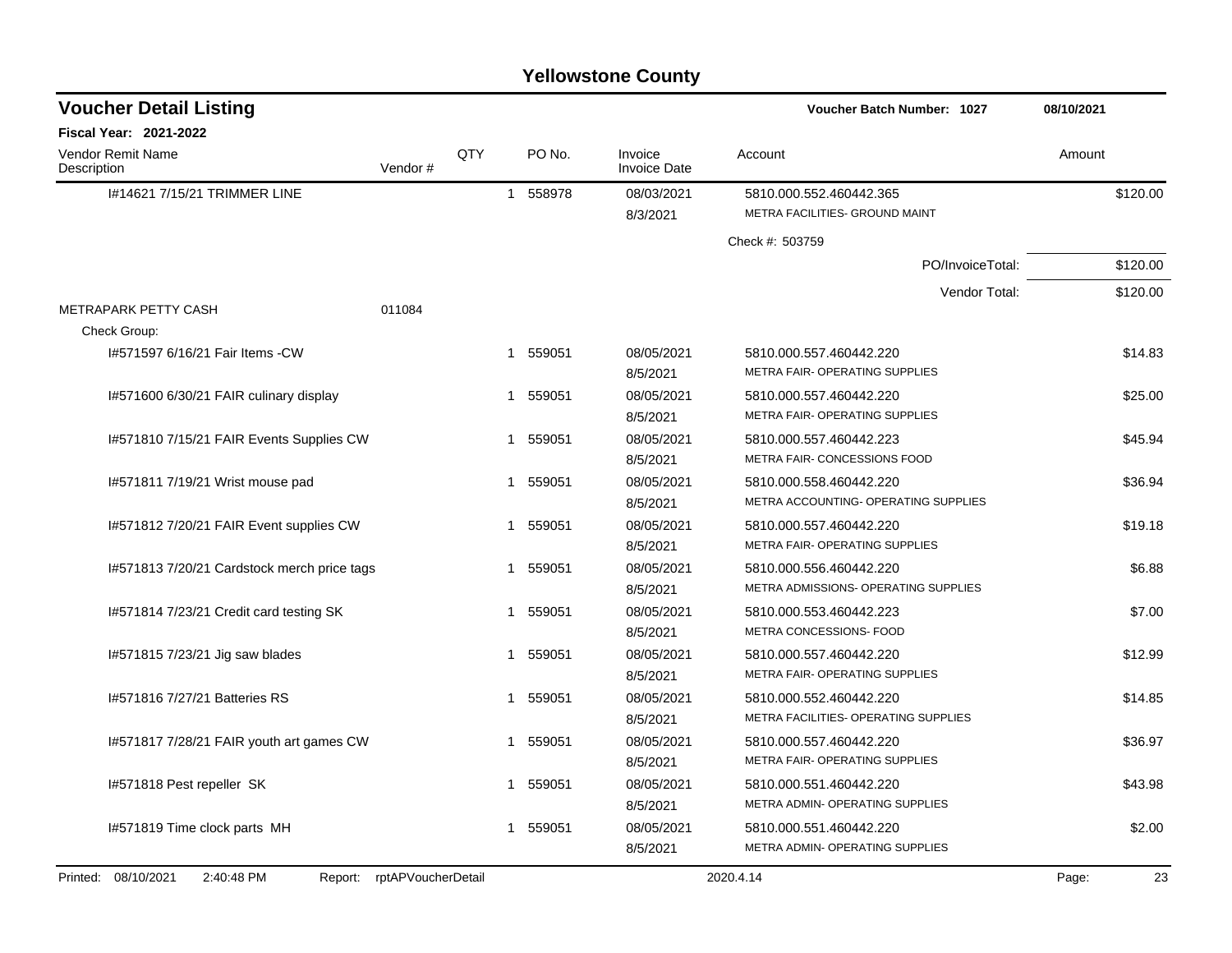| <b>Voucher Detail Listing</b>                                   |     |              |          |                                | <b>Voucher Batch Number: 1027</b>                                      | 08/10/2021  |
|-----------------------------------------------------------------|-----|--------------|----------|--------------------------------|------------------------------------------------------------------------|-------------|
| <b>Fiscal Year: 2021-2022</b>                                   |     |              |          |                                |                                                                        |             |
| Vendor Remit Name<br>Vendor#<br>Description                     | QTY |              | PO No.   | Invoice<br><b>Invoice Date</b> | Account                                                                | Amount      |
| I#571821 FAIR heritage art supplies CW                          |     |              | 1 559051 | 08/05/2021<br>8/5/2021         | 5810.000.557.460442.220<br>METRA FAIR- OPERATING SUPPLIES              | \$15.17     |
| I#571822 7/30/21 FAIR heritage arts supplies CW                 |     |              | 1 559051 | 08/05/2021<br>8/5/2021         | 5810.000.557.460442.220<br>METRA FAIR- OPERATING SUPPLIES              | \$13.08     |
| I#571823 7/31/21 FAIR heritage arts supplies CW                 |     |              | 1 559051 | 08/05/2021<br>8/5/2021         | 5810.000.557.460442.220<br>METRA FAIR- OPERATING SUPPLIES              | \$50.00     |
|                                                                 |     |              |          |                                | Check #: 503760                                                        |             |
|                                                                 |     |              |          |                                | PO/InvoiceTotal:                                                       | \$344.81    |
|                                                                 |     |              |          |                                | Vendor Total:                                                          | \$344.81    |
| MONTANA CORRECTIONAL ENTERPRISES<br>Check Group:                |     |              |          |                                |                                                                        |             |
| I#81515 Employees concessions t-shirts                          |     | $\mathbf{1}$ | 559066   | 08/05/2021<br>8/5/2021         | 5810.000.553.460442.220<br>METRA CONCESSIONS- OPERATING SUPPLIES       | \$248.00    |
|                                                                 |     |              |          |                                | Check #: 503761                                                        |             |
|                                                                 |     |              |          |                                | PO/InvoiceTotal:                                                       | \$248.00    |
|                                                                 |     |              |          |                                | Vendor Total:                                                          | \$248.00    |
| MONTANA DAKOTA UTILITIES<br>040762<br>Check Group:              |     |              |          |                                |                                                                        |             |
| A#593 780 1000 9 METRA FAIR 7/19/21                             |     |              | 1 558977 | 08/03/2021<br>8/3/2021         | 5810.000.552.460442.344<br><b>METRA FACILITIES- GAS</b>                | \$106.21    |
|                                                                 |     |              |          |                                | Check #: 503762                                                        |             |
|                                                                 |     |              |          |                                | PO/InvoiceTotal:                                                       | \$106.21    |
|                                                                 |     |              |          |                                | Vendor Total:                                                          | \$106.21    |
| <b>MOUNTAIN ALARM</b><br>Check Group:                           |     |              |          |                                |                                                                        |             |
| 1#259228 7/9/21 SERVICE CALL FOR DOOR                           |     |              | 1 558982 | 08/03/2021<br>8/3/2021         | 5810.000.552.460442.398<br>METRA FACILITIES- VARIABLE CONTRACT SERVICE | \$175.00    |
|                                                                 |     |              |          |                                | Check #: 503763                                                        |             |
|                                                                 |     |              |          |                                | PO/InvoiceTotal:                                                       | \$175.00    |
| Check Group:                                                    |     |              |          |                                |                                                                        |             |
| 2:40:48 PM<br>Report: rptAPVoucherDetail<br>Printed: 08/10/2021 |     |              |          |                                | 2020.4.14                                                              | 24<br>Page: |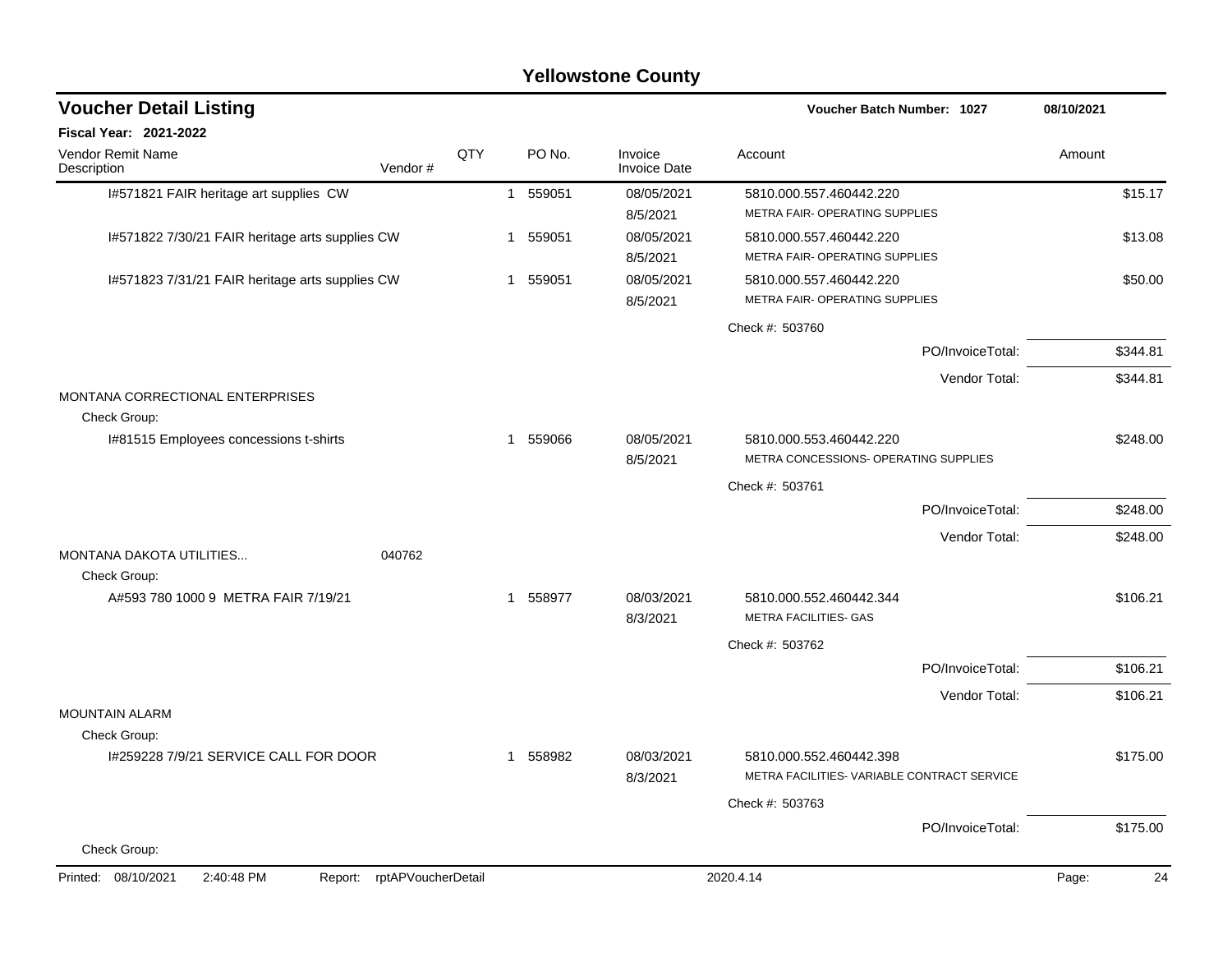|                                        |                            |     |              |          | <b>Yellowstone County</b>      |                                                           |             |
|----------------------------------------|----------------------------|-----|--------------|----------|--------------------------------|-----------------------------------------------------------|-------------|
| <b>Voucher Detail Listing</b>          |                            |     |              |          |                                | <b>Voucher Batch Number: 1027</b>                         | 08/10/2021  |
| Fiscal Year: 2021-2022                 |                            |     |              |          |                                |                                                           |             |
| Vendor Remit Name<br>Description       | Vendor#                    | QTY |              | PO No.   | Invoice<br><b>Invoice Date</b> | Account                                                   | Amount      |
| I#2495597 8/1/21 Aug security          |                            |     | $\mathbf{1}$ | 559072   | 08/05/2021                     | 5810.000.552.460442.398                                   | \$22.00     |
|                                        |                            |     |              |          | 8/5/2021                       | METRA FACILITIES- VARIABLE CONTRACT SERVICE               |             |
| I#2495597 8/1/21 Aug security          |                            |     | $\mathbf{1}$ | 559072   | 08/05/2021                     | 5810.000.556.460442.398                                   | \$73.15     |
|                                        |                            |     |              |          | 8/5/2021                       | METRA ADMISSIONS- VARIABLE CONTRACT<br><b>SERVICES</b>    |             |
|                                        |                            |     |              |          |                                | Check #: 503763                                           |             |
|                                        |                            |     |              |          |                                | PO/InvoiceTotal:                                          | \$95.15     |
|                                        |                            |     |              |          |                                | Vendor Total:                                             | \$270.15    |
| NORTHWEST PIPE<br>Check Group:         | 004720                     |     |              |          |                                |                                                           |             |
| 1#7563587 7/22/21 HOSE BIBB PARTS      |                            |     |              | 1 558974 | 08/03/2021                     | 5810.000.552.460442.230                                   | \$267.00    |
|                                        |                            |     |              |          | 8/3/2021                       | METRA FACILITIES- REPAIR & MAINT SUPPLIES                 |             |
| I#CM7531243 6/1/21 VALVE BOX RETURN    |                            |     | 1            | 558974   | 08/03/2021<br>8/3/2021         | 5810.000.552.460442.365<br>METRA FACILITIES- GROUND MAINT | (\$111.12)  |
|                                        |                            |     |              |          |                                | Check #: 503764                                           |             |
|                                        |                            |     |              |          |                                | PO/InvoiceTotal:                                          | \$155.88    |
|                                        |                            |     |              |          |                                | Vendor Total:                                             | \$155.88    |
| NORTHWESTERN ENERGY                    | 045035                     |     |              |          |                                |                                                           |             |
| Check Group:                           |                            |     |              |          |                                |                                                           |             |
| A#0659299-2 101 Main St 7/19/21        |                            |     | 1            | 558975   | 08/03/2021<br>8/3/2021         | 5810.000.552.460442.341<br>METRA FACILITIES- ELECTRICITY  | \$567.30    |
| A#0256623-0 Fairgounds 4th Ave 7/19/21 |                            |     | 1            | 558975   | 08/03/2021                     | 5810.000.552.460442.341                                   | \$6.00      |
|                                        |                            |     |              |          | 8/3/2021                       | METRA FACILITIES- ELECTRICITY                             |             |
|                                        |                            |     |              |          |                                | Check #: 503765                                           |             |
|                                        |                            |     |              |          |                                | PO/InvoiceTotal:                                          | \$573.30    |
| Check Group:                           |                            |     |              |          |                                |                                                           |             |
| A#0251977-5 217 N 27TH 7/22/21         |                            |     |              | 1 558976 | 8/3/221<br>8/3/2021            | 1000.000.145.411200.341<br>FACILITIES-ELECTRICITY         | \$16,618.98 |
| A#0996489-1 2550 3RD AVE N 7/21/21     |                            |     |              | 1 558976 | 8/3/221                        | 1000.000.145.411200.341                                   | \$738.86    |
|                                        |                            |     |              |          | 8/3/2021                       | FACILITIES-ELECTRICITY                                    |             |
|                                        |                            |     |              |          |                                | Check #: 503765                                           |             |
| Printed: 08/10/2021<br>2:40:48 PM      | Report: rptAPVoucherDetail |     |              |          |                                | 2020.4.14                                                 | Page:<br>25 |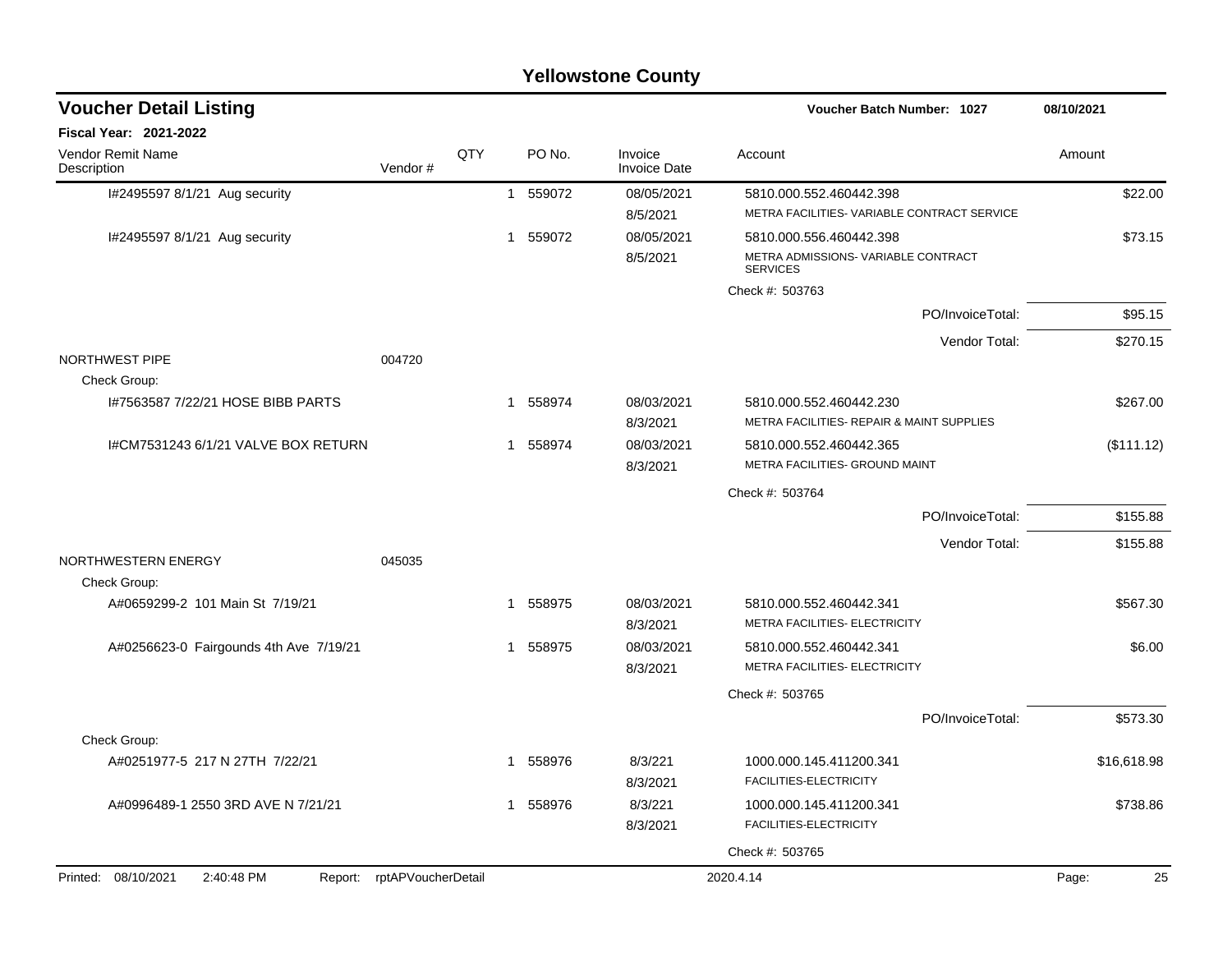| <b>Voucher Detail Listing</b>                    |                    |   |        |                                | Voucher Batch Number: 1027           | 08/10/2021  |
|--------------------------------------------------|--------------------|---|--------|--------------------------------|--------------------------------------|-------------|
| <b>Fiscal Year: 2021-2022</b>                    |                    |   |        |                                |                                      |             |
| Vendor Remit Name<br>Vendor#<br>Description      | QTY                |   | PO No. | Invoice<br><b>Invoice Date</b> | Account                              | Amount      |
|                                                  |                    |   |        |                                | PO/InvoiceTotal:                     | \$17.357.84 |
| Check Group:                                     |                    |   |        |                                |                                      |             |
| A#0256620-6; ELEC. SVC 7/22/21                   |                    | 1 | 559003 | 08/04/2021                     | 2525.000.000.430260.362              | \$16.60     |
|                                                  |                    |   |        | 8/4/2021                       | RSID 523 LIGHTING MAINT & REPAIRS    |             |
| A#0256621-4 ELEC SVC 7/23/21                     |                    | 1 | 559003 | 08/04/2021                     | 2525.000.000.430260.362              | \$83.02     |
|                                                  |                    |   |        | 8/4/2021                       | RSID 523 LIGHTING MAINT & REPAIRS    |             |
| A#0256630-5 ELEC SVC 7/23/21                     |                    | 1 | 559003 | 08/04/2021                     | 2531.000.000.430260.362              | \$137.30    |
|                                                  |                    |   |        | 8/4/2021                       | RSID 542 LIGHTING MAINT & REPAIRS    |             |
|                                                  |                    |   |        |                                | Check #: 503765                      |             |
|                                                  |                    |   |        |                                | PO/InvoiceTotal:                     | \$236.92    |
|                                                  |                    |   |        |                                | Vendor Total:                        | \$18,168.06 |
| OBERG, LINDA                                     |                    |   |        |                                |                                      |             |
| Check Group:                                     |                    |   |        |                                |                                      |             |
| O#113-5958194-4454617 Megaphone speaker Bullhorn |                    | 4 | 559060 | 08/05/2021                     | 5810.000.552.460442.220              | \$255.88    |
|                                                  |                    |   |        | 8/5/2021                       | METRA FACILITIES- OPERATING SUPPLIES |             |
|                                                  |                    |   |        |                                | Check #: 503766                      |             |
|                                                  |                    |   |        |                                | PO/InvoiceTotal:                     | \$255.88    |
|                                                  |                    |   |        |                                | Vendor Total:                        | \$255.88    |
| OFFICE DEPOT BUSINESS ACCOUNT                    |                    |   |        |                                |                                      |             |
| Check Group:                                     |                    |   |        |                                |                                      |             |
| A#976 6/23/21 FAIR ENTRY OFFICE SUPPLIES         |                    | 1 | 558991 | 08/03/2021                     | 5810.000.557.460442.220              | \$193.30    |
|                                                  |                    |   |        | 8/3/2021                       | METRA FAIR- OPERATING SUPPLIES       |             |
| A#976 7/6/21 FAIR ENTRY OFFICE SUPPLIES          |                    | 1 | 558991 | 08/03/2021                     | 5810.000.557.460442.220              | \$95.12     |
|                                                  |                    |   |        | 8/3/2021                       | METRA FAIR- OPERATING SUPPLIES       |             |
| A#976 7/6/21 FAIR ENTRY OFFICE TONER             |                    | 1 | 558991 | 08/03/2021                     | 5810.000.557.460442.220              | \$1,310.27  |
|                                                  |                    |   |        | 8/3/2021                       | METRA FAIR- OPERATING SUPPLIES       |             |
|                                                  |                    |   |        |                                | Check #: 503767                      |             |
|                                                  |                    |   |        |                                | PO/InvoiceTotal:                     | \$1,598.69  |
|                                                  |                    |   |        |                                | Vendor Total:                        | \$1,598.69  |
| Printed: 08/10/2021<br>2:40:48 PM<br>Report:     | rptAPVoucherDetail |   |        |                                | 2020.4.14                            | 26<br>Page: |
|                                                  |                    |   |        |                                |                                      |             |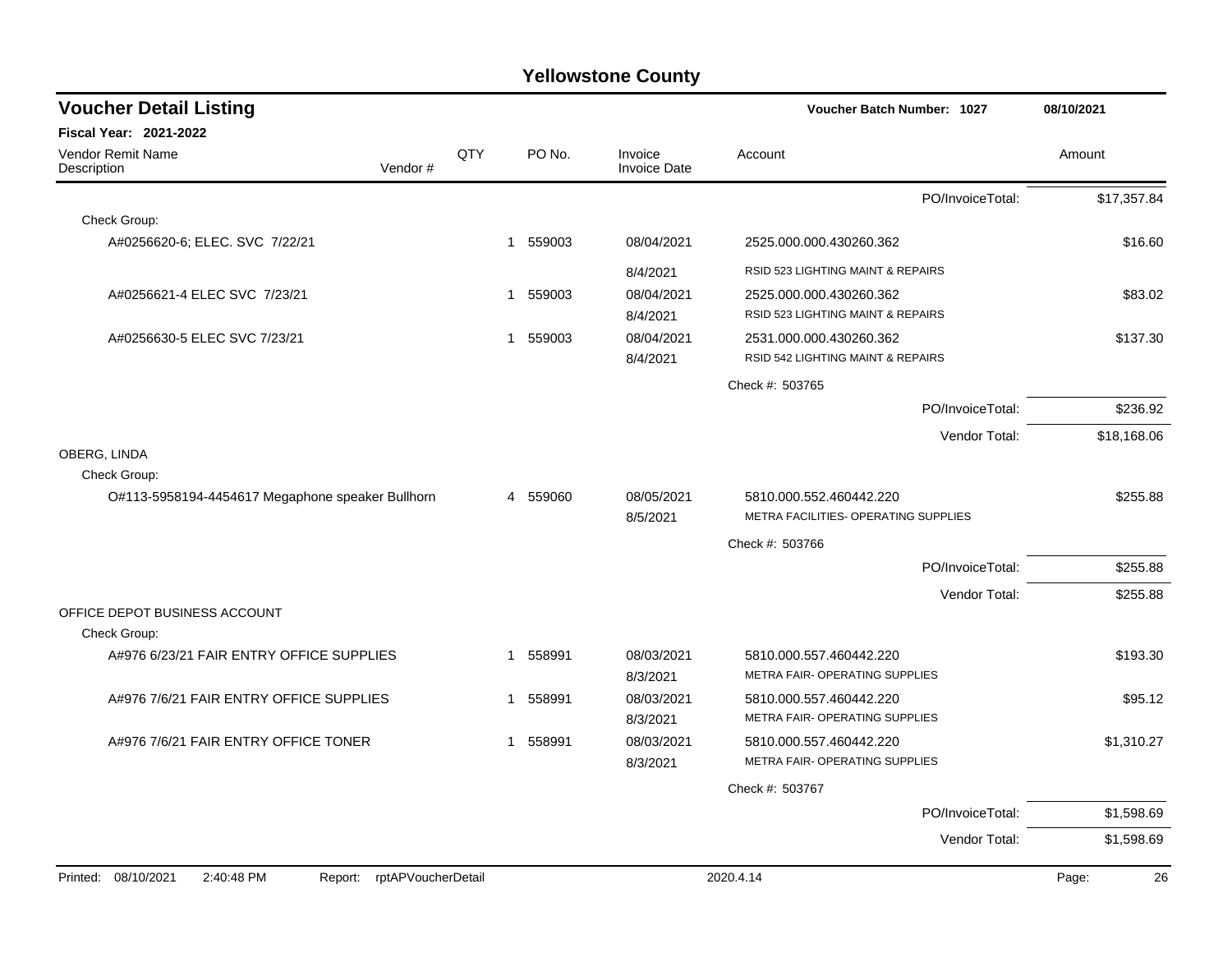| <b>Voucher Detail Listing</b>                                   |     |                  |                                | <b>Voucher Batch Number: 1027</b>                                                    | 08/10/2021  |
|-----------------------------------------------------------------|-----|------------------|--------------------------------|--------------------------------------------------------------------------------------|-------------|
| <b>Fiscal Year: 2021-2022</b>                                   |     |                  |                                |                                                                                      |             |
| Vendor Remit Name<br>Vendor#<br>Description                     | QTY | PO <sub>No</sub> | Invoice<br><b>Invoice Date</b> | Account                                                                              | Amount      |
| PEPSI COLA BOTTLING<br>004960                                   |     |                  |                                |                                                                                      |             |
| Check Group:                                                    |     |                  |                                |                                                                                      |             |
| I#25276 7/29/21 Food product                                    |     | 1 559048         | 08/05/2021<br>8/5/2021         | 5810.000.553.460442.223<br>METRA CONCESSIONS- FOOD                                   | \$1,566.00  |
| I#25277 7/29/21 Food product return                             |     | 1 559048         | 08/05/2021<br>8/5/2021         | 5810.000.553.460442.223<br>METRA CONCESSIONS- FOOD                                   | (\$118.00)  |
|                                                                 |     |                  |                                | Check #: 503768                                                                      |             |
|                                                                 |     |                  |                                | PO/InvoiceTotal:                                                                     | \$1,448.00  |
|                                                                 |     |                  |                                | Vendor Total:                                                                        | \$1,448.00  |
| PFISTER, JOHN E<br>Check Group:                                 |     |                  |                                |                                                                                      |             |
| 2021 MT FAIR JUDGE J PFISTER                                    |     | 559009<br>1      | 08/04/2021<br>8/4/2021         | 5810.000.557.460442.743<br>METRA FAIR- JUDGES/SUPERINTENDANCE                        | \$50.00     |
|                                                                 |     |                  |                                | Check #: 503769                                                                      |             |
|                                                                 |     |                  |                                | PO/InvoiceTotal:                                                                     | \$50.00     |
|                                                                 |     |                  |                                | Vendor Total:                                                                        | \$50.00     |
| PRCA PROPERTIES INC                                             |     |                  |                                |                                                                                      |             |
| Check Group:                                                    |     |                  |                                |                                                                                      |             |
| MT FAIR 21 SANKEY RODEO PURSE MONEY                             |     | 559068<br>1      | 08/05/2021<br>8/5/2021         | 5810.000.557.460443.398<br>METRA FAIR ENTERTAINMENT- VAR CONTRACT<br><b>SERVICES</b> | \$30,000.00 |
| MT FAIR 21 SANKEY RODEO COWBOY CLUB PURSE                       |     | 559068<br>1      | 08/05/2021                     | 5810.000.557.460443.398                                                              | \$20,000.00 |
|                                                                 |     |                  | 8/5/2021                       | METRA FAIR ENTERTAINMENT- VAR CONTRACT<br><b>SERVICES</b>                            |             |
|                                                                 |     |                  |                                | Check #: 503770                                                                      |             |
|                                                                 |     |                  |                                | PO/InvoiceTotal:                                                                     | \$50,000.00 |
|                                                                 |     |                  |                                | Vendor Total:                                                                        | \$50,000.00 |
| RAE, HAILEY                                                     |     |                  |                                |                                                                                      |             |
| Check Group:                                                    |     |                  |                                |                                                                                      | \$2,200.00  |
| 2021 FAIR JUDGE AG PHOTOGRAPHY H RAE                            |     | 559019<br>1      | 08/04/2021<br>8/4/2021         | 5810.000.557.460442.743<br>METRA FAIR- JUDGES/SUPERINTENDANCE                        |             |
|                                                                 |     |                  |                                | Check #: 503771                                                                      |             |
| Printed: 08/10/2021<br>2:40:48 PM<br>Report: rptAPVoucherDetail |     |                  |                                | 2020.4.14                                                                            | 27<br>Page: |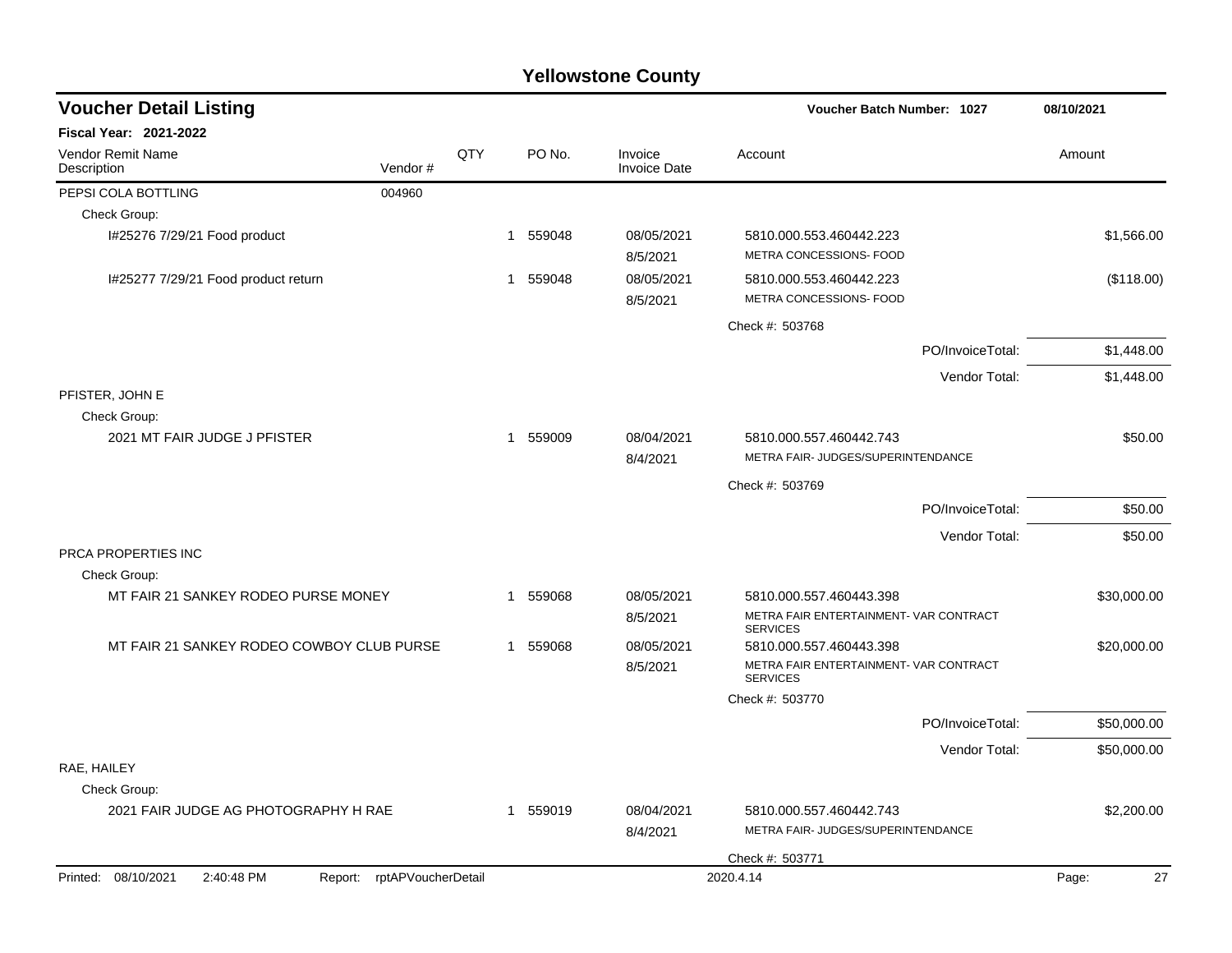| <b>Voucher Detail Listing</b>                     |                            |     |             | Voucher Batch Number: 1027     |                                                                                      | 08/10/2021       |             |
|---------------------------------------------------|----------------------------|-----|-------------|--------------------------------|--------------------------------------------------------------------------------------|------------------|-------------|
| <b>Fiscal Year: 2021-2022</b>                     |                            |     |             |                                |                                                                                      |                  |             |
| Vendor Remit Name<br>Description                  | Vendor#                    | QTY | PO No.      | Invoice<br><b>Invoice Date</b> | Account                                                                              |                  | Amount      |
|                                                   |                            |     |             |                                |                                                                                      | PO/InvoiceTotal: | \$2,200.00  |
|                                                   |                            |     |             |                                |                                                                                      | Vendor Total:    | \$2,200.00  |
| SAM'S CLUB/SYNCHRONY BANK                         |                            |     |             |                                |                                                                                      |                  |             |
| Check Group:                                      |                            |     |             |                                |                                                                                      |                  |             |
| A#5449 Annual Membership                          |                            |     | 1 559011    | 08/05/2021<br>8/5/2021         | 2399.000.235.420250.330<br>YSC- MEMBERSHIP & DUES                                    |                  | \$100.00    |
|                                                   |                            |     |             |                                | Check #: 503772                                                                      |                  |             |
|                                                   |                            |     |             |                                |                                                                                      | PO/InvoiceTotal: | \$100.00    |
|                                                   |                            |     |             |                                |                                                                                      | Vendor Total:    | \$100.00    |
| SANKEY RODEO CO                                   |                            |     |             |                                |                                                                                      |                  |             |
| Check Group:                                      |                            |     |             |                                |                                                                                      |                  |             |
| MT FAIR 21 SANKEY RODEO CONTRACT                  |                            |     | 1 559062    | 08/05/2021<br>8/5/2021         | 5810.000.557.460443.398<br>METRA FAIR ENTERTAINMENT- VAR CONTRACT<br><b>SERVICES</b> |                  | \$66,875.00 |
|                                                   |                            |     |             |                                | Check #: 503773                                                                      |                  |             |
|                                                   |                            |     |             |                                |                                                                                      | PO/InvoiceTotal: | \$66,875.00 |
|                                                   |                            |     |             |                                |                                                                                      | Vendor Total:    | \$66,875.00 |
| SAYE, PAULA                                       |                            |     |             |                                |                                                                                      |                  |             |
| Check Group:                                      |                            |     |             |                                |                                                                                      |                  |             |
| 8/3/2021; Pro Tem Svcs for Judge Carter - 1/2 day |                            |     | 1 559021    | 08/04/2021<br>8/4/2021         | 1000.000.121.410340.357<br>JP- OTHER PROFESSIONAL SERVICES                           |                  | \$200.00    |
|                                                   |                            |     |             |                                | Check #: 503774                                                                      |                  |             |
|                                                   |                            |     |             |                                |                                                                                      | PO/InvoiceTotal: | \$200.00    |
|                                                   |                            |     |             |                                |                                                                                      | Vendor Total:    | \$200.00    |
| <b>SCHOLASTIC INC</b>                             | 044432                     |     |             |                                |                                                                                      |                  |             |
| Check Group:                                      |                            |     |             |                                |                                                                                      |                  |             |
| A#59101058 I#M7067645 NY Times Upfront            |                            |     | 558999<br>1 | 08/04/2021<br>8/4/2021         | 2399.000.235.420250.381<br>YSC- OTHER EDUCATION COSTS                                |                  | \$164.84    |
| A#59101058 I#M7067636 Science World               |                            |     | 558999<br>1 | 08/04/2021                     | 2399.000.235.420250.381                                                              |                  | \$104.39    |
|                                                   |                            |     |             | 8/4/2021                       | YSC- OTHER EDUCATION COSTS                                                           |                  |             |
| Printed: 08/10/2021<br>2:40:48 PM                 | Report: rptAPVoucherDetail |     |             |                                | 2020.4.14                                                                            |                  | Page:<br>28 |
|                                                   |                            |     |             |                                |                                                                                      |                  |             |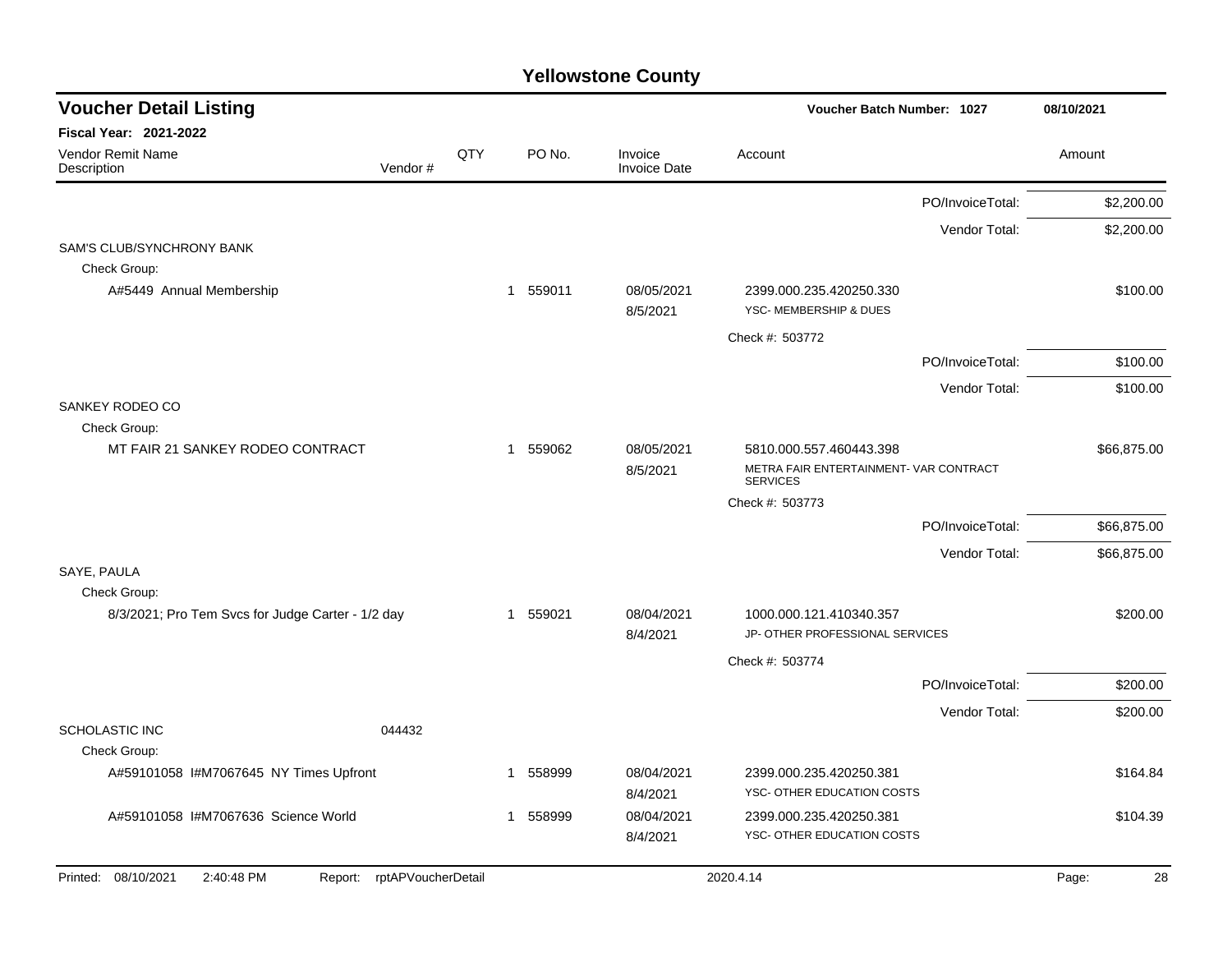### Check #: 503775 PO/InvoiceTotal: \$269.23 Vendor Total: \$269.23 SELBY'S ESSCO 005580 Check Group: I#B624070000 Cyan Ink 1 558987 08/03/2021 6040.000.400.500300.220 \$69.35 8/3/2021 GIS- OPERATING SUPPLIES I#B624070000 Yellow Ink 1 558987 08/03/2021 6040.000.400.500300.220 \$69.35 8/3/2021 GIS- OPERATING SUPPLIES I#B624070000 20lb. Inkjet Bond-92 Bright 3 558987 08/03/2021 6040.000.400.500300.220 \$69.30 8/3/2021 GIS- OPERATING SUPPLIES Check #: 503776 PO/InvoiceTotal: \$208.00 Vendor Total: \$208.00 SHERWIN-WILLIAMS CO 005670 Check Group: I#4216-9 7/30/21 Tunnel clear coat 1 559049 08/05/2021 5811.000.552.460442.365 \$760.95 8/5/2021 FACILITIES- GROUND MAINT I#4603-1 7/13/21 Returned yellow striping paint 1 559049 08/05/2021 5811.000.552.460442.365 (\$416.85) 8/5/2021 FACILITIES- GROUND MAINT Check #: 503777 PO/InvoiceTotal: \$344.10 Vendor Total: \$344.10 SHIPTON'S BIG R INC Check Group: I#14494-6 7/16/21 WOOD SHAVINGS 1 558993 08/03/2021 5810.000.557.460442.220 \$2,425.95 8/3/2021 METRA FAIR- OPERATING SUPPLIES Check #: 503778 PO/InvoiceTotal: \$2,425.95 Vendor Total: \$2,425.95 **Voucher Batch Number: Yellowstone County** Vendor Remit Name Description **Voucher Detail Listing Fiscal Year: 2021-2022 1027 08/10/2021** PO No. Invoice Account Amount Amount Amount Amount Vendor # **QTY** Invoice Date Printed: 08/10/2021 2:40:48 PM Report: rptAPVoucherDetail 2020.4.14 2020.4.14 Page: 29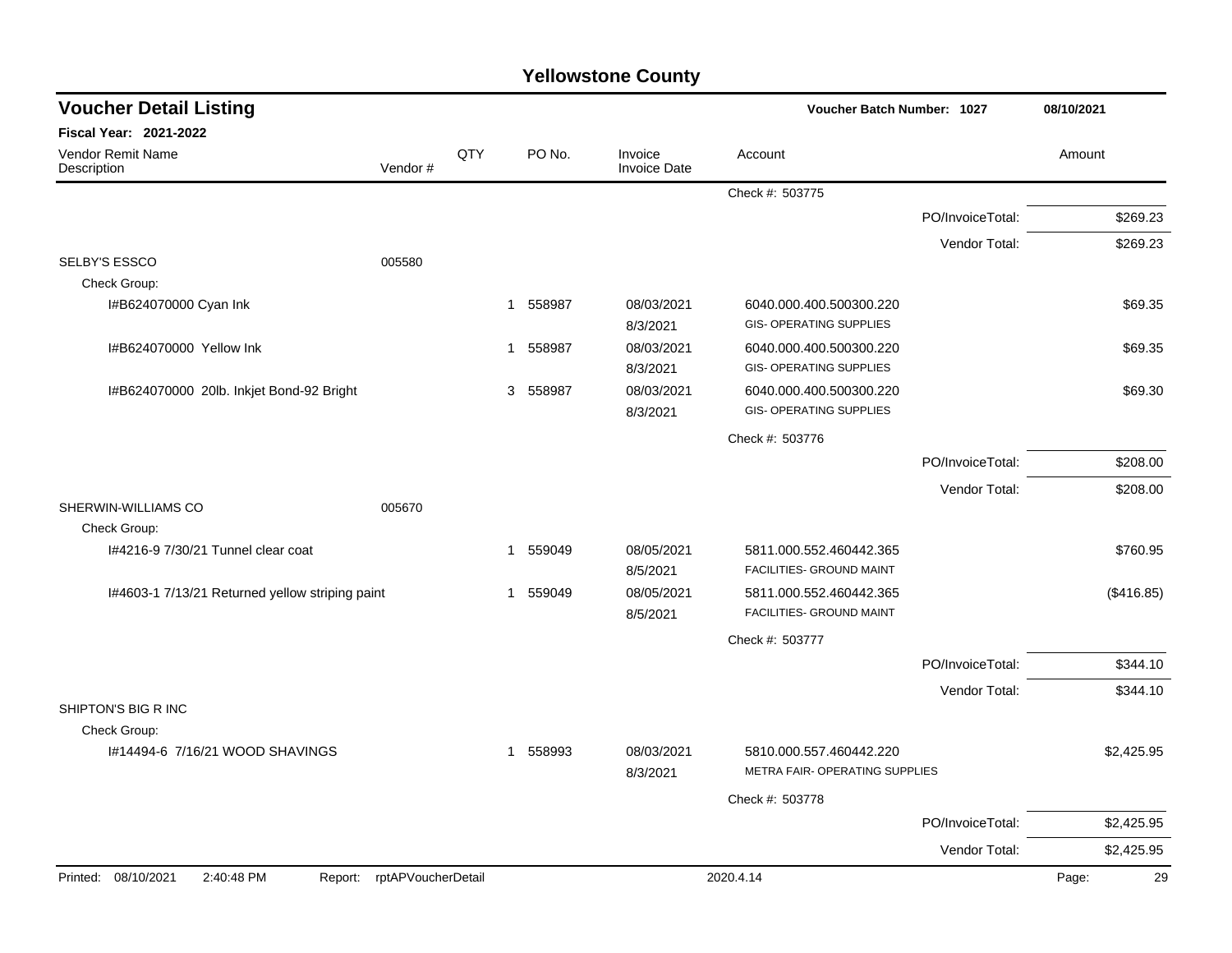| <b>Voucher Detail Listing</b>                                      |     |          |        |                                | Voucher Batch Number: 1027                                         | 08/10/2021  |
|--------------------------------------------------------------------|-----|----------|--------|--------------------------------|--------------------------------------------------------------------|-------------|
| <b>Fiscal Year: 2021-2022</b>                                      |     |          |        |                                |                                                                    |             |
| <b>Vendor Remit Name</b><br>Vendor#<br>Description                 | QTY |          | PO No. | Invoice<br><b>Invoice Date</b> | Account                                                            | Amount      |
| SIMPLY FAMILY MAGAZINE INC                                         |     |          |        |                                |                                                                    |             |
| Check Group:                                                       |     |          |        |                                |                                                                    |             |
| I#2021-8661 7/12/21 ADVERTISING                                    |     | 1 558990 |        | 08/03/2021<br>8/3/2021         | 5810.000.557.460442.337<br>METRA FAIR- PUBLICITY/ADVERTISING       | \$1,108.00  |
|                                                                    |     |          |        |                                | Check #: 503779                                                    |             |
|                                                                    |     |          |        |                                | PO/InvoiceTotal:                                                   | \$1,108.00  |
|                                                                    |     |          |        |                                | Vendor Total:                                                      | \$1,108.00  |
| SMITH FUNERAL CHAPEL<br>005690<br>Check Group:                     |     |          |        |                                |                                                                    |             |
| COVA BURIAL BENEFIT RICHARD R FONTAINE 7/11/21                     |     | 1 559002 |        | 08/04/2021<br>8/4/2021         | 1000.000.199.450200.396<br>MISC- FUNERAL EXPENSE/BURIALS           | \$250.00    |
|                                                                    |     |          |        |                                | Check #: 503780                                                    |             |
|                                                                    |     |          |        |                                | PO/InvoiceTotal:                                                   | \$250.00    |
|                                                                    |     |          |        |                                | Vendor Total:                                                      | \$250.00    |
| STARPLEX CORPORATION<br>042999<br>Check Group:                     |     |          |        |                                |                                                                    |             |
| I#51205 7/29/21 3RD floor July cleaning                            |     | 1 559057 |        | 08/05/2021<br>8/5/2021         | 5810.000.552.460442.367<br>METRA FACILITIES- JANITORIAL SERVICES   | \$568.40    |
| I#607427 8/2/21 Travis Tritt security                              |     | 1 559057 |        | 08/05/2021<br>8/5/2021         | 5810.000.554.460443.398<br>N PARKING LOT- SECURITY                 | \$67.00     |
| I#607427 8/2/21 Travis Tritt security                              |     | 1        | 559057 | 08/05/2021<br>8/5/2021         | 5810.000.554.460442.398<br>METRA EVENTS-VARIABLE CONTRACT SERVICES | \$49.35     |
|                                                                    |     |          |        |                                | Check #: 503781                                                    |             |
|                                                                    |     |          |        |                                | PO/InvoiceTotal:                                                   | \$684.75    |
|                                                                    |     |          |        |                                | Vendor Total:                                                      | \$684.75    |
| <b>STUSEK LAW FIRM</b><br>Check Group:                             |     |          |        |                                |                                                                    |             |
| Mailback Ref Receipt #21-18664 Doc#3981913                         |     | 1        | 559040 | 08/05/2021<br>8/5/2021         | 1000.000.102.410940.210<br>CLERK & REC- OFFICE SUPPLIES            | \$6.00      |
|                                                                    |     |          |        |                                | Check #: 503782                                                    |             |
| Printed: 08/10/2021<br>2:40:48 PM<br>rptAPVoucherDetail<br>Report: |     |          |        |                                | 2020.4.14                                                          | Page:<br>30 |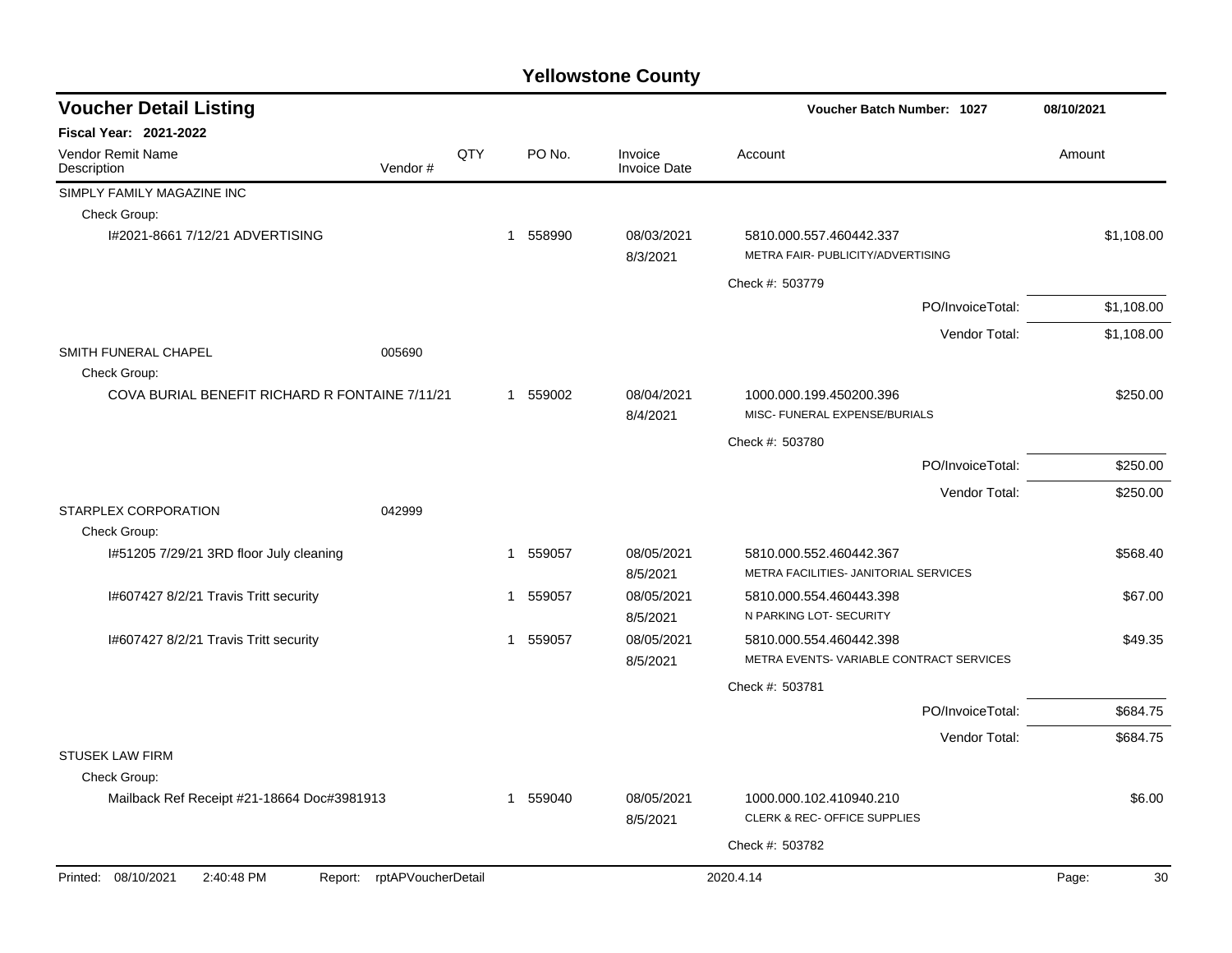| <b>Voucher Detail Listing</b>                     |                            |     |   |          |                                | <b>Voucher Batch Number: 1027</b>                                   |                  | 08/10/2021  |
|---------------------------------------------------|----------------------------|-----|---|----------|--------------------------------|---------------------------------------------------------------------|------------------|-------------|
| <b>Fiscal Year: 2021-2022</b>                     |                            |     |   |          |                                |                                                                     |                  |             |
| Vendor Remit Name<br>Description                  | Vendor#                    | QTY |   | PO No.   | Invoice<br><b>Invoice Date</b> | Account                                                             |                  | Amount      |
|                                                   |                            |     |   |          |                                |                                                                     | PO/InvoiceTotal: | \$6.00      |
|                                                   |                            |     |   |          |                                |                                                                     | Vendor Total:    | \$6.00      |
| SYSCO FOOD SERVICES OF MT<br>Check Group:         | 002390                     |     |   |          |                                |                                                                     |                  |             |
| I#343352930 7/28/21 Food Product                  |                            |     | 1 | 559046   | 08/05/2021<br>8/5/2021         | 5810.000.553.460442.223<br>METRA CONCESSIONS- FOOD                  |                  | \$3,755.54  |
| I#343352931 7/28/21 Fair food product             |                            |     | 1 | 559046   | 08/05/2021<br>8/5/2021         | 5810.000.557.460442.256<br>METRA FAIR- INTERNAL FOOD USE            |                  | \$368.08    |
|                                                   |                            |     |   |          |                                | Check #: 503783                                                     |                  |             |
|                                                   |                            |     |   |          |                                |                                                                     | PO/InvoiceTotal: | \$4,123.62  |
|                                                   |                            |     |   |          |                                |                                                                     | Vendor Total:    | \$4,123.62  |
| TITLE FINANCIAL SPECIALTY<br>Check Group:         |                            |     |   |          |                                |                                                                     |                  |             |
| Mailback Ref Receipt #21-17944 Doc #3980964-976   |                            |     | 1 | 559036   | 08/05/2021<br>8/5/2021         | 1000.000.000.341040.000<br><b>GENERAL CLERK &amp; RECORDER FEES</b> |                  | \$8.00      |
|                                                   |                            |     |   |          |                                | Check #: 503784                                                     |                  |             |
|                                                   |                            |     |   |          |                                |                                                                     | PO/InvoiceTotal: | \$8.00      |
|                                                   |                            |     |   |          |                                |                                                                     | Vendor Total:    | \$8.00      |
| <b>TRACTOR &amp; EQUIPMENT CO</b><br>Check Group: | 006030                     |     |   |          |                                |                                                                     |                  |             |
| I#BLCS0760499 7/20/21 Cutting edges scraper       |                            |     | 1 | 559050   | 08/05/2021<br>8/5/2021         | 5811.000.552.460442.369<br>FACILITIES- BUILDING REPAIRS             |                  | \$1,216.01  |
|                                                   |                            |     |   |          |                                | Check #: 503785                                                     |                  |             |
|                                                   |                            |     |   |          |                                |                                                                     | PO/InvoiceTotal: | \$1,216.01  |
|                                                   |                            |     |   |          |                                |                                                                     | Vendor Total:    | \$1,216.01  |
| <b>TRUSAIC</b><br>Check Group:                    |                            |     |   |          |                                |                                                                     |                  |             |
| A#C006196, I#CINV-015963, Aug mthly recurring ACA |                            |     |   | 1 558994 | 08/03/2021<br>8/3/2021         | 6050.000.601.500700.399<br>HEALTH INSUR- OTHER CONTRACT SERVICES    |                  | \$1,020.00  |
|                                                   |                            |     |   |          |                                | Check #: 503786                                                     |                  |             |
| Printed: 08/10/2021<br>2:40:48 PM                 | Report: rptAPVoucherDetail |     |   |          |                                | 2020.4.14                                                           |                  | 31<br>Page: |
|                                                   |                            |     |   |          |                                |                                                                     |                  |             |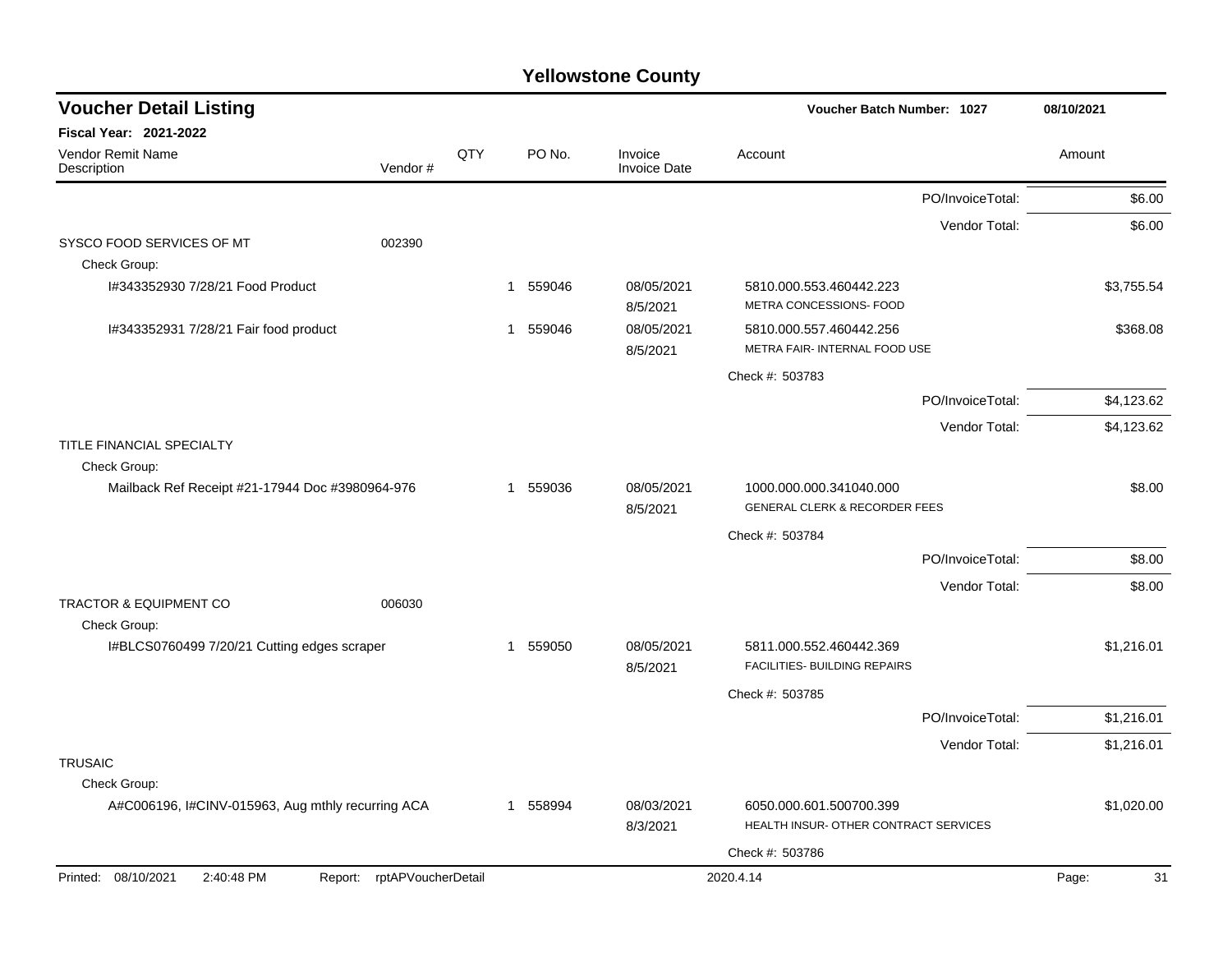| <b>Voucher Detail Listing</b>                                      |     |                        |                                | <b>Voucher Batch Number: 1027</b>                                   | 08/10/2021                     |
|--------------------------------------------------------------------|-----|------------------------|--------------------------------|---------------------------------------------------------------------|--------------------------------|
| <b>Fiscal Year: 2021-2022</b>                                      |     |                        |                                |                                                                     |                                |
| Vendor Remit Name<br>Vendor#<br>Description                        | QTY | PO No.                 | Invoice<br><b>Invoice Date</b> | Account                                                             | Amount                         |
|                                                                    |     |                        |                                |                                                                     | PO/InvoiceTotal:<br>\$1,020.00 |
|                                                                    |     |                        |                                |                                                                     | \$1,020.00<br>Vendor Total:    |
| US FOODS INC<br>002926                                             |     |                        |                                |                                                                     |                                |
| Check Group:<br>I#3528075 7/21/21 FOOD                             |     | 558983<br>1            | 08/03/2021                     | 5810.000.553.460442.228                                             | \$534.31                       |
|                                                                    |     |                        | 8/3/2021                       | METRA CONCESSIONS- FOOD-CATERING                                    |                                |
|                                                                    |     |                        |                                | Check #: 503787                                                     |                                |
|                                                                    |     |                        |                                |                                                                     | PO/InvoiceTotal:<br>\$534.31   |
|                                                                    |     |                        |                                |                                                                     | \$534.31<br>Vendor Total:      |
| <b>WEED MAN</b>                                                    |     |                        |                                |                                                                     |                                |
| Check Group:                                                       |     |                        |                                |                                                                     |                                |
| I#72398 7/28/21 Summer fertilization                               |     | 559067<br>$\mathbf{1}$ | 08/05/2021<br>8/5/2021         | 5811.000.552.460442.365<br>FACILITIES- GROUND MAINT                 | \$2,024.00                     |
|                                                                    |     |                        |                                | Check #: 503788                                                     |                                |
|                                                                    |     |                        |                                |                                                                     | \$2,024.00<br>PO/InvoiceTotal: |
|                                                                    |     |                        |                                |                                                                     | Vendor Total:<br>\$2,024.00    |
| YELLOWSTONE BANK<br>048751<br>Check Group:                         |     |                        |                                |                                                                     |                                |
| Mailback Ref Receipt #21-18501 Doc#3981720-729                     |     | 1 559033               | 08/05/2021<br>8/5/2021         | 1000.000.000.341040.000<br><b>GENERAL CLERK &amp; RECORDER FEES</b> | \$8.00                         |
|                                                                    |     |                        |                                | Check #: 503789                                                     |                                |
|                                                                    |     |                        |                                |                                                                     | \$8.00<br>PO/InvoiceTotal:     |
|                                                                    |     |                        |                                |                                                                     | Vendor Total:<br>\$8.00        |
| YELLOWSTONE BANK<br>047177<br>Check Group:                         |     |                        |                                |                                                                     |                                |
| Mailback Ref Receipt #21-1848 Doc#3981284-288                      |     | 1 559032               | 08/05/2021<br>8/5/2021         | 1000.000.000.341040.000<br><b>GENERAL CLERK &amp; RECORDER FEES</b> | \$16.00                        |
|                                                                    |     |                        |                                | Check #: 503790                                                     |                                |
|                                                                    |     |                        |                                |                                                                     | PO/InvoiceTotal:<br>\$16.00    |
| Printed: 08/10/2021<br>2:40:48 PM<br>rptAPVoucherDetail<br>Report: |     |                        |                                | 2020.4.14                                                           | Page:<br>32                    |